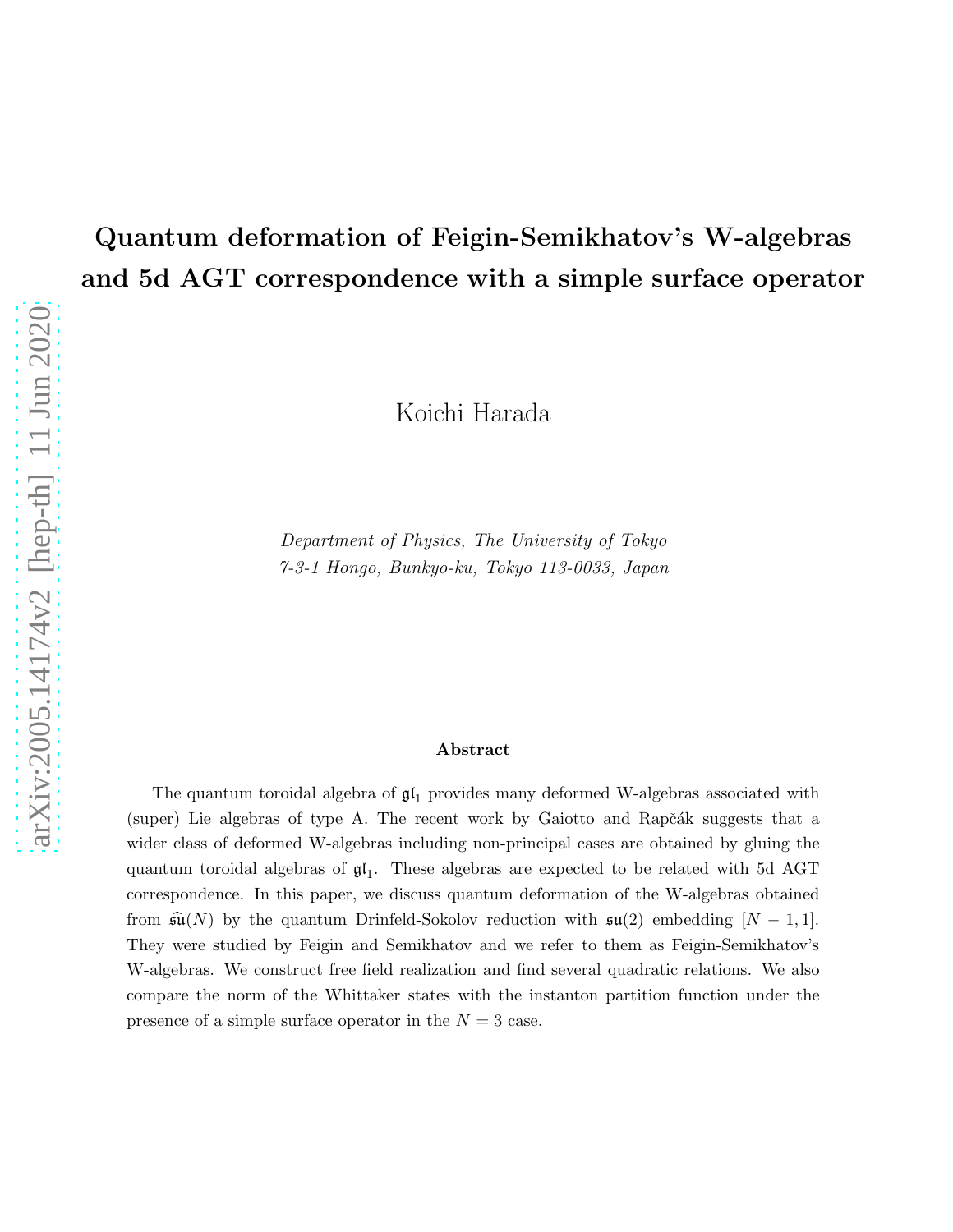## Contents

| $\mathbf{1}$     |                                                                                                    | Introduction                                                                                            | $\mathbf{1}$   |
|------------------|----------------------------------------------------------------------------------------------------|---------------------------------------------------------------------------------------------------------|----------------|
| $\boldsymbol{2}$ | W-algebras associated with $\mathfrak{gl}_{n m}$ and quantum toroidal algebra of $\mathfrak{gl}_1$ |                                                                                                         | 3              |
|                  | 2.1                                                                                                |                                                                                                         | 3              |
|                  | $2.2\,$                                                                                            | Gaiotto-Rapčák's VOA and its extension $\ldots \ldots \ldots \ldots \ldots \ldots \ldots \ldots \ldots$ | $\overline{7}$ |
| 3                |                                                                                                    | Decomposition of $U_q(\widehat{\mathfrak{gl}}_2)$ by quantum toroidal algebras                          | 11             |
|                  | 3.1                                                                                                |                                                                                                         | 11             |
|                  | 3.2                                                                                                |                                                                                                         | 14             |
|                  | 3.3                                                                                                | The vertex representation of $\mathcal{E}_2$ from the gluing construction                               | 16             |
| 4                | Quantum deformation of Feigin-Semikhatov's W-algebra                                               |                                                                                                         | 18             |
|                  | 4.1                                                                                                | Quantum deformation of Bershadsky-Polyakov algebra                                                      | 19             |
|                  | 4.2                                                                                                |                                                                                                         | 24             |
| $\mathbf{5}$     | The norm of Whittaker states and Nekrasov's instanton partition function                           |                                                                                                         | 27             |
|                  | 5.1                                                                                                | Nekrasov's partition function under the existence of a surface operator                                 | 27             |
|                  | 5.2                                                                                                |                                                                                                         | $\,29$         |
| 6                | <b>Conclusion and Discussion</b>                                                                   |                                                                                                         | 34             |
|                  |                                                                                                    | A The free boson representation of $\mathcal{E}_1$ from the deformed Wakimoto representation 35         |                |
|                  | <b>B</b> Useful formulae                                                                           |                                                                                                         | 36             |
|                  |                                                                                                    | C The proof of $(4.46)$                                                                                 | 38             |

## <span id="page-1-0"></span>1 Introduction

The study of deformed chiral algebras has begun in 1990s. It was pioneered in [\[1\]](#page-40-0), where quantum deformation of Virasoro algebra was constructed. It has been generalized to the principal W-algebras for type A in [\[2\]](#page-40-1) and for simple Lie algebras in [\[3\]](#page-40-2).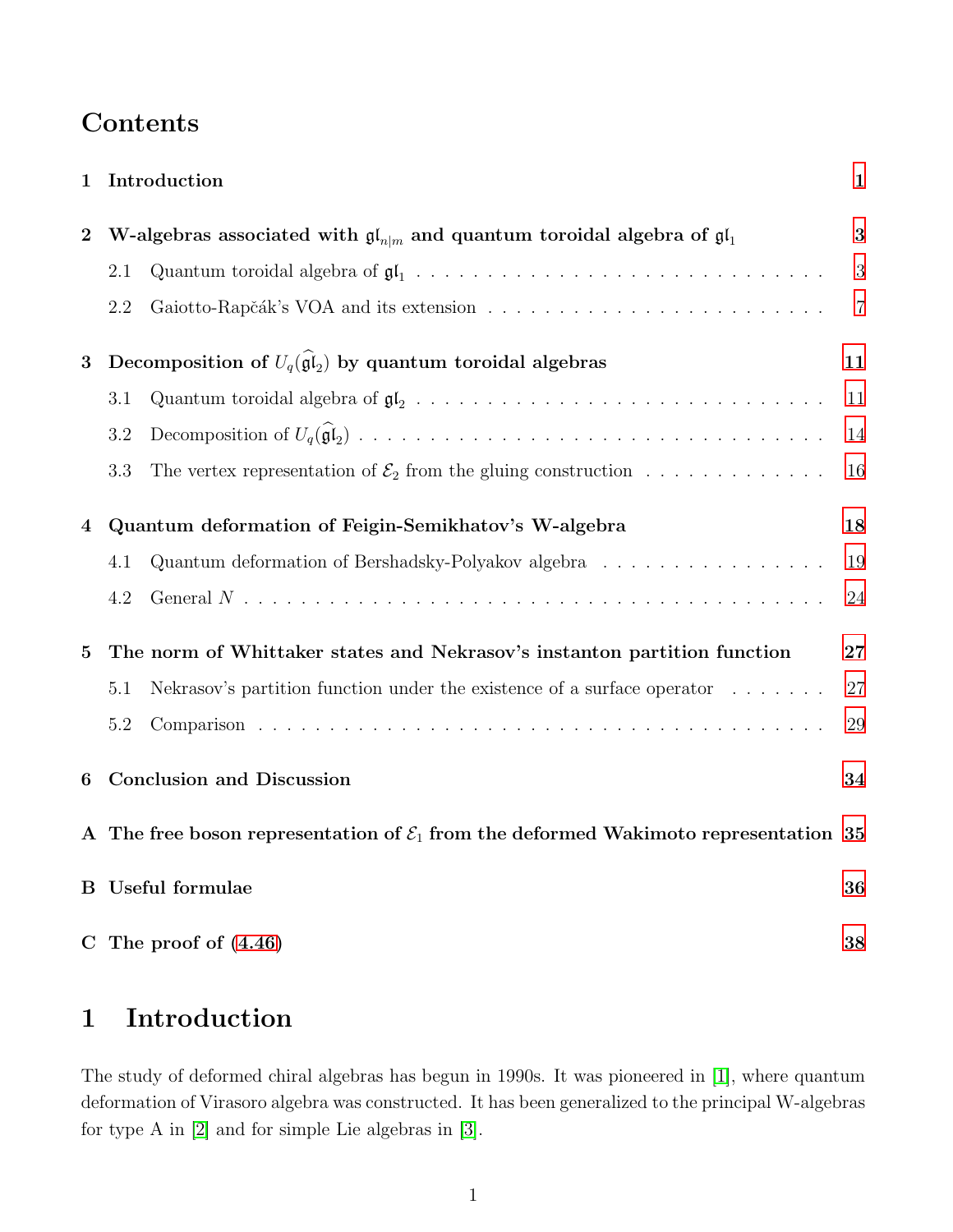After the discovery of the AGT correspondence [\[4,](#page-40-3) [5,](#page-40-4) [6\]](#page-41-0), a new way to deal with chiral algebras was developed [\[7,](#page-41-1) [8\]](#page-41-2). In this correspondence, the action of the chiral algebra on the instanton moduli space is described well by  $W_{1+\infty}$  or the affine Yangian. When the correspondence is extended to 5d supersymmetric gauge theories [\[9\]](#page-41-3), the dual algebras lift to deformed W-algebras and they can be understood as truncations of the quantum toroidal algebras. In particular, the quantum toroidal algebra of  $\mathfrak{gl}_1$  (also called Ding-Iohara-Miki algebra [\[10,](#page-41-4) [11\]](#page-41-5)) provides the unified way to deal with all of the deformed W-algebras of type A. It was also found that it contained the deformed W-algebras q- $W(\mathfrak{gl}_{n|m})$  associated with  $\mathfrak{gl}_{n|m}$  [\[12\]](#page-41-6). Further, it has been recently clarified that the quantum toroidal algebra of  $\mathfrak{gl}_1$  reproduces the deformed W-algebras for the other simple Lie algebras [\[13\]](#page-41-7).

The CFT limit of  $q-W(\mathfrak{gl}_{n|m})$  has been studied also from the different viewpoints [\[14,](#page-41-8) [15,](#page-41-9) [16\]](#page-41-10). In [\[14\]](#page-41-8), Gaiotto and Rapčák constructed these algebras in the context of supersymmetric gauge theoreis. They considered the system consisting of a 5-brane junction and several D3 branes. The chiral algebra referred to as Y-algebra appears at the 2d corner in this configuration and its explicit form can be described by the quantum Drinfeld-Sokolov reduction and the coset construction. Although the definition is quite different from  $W(\mathfrak{gl}_{n|m})$ , the character analysis suggests that they are the same algebras. One of the interesting features in Gaiotto-Rapčák's construction is that one can extend the algebras by considering more general brane-webs [\[17,](#page-41-11) [18,](#page-41-12) [19\]](#page-41-13). There are two ways to define these algebras. In the same manner as the case of Y-algebra, one can define them by the quantum Drinfeld-Sokolov reduction and the coset construction. On the other hand, one can also see the system as the combination of the Y-algebras and the operators connecting two junctions. The relation between these two descriptions are known as so-called module extension.

All of the non-principal W-algebras of type A can be realized in the above framework. In the AGT correspondence, these algebras appear when we consider the supersymmetric gauge theories with surface operators [\[20,](#page-42-0) [21,](#page-42-1) [22\]](#page-42-2). When the gauge group is  $SU(N)$ , the surface operator is labelled by the partition of N. In 2d side, it corresponds to  $\mathfrak{su}(2)$  embedding of Drinfeld-Sokolov reduction. For the partition  $[N-1,1]$ , the surface operator is called simple and the corresponding W-algebra was studied by Feigin and Semikhatov in [\[23\]](#page-42-3). This algebra has the two currents  $e_N(z)$ ,  $f_N(z)$  with spin  $\frac{N}{2}$  and all of the other currents with spin  $1, 2 \cdots N-1$  can be obtained by taking the OPE of  $e_N(z)$  and  $f_N(w)$ .

In this paper, we construct quantum deformation of Feigin-Semikhatov's W-algebras by lifting the Gaiotto-Rapčák's construction to the q-deformed case. We implement it by gluing two quantum toroidal algebras of  $\mathfrak{gl}_1$ . In the Gaiotto-Rapčák's framework, the currents  $e_N(z)$ ,  $f_N(z)$  are given by the product of the primary operators for the Y-algebras. For the purpose of q-deformation, we need to deform them into the appropriate vertex operators. However, that is difficult to deal with directly because the definition for q-analogue of a primary field is still vague. Then we first analyze the case of  $N = 2$  which corresponds to the known algebra  $U_q(\widehat{\mathfrak{sl}}_2)$ . It is known that  $U_q(\widehat{\mathfrak{sl}}_2)$  can be embedded in the quantum toroidal algebra of  $\mathfrak{gl}_2$  [\[24\]](#page-42-4) and how it contains two quantum toroidal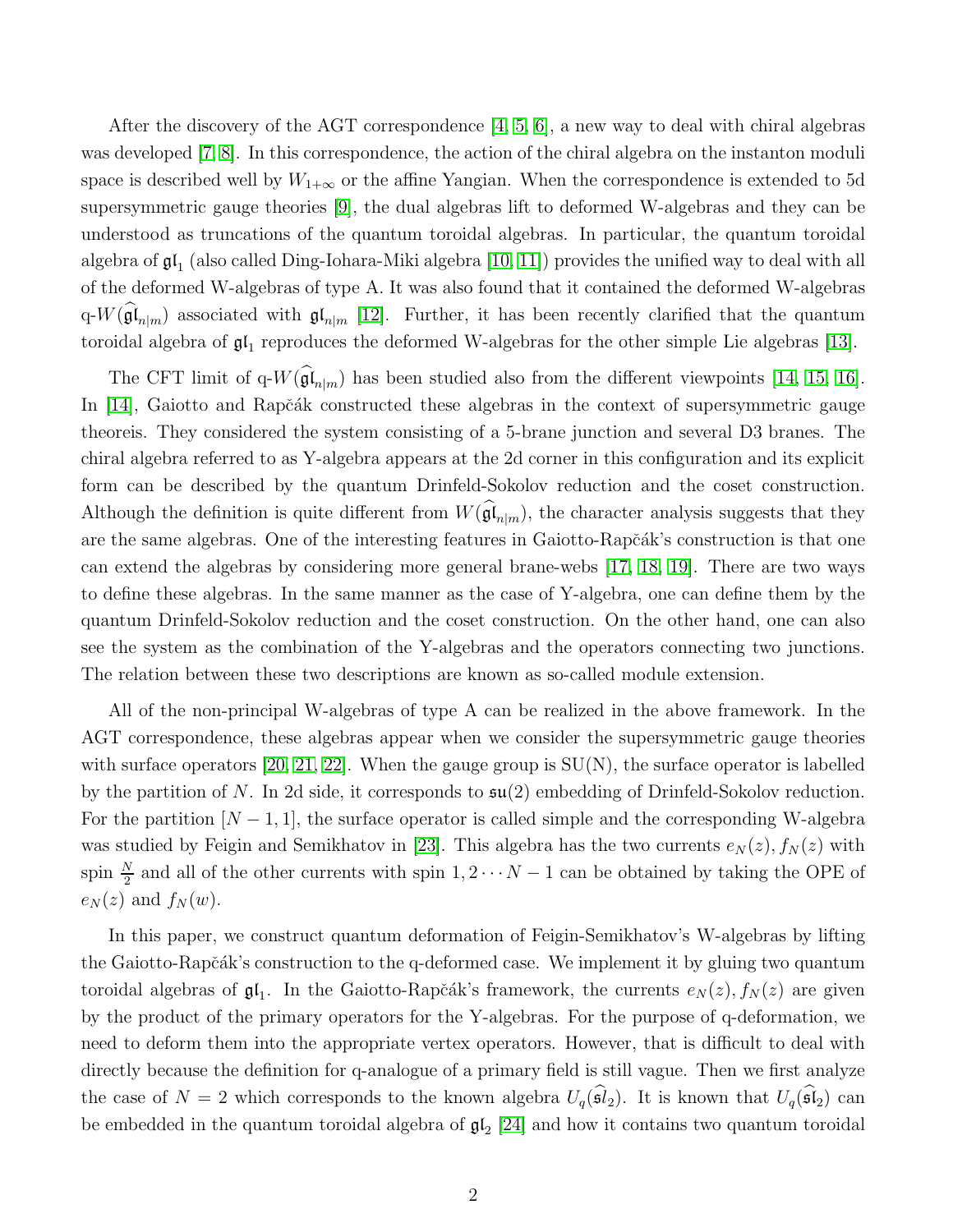algebras of  $\mathfrak{gl}_1$  as subalgebras has been already studied in [\[25\]](#page-42-5). By using these results, we obtain the deformed vertex operators. By extending them to the cases for general  $N$ , we construct quantum deformation of Feigin-Semikhatov's W-algebras. We also compare the norm of the Whittaker states with the 5d instanton partition function under the existence of a simple surface operator.

This paper is organized as follows. In section 2, we provide a review of the quantum toroidal algebra of  $\mathfrak{gl}_1$  and Gaiotto-Rapčák's VOA. In section 3, we first review the property of the quantum toroidal algebra of  $\mathfrak{gl}_2$ . Then we decompose  $U_q(\mathfrak{gl}_2)$  into the two quantum toroidal algebras of  $\mathfrak{gl}_1$ , from which we obtain their vertex operators. As an application of the vertex operator for  $q-W(\mathfrak{gl}_1)$ , we demonstrate that the gluing construction reproduces the known representation for the quantum toroidal algebra of  $\mathfrak{gl}_2$ . In section 4, we extend them to the cases for general N by requiring the commutativity with the screening charges. For the part which cannot be determined from the screening charges, we fix it by demanding that the quadratic relations has the desired property. For the case of  $N = 3$  which corresponds to deformed Bershadsky-Polyakov algebra [\[26,](#page-42-6) [27\]](#page-42-7), we write down the quadratic relation in detail. In section 5, we compare the norm of the Whittaker states for the deformed Bershadsky-Polyakov algebra with the 5d SU(3) instanton partition function under the existence of a simple surface operator.

# <span id="page-3-0"></span>2 W-algebras associated with  $\mathfrak{gl}_{n|m}$  and quantum toroidal algebra of  $\mathfrak{gl}_1$

In [\[12\]](#page-41-6), a new kind of quantum W-algebras was defined as the commutant of the screening charges associated with  $\mathfrak{gl}_{n|m}$  root system. These screening charges appeared in the study of Fock representation of quantum toroidal algebra of  $\mathfrak{gl}_1$ . On the other hand, the same (but undeformed) W-algebras were constructed in a totally different way in [\[14\]](#page-41-8). They arise in the system of the brane junction in type IIB string theory. In this section, we review their definitions and some properties.

### <span id="page-3-1"></span>2.1 Quantum toroidal algebra of  $\mathfrak{gl}_1$

In this subsection, we follow the convention in [\[12\]](#page-41-6). The quantum toroidal algebra  $\mathcal{E}_1(q_1, q_2, q_3)$  of  $\mathfrak{gl}_1$  is generated by the Drinfeld currents,

$$
E(z) = \sum_{m \in \mathbb{Z}} E_m z^{-m}, \quad F(z) = \sum_{m \in \mathbb{Z}} F_m z^{-m}, \quad K^{\pm}(z) = (C^{\pm})^{\pm 1} \exp\left(\sum_{r>0} \mp \frac{\kappa_r}{r} H_{\pm r} z^{\mp r}\right), \tag{2.1}
$$

and the centers  $C, C^{\perp}$ . Here, we set

$$
\kappa_r = \prod_{i=1}^3 (q_i^{r/2} - q_i^{-r/2}) = \sum_{i=1}^3 (q_i^r - q_i^{-r}).
$$
\n(2.2)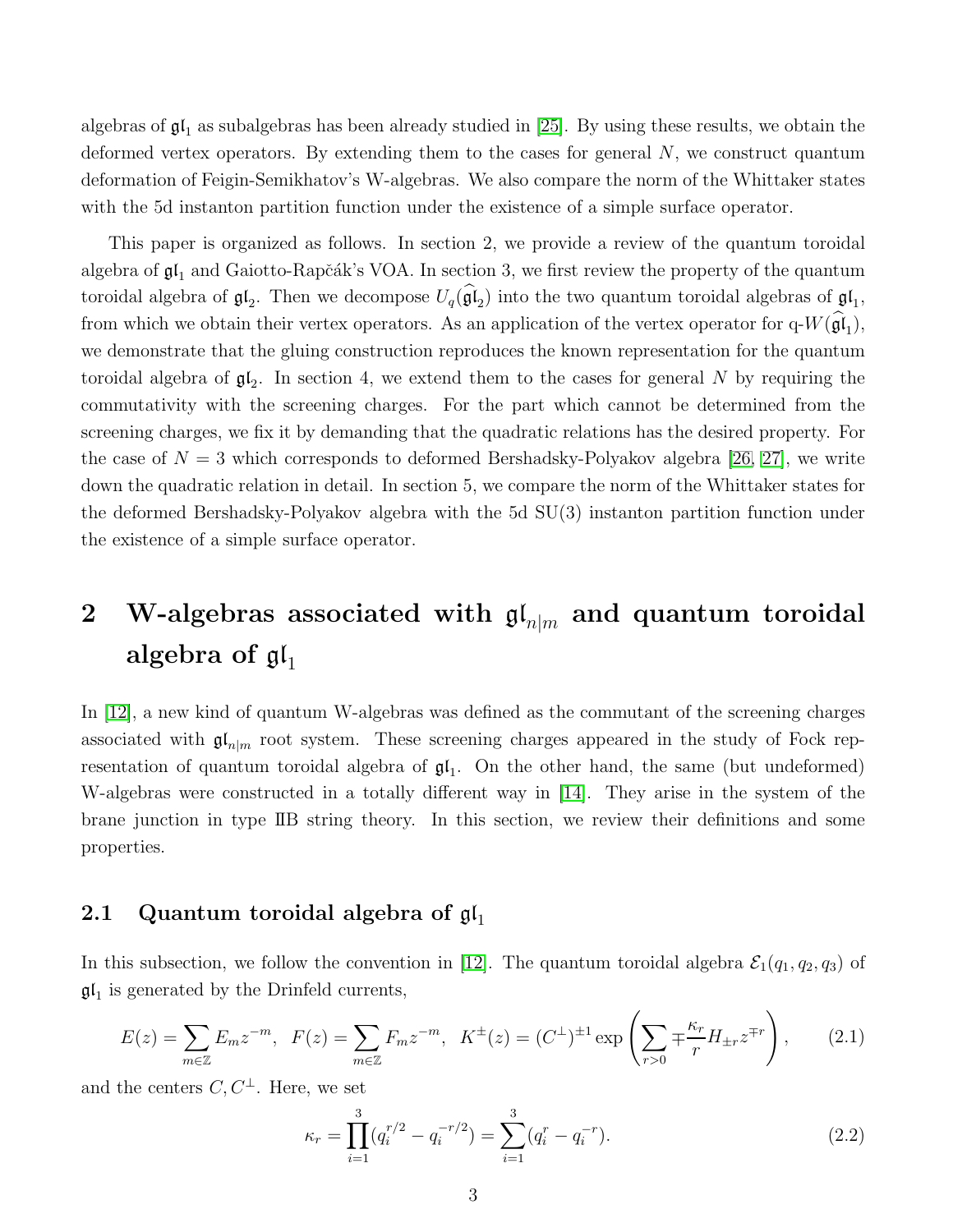The parameters  $q_i = e^{\epsilon_i}$   $(i = 1, 2, 3)$  are not independent due to the condition  $\epsilon_1 + \epsilon_2 + \epsilon_3 = 0$ . The defining relation is given as follows:

$$
g(z, w)E(z)E(w) + g(w, z)E(w)E(z) = 0, \qquad g(w, z)F(z)F(w) + g(z, w)F(w)F(z) = 0,
$$
  
\n
$$
K^{\pm}(z)K^{\pm}(w) = K^{\pm}(w)K^{\pm}(z), \qquad \frac{g(C^{-1}z, w)}{g(Cz, w)}K^{-}(z)K^{+}(w) = \frac{g(w, C^{-1}z)}{g(w, Cz)}K^{+}(w)K^{-}(z),
$$
  
\n
$$
g(z, w)K^{\pm}(C^{(-1\mp 1)/2}z)E(w) + g(w, z)E(w)K^{\pm}(C^{(-1\mp 1)/2}z) = 0,
$$
  
\n
$$
g(w, z)K^{\pm}(C^{(-1\pm 1)/2}z)F(w) + g(z, w)F(w)K^{\pm}(C^{(-1\pm 1)/2}z) = 0,
$$
  
\n
$$
[E(z), F(w)] = \frac{1}{\kappa_1}(\delta(\frac{Cw}{z})K^{+}(w) - \delta(\frac{Cz}{w})K^{-}(z)),
$$
\n(2.3)

with some Serre relations. Here, we set

$$
g(z, w) = \prod_{i=1}^{3} (z - q_i w), \quad \delta(z) = \sum_{m \in \mathbb{Z}} z^m.
$$
 (2.4)

Some of the above relations can be also written as follows:

$$
[H_r, H_s] = \delta_{r+s,0} r \frac{C^r - C^{-r}}{\kappa_r},
$$
  
\n
$$
[H_r, E(z)] = -C^{(-r-|r|)/2} E(z) z^r,
$$
  
\n
$$
[H_r, F(z)] = C^{(-r+|r|)/2} F(z) z^r.
$$
\n(2.5)

<span id="page-4-1"></span>For later convenience, we introduce the current  $t(z)$  [\[28\]](#page-42-8)

$$
t(z) = \alpha(z)E(z)\beta(z),
$$
  
\n
$$
\alpha(z) = \exp\left(\sum_{r=1}^{\infty} \frac{-\kappa_r}{r(1 - C^{2r})} H_{-r} z^r\right),
$$
  
\n
$$
\beta(z) = \exp\left(\sum_{r=1}^{\infty} \frac{-C^{-r} \kappa_r}{r(1 - C^{-2r})} H_r z^{-r}\right),
$$
\n(2.6)

which commutes with Heisenberg subalgebra  $H_r$ . The algebra  $\mathcal{E}_1$  is equipped with the coproduct,

<span id="page-4-0"></span>
$$
\Delta(H_r) = H_r \otimes 1 + C^{-r} \otimes H_r, \quad \Delta(H_{-r}) = H_{-r} \otimes C^r + 1 \otimes H_{-r}, \quad r > 0
$$
  
\n
$$
\Delta(E(z)) = E(C_2^{-1}z) \otimes K^+ (C_2^{-1}z) + 1 \otimes E(z),
$$
  
\n
$$
\Delta(F(z)) = F(z) \otimes 1 + K^- (C_1^{-1}z) \otimes F(C_1^{-1}z),
$$
  
\n
$$
\Delta(X) = X \otimes X, \text{ for } X = C, C^{\perp},
$$
\n(2.7)

where  $C_1 = C \otimes 1$ ,  $C_2 = 1 \otimes C$ . The first line implies

$$
\Delta K^+(z) = K^+(z) \otimes K^+(C_1 z), \quad \Delta K^-(C_2 z) = K^-(z) \otimes K^-(z). \tag{2.8}
$$

The algebra  $\mathcal{E}_1$  has the MacMahone module [\[29\]](#page-42-9) where the bases are labelled by a plane partition. In this representation, the centers are set to  $C = 1$  and  $C^{\perp} = c$ . The currents  $K^{\pm}(z)$  are diagonalized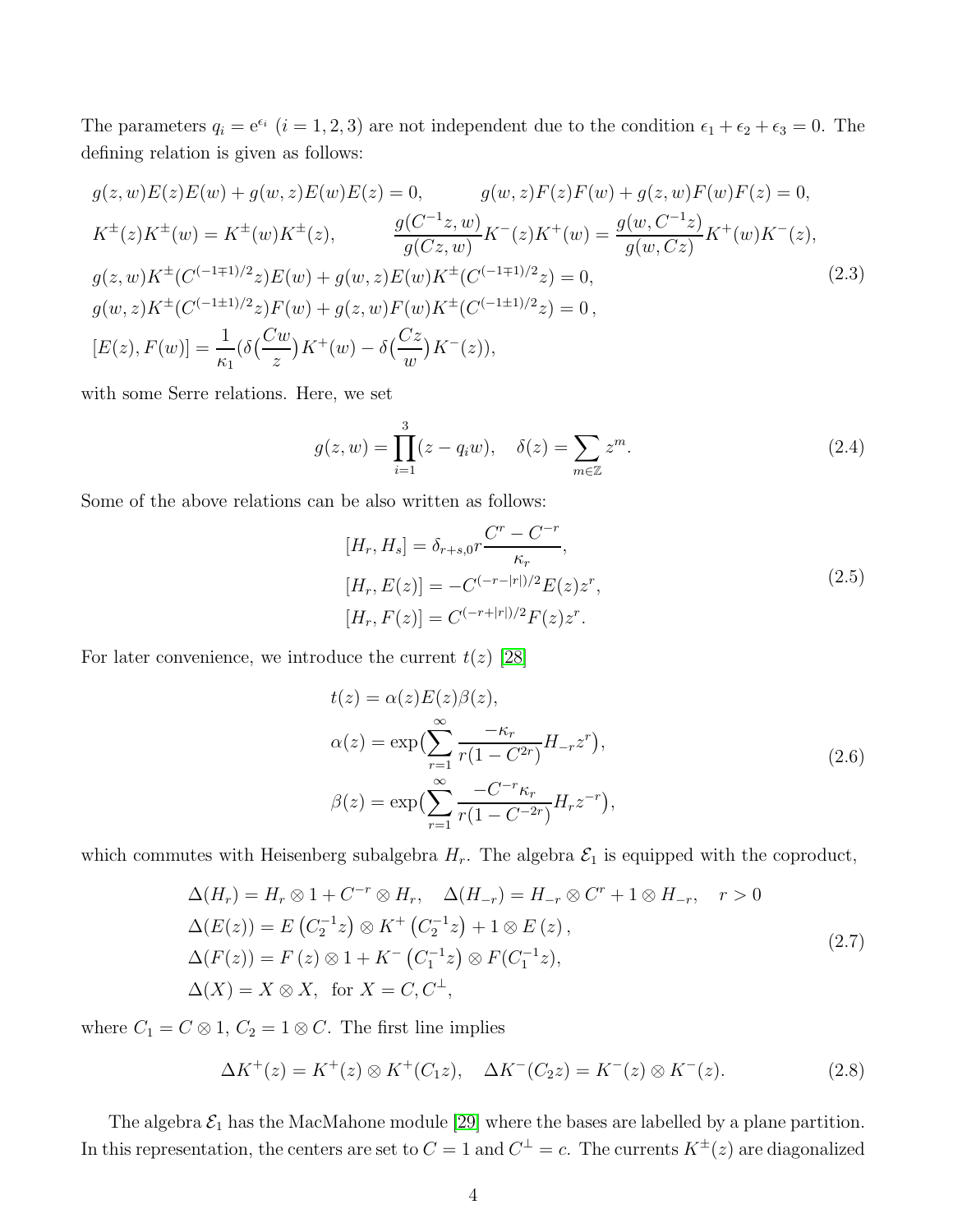and the eigenvalue for the highest weight state  $|hw\rangle$  is given by

<span id="page-5-1"></span>
$$
K^{\pm}(z)|\text{hw}\rangle = c\frac{1 - c^{-2}v/z}{1 - v/z}|\text{hw}\rangle. \tag{2.9}
$$

The MacMahone module is irreducible for generic parameters, but, if the condition  $c = q_i^{\frac{m}{2}} q_j^{\frac{n}{2}}$  $(i \neq j, n, m \in \mathbb{Z}_{\geq 0})$  is satisfied, the states containing the box at  $x_i = m + 1, x_j = n + 1, x_k = 1$ ,  $(k \neq i, j)$  become singular<sup>[1](#page-5-0)</sup>. That implies the irreducible module is described by a plane partition with a "pit" [\[12\]](#page-41-6). One can also introduce an asymptotic Young diagram to each axis, but it must be compatible with the pit condition. Following [\[12\]](#page-41-6), we denote by  $\mathcal{M}_{\mu,\nu,\lambda}(v,c)$  the MacMahon module with the asymptotic Young diagrams  $(\mu, \nu, \lambda)$ .

In the case of  $c = q_i^{\frac{1}{2}}$ , the MacMahone representation reduces to the Young diagram representation which is known as the vertical representation  $V_v^{(i)}$  in the literature. One can reconstruct the MacMahone module with  $c=q_i^{\frac{m}{2}}q_j^{\frac{n}{2}}$  from the tensor product  $V_{v_1}^{(i)}\otimes \cdots \otimes V_{v_m}^{(i)}\otimes V_{v_{m+1}}^{(j)}\otimes \cdots \otimes V_{v_{n+m}}^{(j)}$ where

$$
v_l = \begin{cases} vq_i^{1-l} & (l \le m) \\ vq_i^{1-m}q_j^{m-l} & (m < l \le n). \end{cases}
$$
 (2.10)

The representation parameters are determined so that the condition [\(2.9\)](#page-5-1) will hold. We note that the order of the tensor product can be freely changed, which is assured by the existence of the universal R-matrix. In the similar way, one can determine the parameters when the asymptotic Young diagram is inserted. For generic parameters, there are no constraints on the shape of the Young diagrams. In that sense, the MacMahon module corresponds to the degenerate module.

There is another important representation realized by free bosons. We introduce three types of free boson oscillators  $a_n$ ,  $n \in \mathbb{Z}$  with the relations<sup>[2](#page-5-2)</sup>

<span id="page-5-4"></span>
$$
[a_r, a_s] = r \frac{(q_i^{r/2} - q_i^{-r/2})^3}{-\kappa_r} \delta_{r+s,0} \qquad i = 1, 2, 3.
$$
 (2.11)

For later use, we also introduce an operator  $Q$  and the parameter  $u$  with the relation

$$
[a_n, Q] = \epsilon_i \delta_{n,0}, \quad u = e^{a_0}.
$$
\n
$$
(2.12)
$$

For each  $i$ , we have the following free boson representation:

<span id="page-5-3"></span>
$$
\rho_{u}^{(i)}(E(z)) = \frac{u(1-q_{i})}{\kappa_{1}} \exp\left(\sum_{r=1}^{\infty} \frac{q_{i}^{-r/2} \kappa_{r}}{r(q_{i}^{r/2} - q_{i}^{-r/2})^{2}} a_{-r} z^{r}\right) \exp\left(\sum_{r=1}^{\infty} \frac{\kappa_{r}}{r(q_{i}^{r/2} - q_{i}^{-r/2})^{2}} a_{r} z^{-r}\right),
$$
  
\n
$$
\rho_{u}^{(i)}(F(z)) = \frac{u^{-1}(1-q_{i}^{-1})}{\kappa_{1}} \exp\left(\sum_{r=1}^{\infty} \frac{-\kappa_{r}}{r(q_{i}^{r/2} - q_{i}^{-r/2})^{2}} a_{-r} z^{r}\right) \exp\left(\sum_{r=1}^{\infty} \frac{-q_{i}^{r/2} \kappa_{r}}{r(q_{i}^{r/2} - q_{i}^{-r/2})^{2}} a_{r} z^{-r}\right),
$$
  
\n
$$
\rho_{u}^{(i)}(H_{r}) = \frac{a_{r}}{q_{i}^{r/2} - q_{i}^{-r/2}}, \qquad \rho_{u}^{(i)}(C^{\perp}) = 1, \qquad \rho_{u}^{(i)}(C) = q_{i}^{1/2}.
$$
  
\n(2.13)

<sup>&</sup>lt;sup>1</sup>We set the coordinate of the box at the origin to  $(x_1, x_2, x_3) = (1, 1, 1)$ .

<span id="page-5-2"></span><span id="page-5-0"></span><sup>&</sup>lt;sup>2</sup>In this notation, we do not put the subscript i on  $a_r$  because one can read it off from the representation space.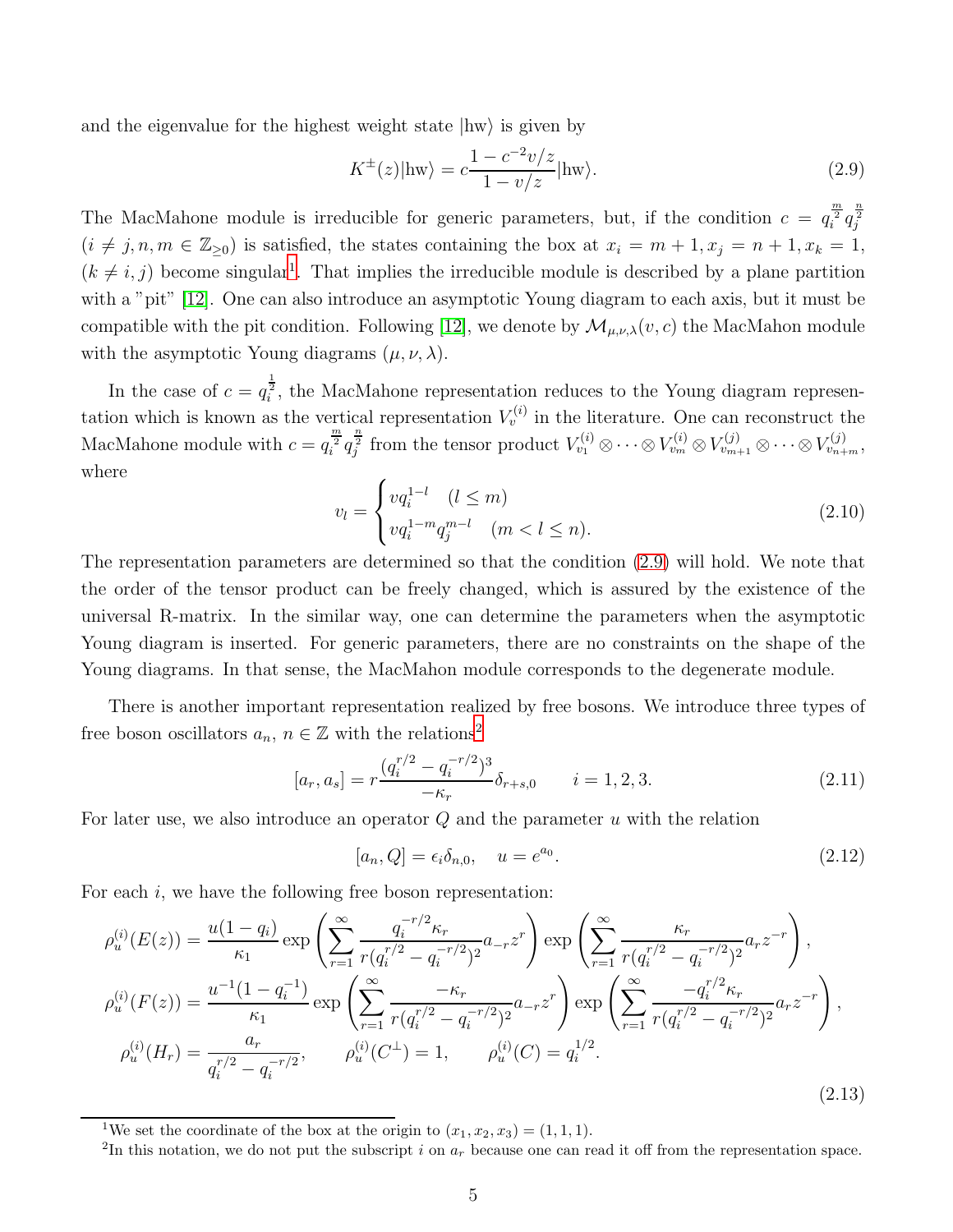We denote the representation space by  $\mathcal{F}_u^{(i)}$ , or simply by  $\mathcal{F}_u^{(i)}$  if it does not cause confusion.

Finally, we mention the automorphism which changes the centers as  $C^{\perp} \to C, C \to (C^{\perp})^{-1}$ . Under the automorphism, the vertical representation  $V_u^{(i)}$  transforms into the free boson representation  $\mathcal{F}_u^{(i)}$ . That implies the MacMahon representation with  $c = q_i^{\frac{m}{2}} q_j^{\frac{n}{2}}$  is isomorphic to the tensor product of free boson representations  $\mathcal{F}^{(1)}_{u_1} \otimes \cdots \otimes \mathcal{F}^{(1)}_{u_m}$  $\overbrace{m}$  $\otimes \mathcal{F}^{(2)}_{u_{m+1}} \otimes \cdots \otimes \mathcal{F}^{(2)}_{u_{m+n}}$  $\overbrace{n}$ , where the order of

the Fock spaces can be changed again. In this representation, the Drinfeld currents act on the Fock space as vertex operators. They can be characterized by the screening charges introduced in [\[12\]](#page-41-6). Let us first see the simple case  $\mathcal{F}_{u_1}^{(i)} \otimes \mathcal{F}_{u_2}^{(i)}$  which is known to realize q-Virasoro and Heisenberg algebra. It is widely known that there are two screening charges,

$$
S_{\pm}^{ii} = \oint S_{\pm}^{ii}(z)dz,
$$
  
\n
$$
S_{+}^{ii}(z) = e^{\frac{\epsilon_{i+1}}{\epsilon_{i}}Q_{12}} z^{\frac{\epsilon_{i+1}}{\epsilon_{i}}a_{12} + \frac{\epsilon_{i}}{\epsilon_{i-1}}} \exp\left(\sum_{r=1}^{\infty} \frac{-(q_{i+1}^{r/2} - q_{i-1}^{-r/2})}{r(q_{i}^{r/2} - q_{i}^{-r/2})} b_{-r} z^{r}\right) \exp\left(\sum_{r=1}^{\infty} \frac{(q_{i+1}^{r/2} - q_{i-1}^{-r/2})}{r(q_{i}^{r/2} - q_{i}^{-r/2})} b_{r} z^{-r}\right),
$$
  
\n
$$
S_{-}^{ii}(z) = e^{\frac{\epsilon_{i-1}}{\epsilon_{i}}Q_{12}} z^{\frac{\epsilon_{i-1}}{\epsilon_{i}}a_{12} + \frac{\epsilon_{i}}{\epsilon_{i+1}}} \exp\left(\sum_{r=1}^{\infty} \frac{-(q_{i-1}^{r/2} - q_{i-1}^{-r/2})}{r(q_{i}^{r/2} - q_{i}^{-r/2})} b_{-r} z^{r}\right) \exp\left(\sum_{r=1}^{\infty} \frac{(q_{i-1}^{r/2} - q_{i-1}^{-r/2})}{r(q_{i}^{r/2} - q_{i}^{-r/2})} b_{r} z^{-r}\right),
$$
\n(2.14)

where

$$
b_{-r} = q_i^{-r}(a_{-r} \otimes 1) - q_i^{-r/2}(1 \otimes a_{-r}), \quad b_r = q_i^{r/2}(a_r \otimes 1) - q_i^{r}(1 \otimes a_r), \quad r > 0,
$$
  
\n
$$
Q_{12} = Q \otimes 1 - 1 \otimes Q, \quad a_{12} = a_0 \otimes 1 - 1 \otimes a_0.
$$
\n(2.15)

The next simple case is  $\mathcal{F}_{u_1}^{(i)} \otimes \mathcal{F}_{u_2}^{(j)}$   $(i \neq j)$ . The screening charge is given by

$$
S^{ij} = \oint S^{ij}(z)dz,
$$
  
\n
$$
S^{ij}(z) = e^{Q'_{12}} z^{a'_{12} + \frac{\epsilon_j}{-\epsilon_i - \epsilon_j}} \exp\left(\sum_{r=1}^{\infty} \frac{1}{-r} c_{-r} z^r\right) \exp\left(\sum_{r=1}^{\infty} \frac{1}{r} c_r z^{-r}\right),
$$
\n(2.16)

where

$$
c_{-r} = \frac{q_1^{-r}(q_2^{r/2} - q_2^{-r/2})}{q_1^{r/2} - q_1^{-r/2}} (a_{-r} \otimes 1) - \frac{q_1^{-r/2}(q_1^{r/2} - q_1^{-r/2})}{q_2^{r/2} - q_2^{-r/2}} (1 \otimes a_{-r}),
$$
  
\n
$$
c_r = \frac{q_1^{r/2}(q_2^{r/2} - q_2^{-r/2})}{q_1^{r/2} - q_1^{-r/2}} (a_r \otimes 1) - \frac{q_3^{-r/2}(q_1^{r/2} - q_1^{-r/2})}{q_2^{r/2} - q_2^{-r/2}} (1 \otimes a_r), \quad r > 0,
$$
  
\n
$$
Q'_{12} = \frac{\epsilon_j}{\epsilon_i} Q \otimes 1 - \frac{\epsilon_i}{\epsilon_j} 1 \otimes Q, \quad a'_{12} = \frac{\epsilon_j}{\epsilon_i} a_0 \otimes 1 - \frac{\epsilon_i}{\epsilon_j} 1 \otimes a_0.
$$
\n(2.17)

One can check it satisfies a fermionic relation  $S^{ij}(z)S^{ij}(w) = -S^{ij}(w)S^{ij}(z)$ . For the generic case  $\mathcal{F}^{(i_1)} \otimes \mathcal{F}^{(i_2)} \otimes \cdots \otimes \mathcal{F}^{(i_n)}$ , the screening currents are given by the union of those for the neighboring Fock spaces  $\mathcal{F}^{(i_l)} \otimes \mathcal{F}^{(i_{l+1})}$   $(l = 1, \cdots n-1)$ . For  $i_1 = i_2 = \cdots = i_n$ , it is known that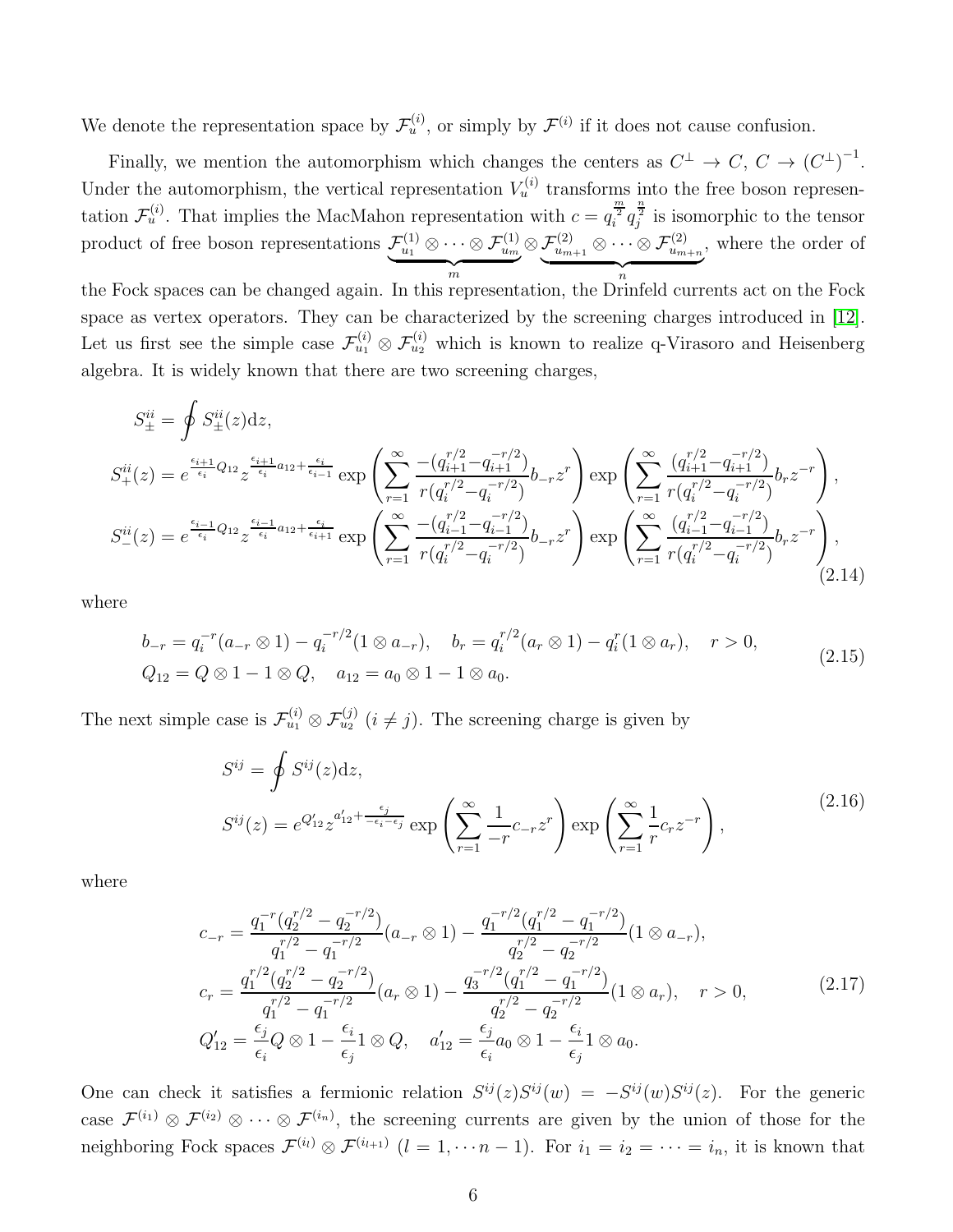the screening charges have the structure of  $\mathfrak{sl}_n$  root system and give the quantum  $W_n$  algebra. For  $(\mathcal{F}^{(i)})^{\otimes n} \otimes (\mathcal{F}^{(j)})^{\otimes m}$   $(i \neq j)$ , the screening charges have the structure similar with the root system of  $\mathfrak{sl}_{n|m}$ . The corresponding W-algebras have not been well studied so far and the authors of [\[12\]](#page-41-6) referred to them as  $q-W(\mathfrak{gl}_{n|m})$ . The reason why it is not  $q-W(\mathfrak{sl}_{n|m})$  but  $q-W(\mathfrak{gl}_{n|m})$  is that there is an additional Heisenberg algebra.

#### <span id="page-7-0"></span>2.2 Gaiotto-Rapčák's VOA and its extension

In [\[14\]](#page-41-8), a family of W-algebras  $Y_{L,M,N}[\Psi]$  was constructed from the system of the 5-brane junction with several D3-branes inserted:



Figure 1: The nonnegative integers  $L, M, N$  indicate the number of the D3-branes. The 5-branes and the D3-branes meet at the three-dimensional intersections. These three intersections have the common two-dimensional boundary at the junction, where  $Y_{L,M,N}[\Psi]$  appears.

From the viewpoint of D3-branes, we can see the system as  $\mathcal{N} = 4$  U(L), U(M) and U(N) SYM with the 3d interfaces. By considering twisted  $\mathcal{N} = 4$  SYM with a coupling constant  $\Psi \in \mathbb{C}$ , the authors of [\[14\]](#page-41-8) obtained the W-algebras  $Y_{L,M,N}[\Psi]$  to which they referred as Y-algebra. The explicit form is given as follows:

<span id="page-7-3"></span>
$$
Y_{L,M,N}[\Psi] = \begin{cases} \frac{W_{N-M,1,\cdots,1}[\hat{U}(N|L)\Psi]}{\hat{U}(M|L)\Psi_{-1}} & (N > M) \\ \frac{\hat{U}(N|L)\Psi \otimes S\mathbf{b}^{U(N|L)}}{\hat{U}(N|L)\Psi_{-1}} & (N = M) \\ \frac{W_{M-N,1,\cdots,1}[\hat{U}(M|L)_{-\Psi+1}]}{\hat{U}(N|L)_{-\Psi}} & (N < M). \end{cases} \tag{2.18}
$$

Here, we need to explain the notation. The symbol  $W_{N_1,N_2\cdots N_n}$  denotes Drinfeld-Sokolov reduction with  $\mathfrak{su}(2)$  embedding labelled by the partition  $[N_1, N_2, \cdots, N_n]$  of  $N = N_1 + \cdots + N_n$ . The level  $\Psi$ of  $\widehat{U}(N|L)$  is defined so that the subalgebra  $\widehat{SU}(N|L)$  will have the level  $k = \Psi + L - N$ . The matter fields Sb<sup>U(N|L)</sup> consist of N symplectic bosons and L symplectic fermions. They form  $\widehat{U}(N|L)$  and the level of its subalgebra  $\widetilde{SU}(N|L)$  is  $-1^3$  $-1^3$ .

One can also see Y-algebra as a truncation of  $W_{1+\infty}$  or affine Yangian of  $\mathfrak{gl}_1[17]^4$  $\mathfrak{gl}_1[17]^4$  $\mathfrak{gl}_1[17]^4$  $\mathfrak{gl}_1[17]^4$ . This claim

<span id="page-7-1"></span><sup>&</sup>lt;sup>3</sup>The level of  $\widehat{SU}(0|L)$  in this notation is different from the standard one by minus sign.

<span id="page-7-2"></span><sup>&</sup>lt;sup>4</sup>The claim is subtle when  $L, M, N > 0$ . In this paper, we only consider the cases where one of L, M and N is zero.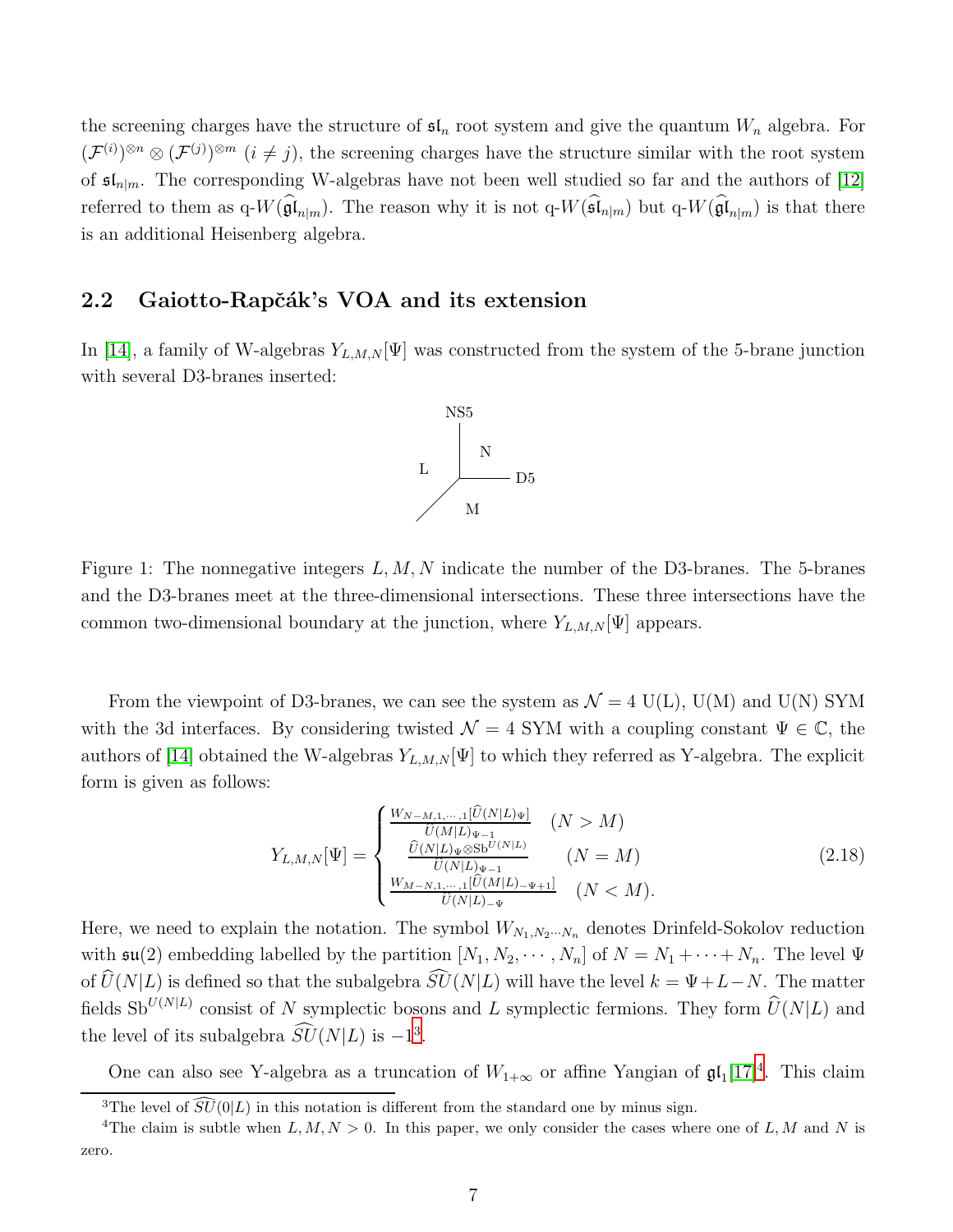is based on the observation that the vacuum character of  $Y_{L,M,N}[\Psi]$  is the same as that of a plane partition with a pit at  $(L + 1, M + 1, N + 1)$ . The relation between the parameters is given by

$$
\Psi = -\frac{\epsilon_2}{\epsilon_1}.\tag{2.19}
$$

The module of Y-algebra is realized by some operators at the junction. The characteristic one comes from the line operator introduced in the three-dimensional intersections with one of its end points attached to the junction. The interfaces between, for example,  $L$  D3-branes and  $M$  D3-branes can be described by  $U(M|L)$  CS theory and the line operator is labelled by the weight of the gauge group. In terms of a plane partition, we can interpret it as an asymptotic Young diagram. When we insert the line operators as in Figure [2,](#page-8-0) they give the MacMahon module  $\mathcal{M}_{\lambda,\mu,\nu}$ . We note that the shape of the Young diagram is restricted due to the pit and it indeed gives the representation of super Lie group.



<span id="page-8-0"></span>Figure 2: The line operators are denoted by their weights in this figure. When one of  $L, M$  or N is zero, it corresponds to the MacMahon module  $\mathcal{M}_{\lambda,\mu,\nu}$  with a pit at  $(L+1, M+1, N+1)$ .

We explain the relation between  $Y_{0,M,N}$  and  $W(\mathfrak{gl}_{N|M})$  in more detail. The simplest case is  $Y_{0,0,N}$ , which gives  $W_N$  algebra and Heisenberg algebra according to [\(2.18\)](#page-7-3). On the other hand, the MacMahon module with a pit at  $(1,1,N+1)$  is equivalent to  $(\mathcal{F}^{(3)})^{\otimes n}$ , which gives the same algebra. The asymptotic Young diagrams give the completely degenerate module (see [\[30\]](#page-42-10)). The next example is  $Y_{0,1,2}$ , which gives  $\frac{U(2)}{\hat{U}(1)}$  known as SU(2) parafermion with an extra Heisenberg algebra. In terms of the quantum toroidal algebra, it should correspond to the vertex operator acting on the Fock space  $\mathcal{F}^{(2)} \otimes (\mathcal{F}^{(3)})^{\otimes 2}$ . When we fix the order of the Fock spaces to  $\mathcal{F}^{(3)} \otimes \mathcal{F}^{(2)} \otimes \mathcal{F}^{(3)}$ , there are two fermionic screening charges. As we will explain, they are indeed those of SU(2) parafermion.

One can extend Y-algebra to a wider family of W-algebras by gluing trivalent vertices [\[17\]](#page-41-11). In this paper, we mainly focus on the following diagram: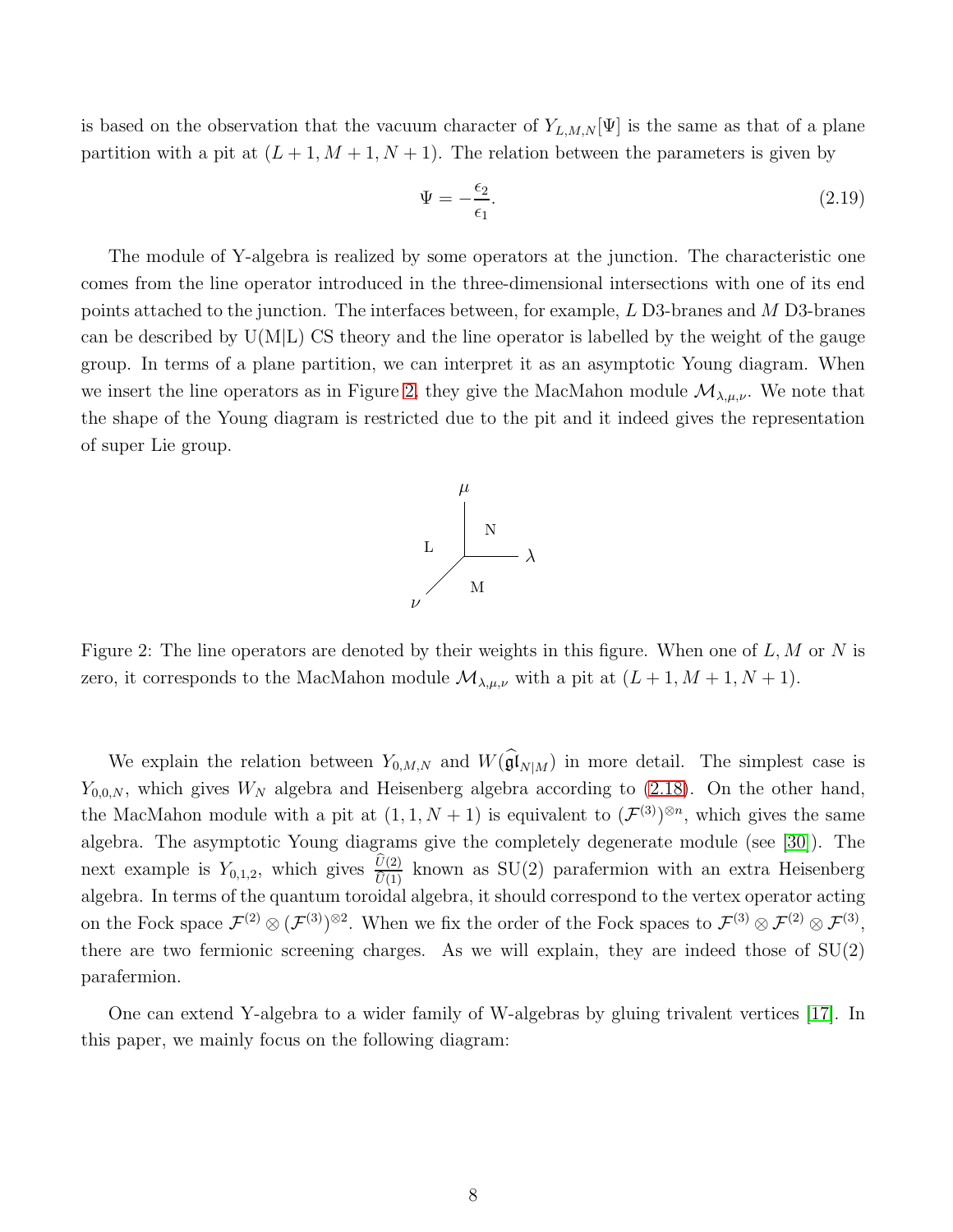

<span id="page-9-0"></span>Figure 3: The diagram for Feigin-Semikhatov's W-algebra  $W_N^{(2)}$ N

We first need to comment on the trivalent vertex with different slope. It can be obtained from the standard one through the IIB S-duality. When the transformation matrix is given by  $M =$  $\sqrt{ }$ p q  $\begin{pmatrix} p & q \\ r & s \end{pmatrix} \in SL(2, \mathbb{Z})$ , the D5-brane and NS5-brane are transformed into  $\begin{pmatrix} p \\ r \end{pmatrix}$ r  $\Bigg)$ -brane and  $\Bigg($  9 s  $\setminus$  brane, respectively. At the same time, the coupling constant changes as  $\Psi \to \frac{p\Psi + q}{r\Psi + s}$ . In terms of the affine Yangian's parameters, the transformation law is expressed as

$$
(\epsilon_1, \epsilon_2) \rightarrow (\epsilon_1, \epsilon_2)M^{-1} = (s\epsilon_1 - r\epsilon_2, -q\epsilon_1 + p\epsilon_2). \tag{2.20}
$$

In the q-deformed case, it is rewritten as

<span id="page-9-2"></span>
$$
(q_1, q_2) \to (q_1^s q_2^{-r}, q_1^{-q} q_2^p). \tag{2.21}
$$

According to the BRST procedure, the algebra associated with figure [3](#page-9-0) is  $W_{N-1,1}[\widehat{U}(N)_{\Psi}]$ . It gives affine Kac-Moody algebra  $\hat{U}(2)_{\Psi}$  for  $N = 2$  and Bershadsky-Polyakov algebra [\[26,](#page-42-6) [27\]](#page-42-7) for  $N = 3$ . In [\[23\]](#page-42-3), Feigin and Semikhatov studied the algebra from the two perspectives: screening charges and coset construction. Our concern is on the first one and we will discuss its q-deformation [5](#page-9-1) .

One may also consider that the system consists of  $Y_{0,1,N}[\Psi], Y_{0,0,1}[\Psi - 1]$  and the line operators connecting the two junctions. As we have seen, their module is described by two plane partitions. The line operators can be interpreted as the asymptotic Young diagrams connecting the two plane partitions. Then the entire representation space is given by  $\oplus_{\lambda\in\mathbb{Z}}\mathcal{M}_{\varnothing,\varnothing,\lambda}\otimes\mathcal{M}_{\varnothing,\lambda,\varnothing}$ . We note that Young diagrams are usually labelled by positive integers, but it was claimed in [\[17\]](#page-41-11) that negative weight diagrams should be also summed up. While each Y-algebra acts on a single plane partition,

<span id="page-9-1"></span><sup>&</sup>lt;sup>5</sup>We mention that the Y-algebra provides also the second description. In figure [3,](#page-9-0) the upper corner algebra is  $Y_{0,1,N}[\Psi]$ , which is equivalent under the IIB S-duality to  $Y_{N,0,1}[\Psi] = \frac{U(N|1)_{-1+\frac{1}{\Psi}}}{\widehat{U}(N)\Psi}$ . This is exactly the coset construction proposed in [\[23\]](#page-42-3). This duality has been proved in [\[31,](#page-42-11) [32\]](#page-42-12). We also mention that the level-rank duality between the minimal models of  $W_M$  and  $W_{N-1,1}[\widehat{U}(N)]$  discussed in [\[23\]](#page-42-3) can be described in terms of a plane partition [\[30\]](#page-42-10).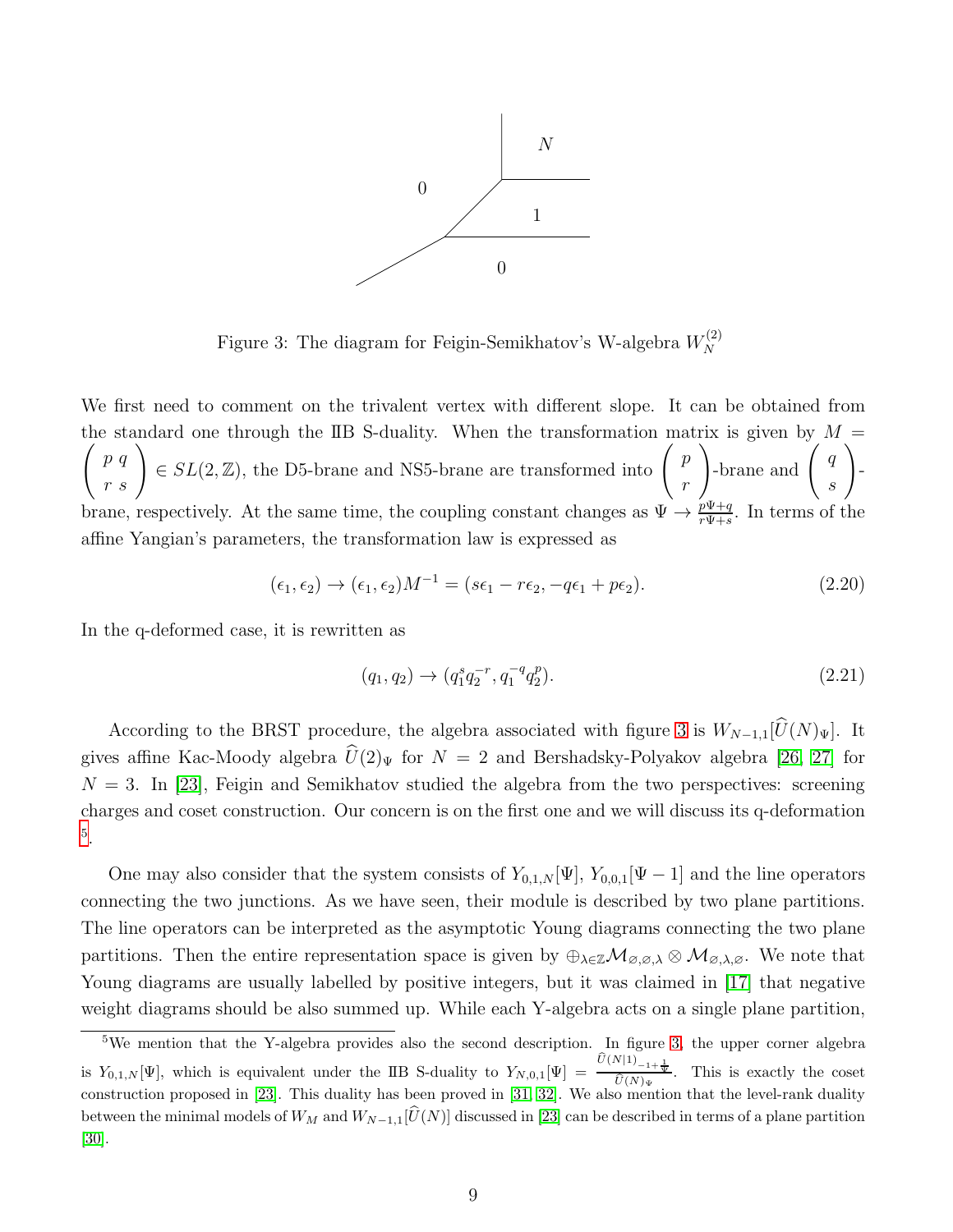we have the other elements which change the asymptotic Young diagram. They correspond to the currents  $e_N(z)$ ,  $f_N(z)$  of  $W_{N-1,1}[\hat{U}(N)_\Psi]$  with spin  $\frac{N}{2}$ . In the following, we sometimes refer to them as the gluing fields. In terms of free boson realization, they behave as the vertex operators which change the zero mode of the Fock space.

The above description is familiar for  $N = 2$ ; it is known that  $\widehat{SU}(2)$  can be realized by SU(2) parafermion  $\psi(z)$ ,  $\psi^{\dagger}(z)$  and U(1) boson  $\phi(z)$  as follows,

<span id="page-10-1"></span>
$$
J^+(z) = \psi(z)e^{\phi(z)}, \quad J^-(z) = \psi^{\dagger}(z)e^{-\phi(z)}, \quad J^3(z) = \partial\phi(z). \tag{2.22}
$$

In terms of the gluing construction, the currents  $J^{\pm}(z)$  correspond to the line operators with  $U(1)$ weight  $\pm 1$  and are expressed as the product of the primary fields for  $Y_{0,1,2}[\Psi]$  and  $Y_{0,0,1}[\Psi - 1]$ <sup>[6](#page-10-0)</sup>. In this construction, the non-localness of the parafermion are resolved thanks to the additional  $U(1)$  boson. The same is true for the other N and the conformal dimension of the gluing fields are  $(half-)integer \frac{N}{2}.$ 

It is natural to expect that the algebra associated with the brane-web in figure [3](#page-9-0) is also a truncation of some  $W_{\infty}$ -like algebra or affine Yangian. We explain this point along with [\[17,](#page-41-11) [33\]](#page-42-13). In general, we can insert D3-branes in the four places as follows:



<span id="page-10-2"></span>Figure 4: The diagram where D3-branes are inserted in the four places.

The conformal dimension of the gluing field with fundamental or anti-fundamental weight is  $h = 1 + \frac{L+N-2M}{2}$ . That implies the algebras with different values of  $\rho = \frac{L+N-2M}{2}$  $\frac{2^{7}-2M}{2}$  should be truncations of different  $W_{\infty}$ -like algebras. Let us consider the  $\rho = 0$  case. For  $L = M = N = 0$ , the corresponding algebra is associated with AGT on  $\mathbb{C}^2/\mathbb{Z}_2$  [\[34\]](#page-42-14). The relation to AGT becomes more explicit through the string duality, which leads to the system in which D4-branes stack on the divisor inside the toric Calabi-Yau manifold under the existence of D0-branes [\[16,](#page-41-10) [33\]](#page-42-13). For  $L = 2, M = 1, K = N = 0$ , it corresponds to  $\widehat{U}(2)$ . These facts imply that they are truncations

<span id="page-10-0"></span><sup>&</sup>lt;sup>6</sup>Precisely speaking, the U(1) boson in [\(2.22\)](#page-10-1) is different from that of  $Y_{0,0,1}$ . Because the Y-algebra contains Heisenberg algebra, the primary field of  $Y_{0,1,2}$  is given as the product of  $\psi(z)$  (or  $\bar{\psi}(z)$ ) and an extra vertex operator  $e^{\tilde{\phi}(z)}$ . For  $Y_{0,0,1}$ , the primary field is just  $e^{\overline{\phi}(z)}$ . Then we find  $\phi(z) = \tilde{\phi}(z) + \overline{\phi}(z)$ . Another combination of  $\tilde{\phi}(z)$  and  $\overline{\phi}(z)$  commutes with all of the algebra and gives U(1) factor.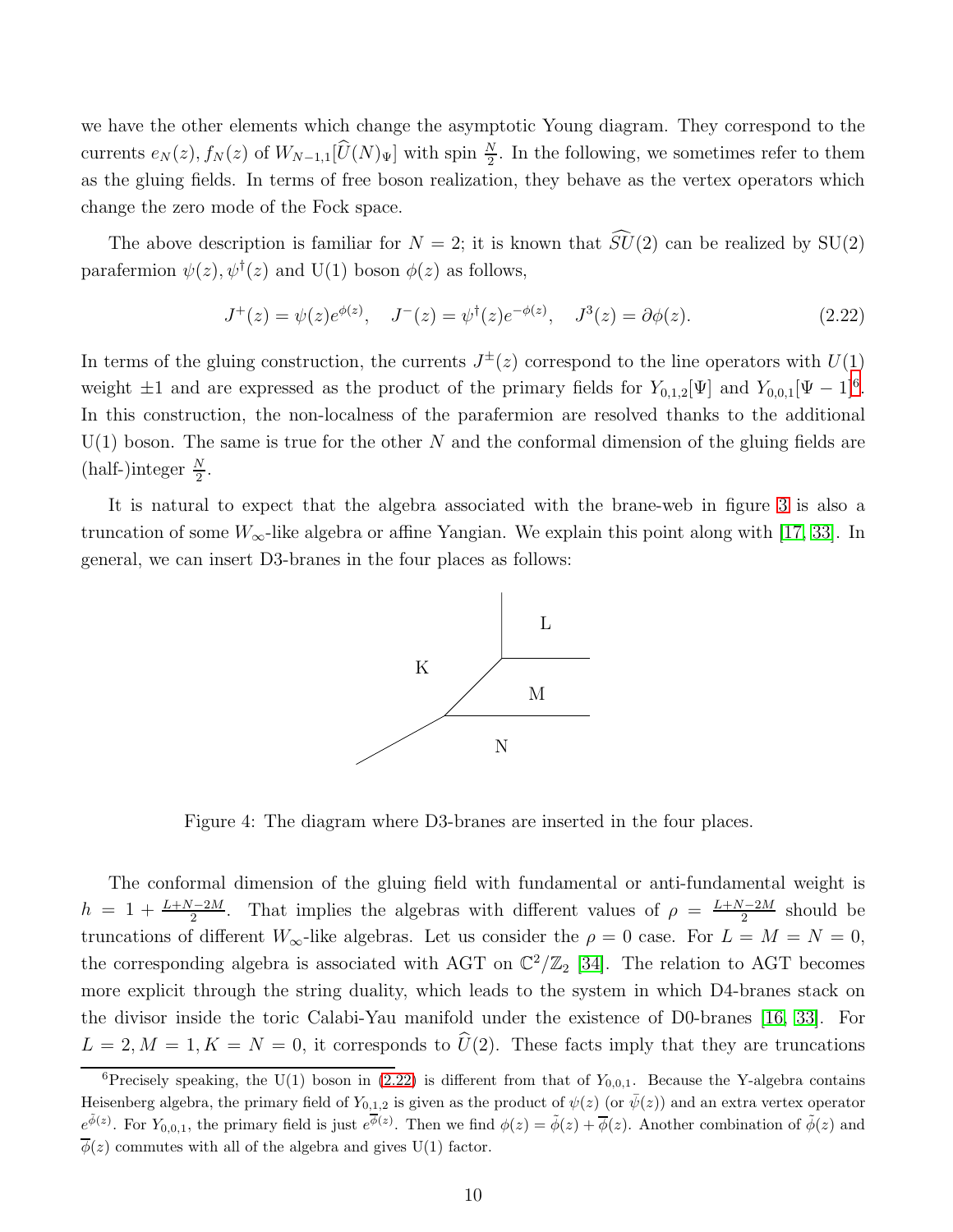of affine Yangian of  $\mathfrak{gl}_2^7$  $\mathfrak{gl}_2^7$ . This observation will play an important role in the next section. For the  $\rho \neq 0$  case, it includes the non-principal W-algebras  $W_{M+2\rho,M}[\hat{U}(L)]$ . The relation between the deformed W-algebras for general  $\mathfrak{su}(2)$  embedding and the quantum toroidal algebras has been discussed in [\[35\]](#page-42-15). We also mention that the deformation of the W-algebra  $W_{N,N,\dots,N}[\hat{U}(Nn)]$  has been recently proposed in [\[36\]](#page-43-0) together with the relation to the quantum toroidal algebra of  $\mathfrak{gl}_n$ .

# <span id="page-11-0"></span>3 Decomposition of  $U_q(\mathfrak{gl}_2)$  by quantum toroidal algebras

In this section, we explore whether the gluing construction works even after q-deformation. We study how  $U_q(\mathfrak{gl}_2)$  is decomposed into  $q-W(\mathfrak{gl}_{2|1})$  and  $q-W(\mathfrak{gl}_1)$ . For that purpose, it is better to embed  $U_q(\mathfrak{gl}_2)$  into the quantum toroidal algebra of  $\mathfrak{gl}_2$ . We first review the definition of the quantum toroidal algebra of  $\mathfrak{gl}_2$  and its important properties following [\[25,](#page-42-5) [37\]](#page-43-1).

#### <span id="page-11-1"></span>3.1 Quantum toroidal algebra of  $\mathfrak{gl}_2$

The quantum toroidal algebra  $\mathcal{E}_2(q_1, q_2, q_3)$  of  $\mathfrak{gl}_2$  has two parameters d, q. The following parameters are also used,

$$
q_1 = dq^{-1}, \ q_2 = q^2, \ q_3 = d^{-1}q^{-1} \tag{3.1}
$$

It has the following generators,

$$
E_{i,k}, F_{i,k}, H_{i,r}, K_i^{\pm 1}, C'^{\pm 1} \quad (i \in \{0, 1\}, k \in \mathbb{Z}, r \in \mathbb{Z}/\{0\}).
$$
\n(3.2)

By introducing the Drinfeld currents

$$
E_i(z) = \sum_{k \in \mathbb{Z}} E_{i,k} z^{-k}, \quad F_i(z) = \sum_{k \in \mathbb{Z}} F_{i,k} z^{-k}, \quad K_i^{\pm}(z) = K_i^{\pm 1} \exp(\pm (q - q^{-1}) \sum_{r=1}^{\infty} H_{i,\pm r} z^{\mp r}), \quad (3.3)
$$

<span id="page-11-2"></span><sup>7</sup>In this paper, we use the terms  $\mathfrak{gl}_n$  and U(n) interchangeably.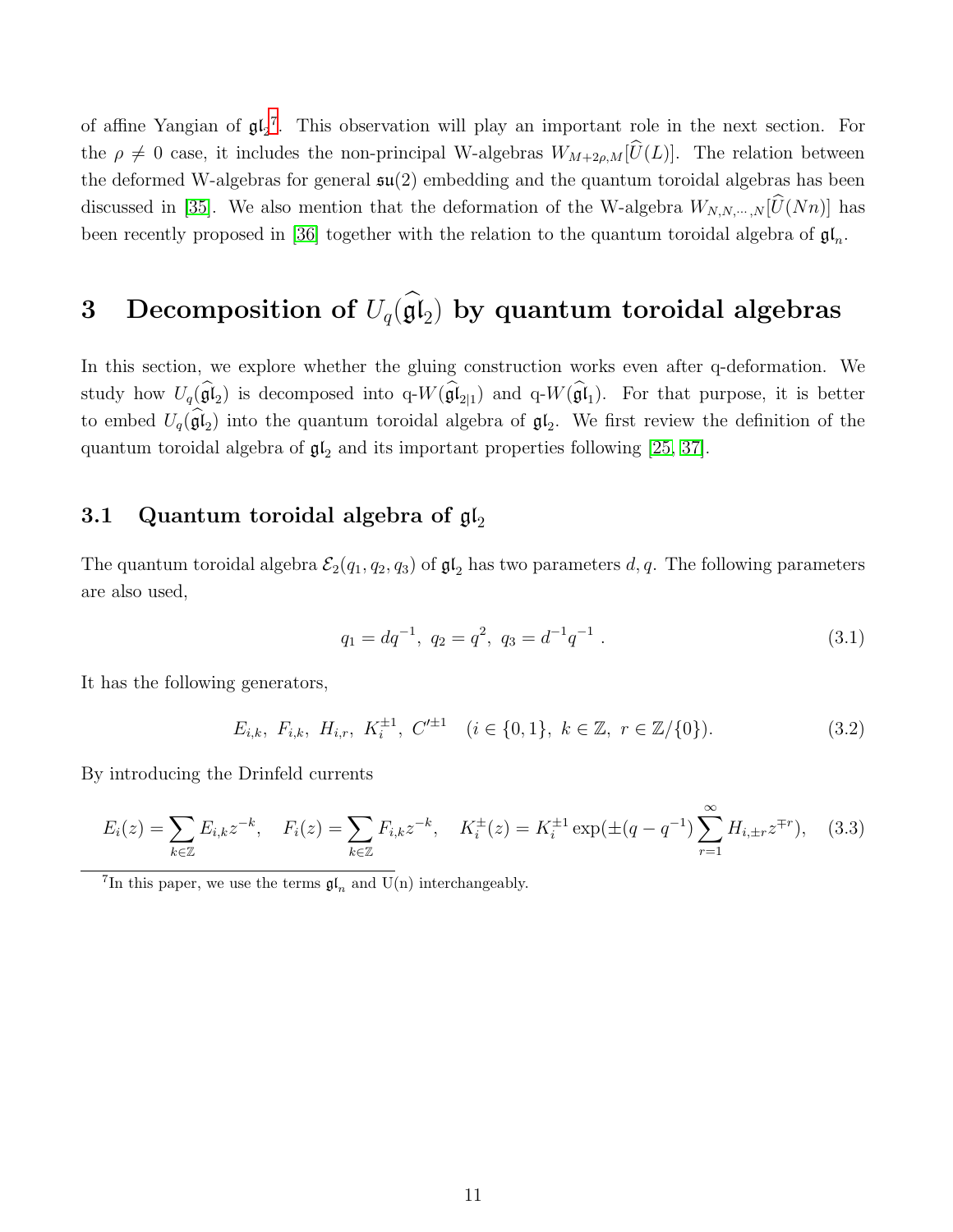the defining relations are written as follows:

$$
C'^{\pm 1} \text{ are central,}
$$
\n
$$
K_i E_j(z) K_i^{-1} = q^{a_{i,j}} E_j(z), \quad K_i F_j(z) K_i^{-1} = q^{-a_{i,j}} F_j(z),
$$
\n
$$
K_i^{\pm}(z) K_j^{\pm}(w) = K_j^{\pm}(w) K_i^{\pm}(z),
$$
\n
$$
\frac{g_{i,j}(C'^{-1}z, w)}{g_{i,j}(C'z, w)} K_i^{-}(z) K_j^{+}(w) = \frac{g_{j,i}(w, C'^{-1}z)}{g_{j,i}(w, C'z)} K_j^{+}(w) K_i^{-}(z),
$$
\n
$$
(-1)^{i+j} g_{i,j}(z, w) K_i^{\pm}(C'^{(-1\mp 1)/2}z) E_j(w) + g_{j,i}(w, z) E_j(w) K_i^{\pm}(C'^{(-1\mp 1)/2}z) = 0,
$$
\n
$$
(-1)^{i+j} g_{j,i}(w, z) K_i^{\pm}(C'^{(-1\mp 1)/2}z) F_j(w) + g_{i,j}(z, w) F_j(w) K_i^{\pm}(C'^{(-1\mp 1)/2}z) = 0,
$$
\n
$$
[E_i(z), F_j(w)] = \frac{\delta_{i,j}}{q - q^{-1}} (\delta(C' \frac{w}{z}) K_i^+(w) - \delta(C' \frac{z}{w}) K_i^-(z)),
$$
\n
$$
(-1)^{i+j} g_{i,j}(z, w) E_i(z) E_j(w) + g_{j,i}(w, z) E_j(w) E_i(z) = 0,
$$
\n
$$
(-1)^{i+j} g_{j,i}(w, z) F_i(z) F_j(w) + g_{i,j}(z, w) F_j(w) F_i(z) = 0,
$$

where

<span id="page-12-1"></span>
$$
a_{i,j} = \begin{pmatrix} 2 & -2 \\ -2 & 2 \end{pmatrix} \tag{3.5}
$$

is the Cartan matrix of  $\widehat{\mathfrak{sl}}_2$  and

$$
g_{i,j}(z,w) = \begin{cases} z - q_2 w & (i = j), \\ (z - q_1 w)(z - q_3 w) & (i \neq j). \end{cases}
$$
(3.6)

It is possible to rewrite the above relations using  $H_{i,r}$  instead of  $K_i^{\pm}(z)$  as follows:

$$
[H_{i,r}, E_j(z)] = a_{i,j}(r)z^r E_j(z)C'^{-(r+|r|)/2}, \qquad (3.7)
$$

$$
[H_{i,r}, F_j(z)] = -a_{i,j}(r)z^r F_j(z)C'^{-(r-|r|)/2}, \qquad (3.8)
$$

$$
[H_{i,r}, H_{j,s}] = \delta_{r+s,0} a_{i,j}(r) \frac{C'^r - C'^{-r}}{q - q^{-1}},
$$
\n(3.9)

where  $a_{i,i}(r) = [r]_q (q^r + q^{-r})/r$ ,  $a_{i,j}(r) = -[r]_q (d^r + d^{-r})/r$   $(i \neq j)$  and  $[r]_q = \frac{q^r - q^{-r}}{q - q^{-1}}$  $\frac{q^r-q^{-1}}{q-q^{-1}}$ .

The algebra  $\mathcal{E}_2(q_1, q_2, q_3)$  has the subalgebras  $\mathcal{E}_1^{(1)}$  $\mathcal{E}_1^{(1)}(\tilde{q}_1, \tilde{q}_2, \tilde{q}_3)$  and  $\mathcal{E}_1^{(3)}$  $\hat{q}_1^{(3)}(\hat{q}_1, \hat{q}_2, \hat{q}_3)$  commuting with each other. Their generators and parameters are given, respectively, as follows [\[25\]](#page-42-5):

<span id="page-12-0"></span>For 
$$
\mathcal{E}_1^{(1)}
$$
,  $E(z) = E_{1|0}^{(1)}$ ,  $F(z) = F_{1|0}^{(1)}(z)$ ,  $K(z) = K_{1|0}^{\pm (1)}(z)$ ,  $C = C'$ ,  $C^{\pm} = K_1 K_2$ , (3.10)  
 $\tilde{C} = C_1 \tilde{C} - C_2 \tilde{C} - C_1 C_1^{-1}$  (3.11)

$$
\tilde{q}_1 = q_2, \quad \tilde{q}_2 = q_1^2, \quad \tilde{q}_3 = q_3 q_1^{-1}.
$$
\n(3.11)

For 
$$
\mathcal{E}_1^{(3)}
$$
,  $E(z) = E_{1|0}^{(3)}$ ,  $F(z) = F_{1|0}^{(3)}(z)$ ,  $K(z) = K_{1|0}^{\pm (3)}(z)$ ,  $C = C', C^{\perp} = K_1 K_2$ , (3.12)

$$
\hat{q}_1 = q_2, \quad \hat{q}_2 = q_1 q_3^{-1}, \quad \hat{q}_3 = q_3^2. \tag{3.13}
$$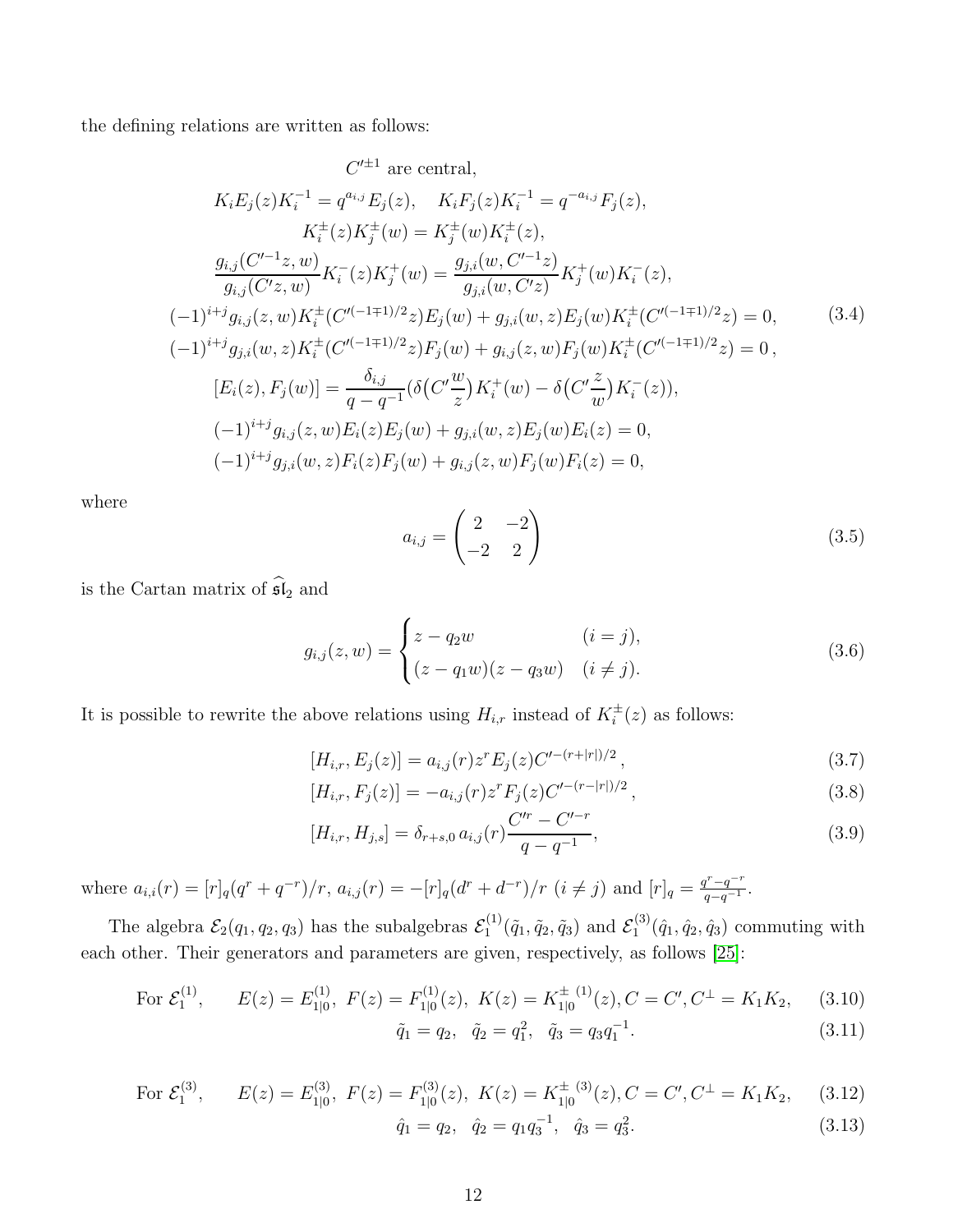<span id="page-13-1"></span>Here, we set

$$
E_{1|0}^{(1)}(z) = \lim_{z' \to z} (1 - \frac{z}{z'}) (1 - \frac{q_3 z}{q_1 z'}) E_1(q_1 z') E_0(z),
$$
  
\n
$$
F_{1|0}^{(1)}(z) = \lim_{z' \to z} (1 - \frac{z'}{z}) (1 - \frac{q_1 z'}{q_3 z}) F_0(z) F_1(q_1 z'),
$$
  
\n
$$
K_{1|0}^{\pm,(1)}(z) = K_1^{\pm}(q_1 z) K_0^{\pm}(z),
$$
  
\n
$$
E_{1|0}^{(3)}(z) = \lim_{z' \to z} (1 - \frac{z}{z'}) (1 - \frac{q_1 z}{q_3 z'}) E_1(q_3 z') E_0(z),
$$
  
\n
$$
F_{1|0}^{(3)}(z) = \lim_{z' \to z} (1 - \frac{z'}{z}) (1 - \frac{q_3 z'}{q_1 z}) F_0(z) F_1(q_3 z'),
$$
  
\n
$$
K_{1|0}^{\pm,(3)}(z) = K_1^{\pm}(q_3 z) K_0^{\pm}(z).
$$
  
\n(3.14)

Another important subalgebra is the quantum affine algebra  $U_q(\widehat{\mathfrak{sl}}_2)$ . If we set

$$
x^{+}(z) = E_{1}(\alpha z), \quad x^{-}(z) = F_{1}(\alpha z), \quad h_{r} = (C'^{1/2} \alpha^{-1})^{r} H_{1,r} \ (r \in \mathbb{Z}/0), \quad q^{h_{0}} = K_{1},
$$
  

$$
\sum_{m=0}^{\infty} \psi_{m} z^{-m} = q^{h_{0}} \exp\left((q - q^{-1}) \sum_{m=1}^{\infty} h_{m} z^{-m}\right),
$$
  

$$
\sum_{m=0}^{\infty} \varphi_{-m} z^{m} = q^{-h_{0}} \exp\left(-(q - q^{-1}) \sum_{m=1}^{\infty} h_{-m} z^{m}\right),
$$
\n(3.15)

these elements satisfy the following defining relation of  $U_q(\widehat{\mathfrak{sl}}_2)$ :

$$
[h_m, h_n] = \delta_{m+n,0} \frac{[2m]_q[mc]_q}{m}, [h_m, q^{h_0}] = 0,
$$
  
\n
$$
q^{h_0} x_m^{\pm} q^{-h_0} = q^{\pm 2} x_m^{\pm},
$$
  
\n
$$
[h_m, x_n^{\pm}] = \pm \frac{[2m]_q}{m} q^{\mp \frac{|m|c}{2}} x_{m+n}^{\pm},
$$
  
\n
$$
x_{m+1}^{\pm} x_n^{\pm} - q^{\pm 2} x_n^{\pm} x_{m+1}^{\pm} = q^{\pm 2} x_m^{\pm} x_{n+1}^{\pm} - x_{n+1}^{\pm} x_m^{\pm},
$$
  
\n
$$
[x_m^+, x_n^-] = \frac{1}{q - q^{-1}} (q^{\frac{(m-n)}{2}} \psi_{m+n} - q^{\frac{(n-m)}{2}} \psi_{m+n}),
$$
\n(3.16)

where  $C' = q^c$ . The parameter  $\alpha$  can take an arbitrary value, but we fix it to  $\alpha = q_3^{1/2}$  $j_3^{1/2}q^{-1}$  in the following.

In [\[38,](#page-43-2) [39\]](#page-43-3), the free field realization of  $U_q(\widehat{\mathfrak{sl}}_2)$  was constructed. These results were promoted to the representation  $\rho$  of  $\mathcal{E}_2$  in [\[24,](#page-42-4) [37\]](#page-43-1), which is so-called evaluation homomorphism. In this representation, the center takes the value  $C' = q_3$  and the generators behave as the following vertex operators:

<span id="page-13-0"></span>
$$
-(q - q^{-1})\rho(E_1(z)) =: e^{u_1^+(z)}: -: e^{u_1^-(z)}: , \quad (q - q^{-1})\rho(F_1(z)) =: e^{v_1^+(z)}: -: e^{v_1^-(z)}: ,
$$
  
\n
$$
-(q - q^{-1})\rho(E_0(z)) =: e^{\hat{u}_1^+(z)}: -: e^{\hat{u}_1^-(z)}: , \quad (q - q^{-1})\rho(F_0(z)) =: e^{\hat{v}_1^+(z)}: -: e^{\hat{v}_1^-(z)}: , \quad (3.17)
$$
  
\n
$$
\rho(H_{1,n}) = h_{1,n}, \quad \rho(H_{0,n}) = \hat{h}_{1,n}, \quad \rho(K_1) = q^{h_{1,0}}, \quad \rho(K_0) = q^{-h_{1,0}},
$$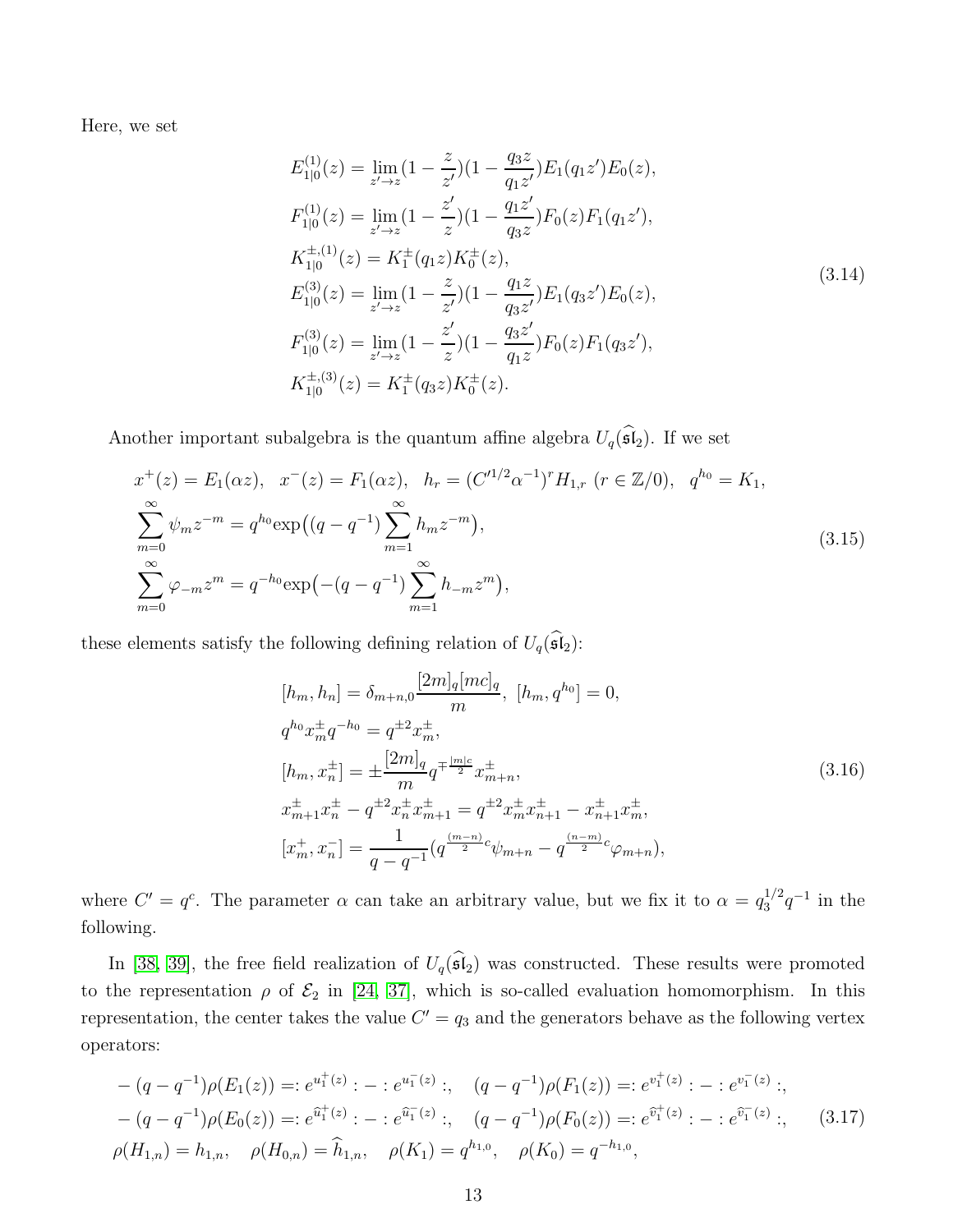where the following free boson fields are introduced

$$
u_1^{\pm}(z) = Q_{u_1} + u_{1,0} \log z \mp a_{3,0} \log q - \sum_{n \neq 0} \frac{u_{1,n}^{\pm}}{n} z^{-n}, \qquad (3.18)
$$

$$
v_1^{\pm}(z) = -\left(Q_{u_1} + u_{1,0}\log z\right) \pm a_{2,0}\log q - \sum_{n \neq 0} \frac{v_{1,n}^{\pm}}{n} z^{-n},\tag{3.19}
$$

$$
\hat{u}_1^{\pm}(z) = -\left(Q_{u_1} + u_{1,0}\log z\right) \mp a_{2,0}\log q - \sum_{n \neq 0} \frac{\hat{u}_{1,n}^{\pm}}{n} z^{-n},\tag{3.20}
$$

$$
\hat{v}_1^{\pm}(z) = Q_{u_1} + u_{1,0} \log z \pm a_{3,0} \log q - \sum_{n \neq 0} \frac{\hat{v}_{1,n}^{\pm}}{n} z^{-n}.
$$
\n(3.21)

We note that the above bosons are not independent and are expressed by four independent bosons. One of them corresponds to  $\mathfrak{gl}_1$  and the other three correspond to the bosons used in Wakimoto representation. The concrete expression for these bosons are not necessary in what follows and we omit it. See [\[37\]](#page-43-1) for details.

## <span id="page-14-0"></span>3.2 Decomposition of  $U_q(\mathfrak{gl}_2)$

Let us explore the decomposition of  $\mathcal{E}_2$  into the two  $\mathcal{E}_1$ s in the case where they satisfy the truncation conditions. Because the centers of the subalgebras  $\mathcal{E}_1^{(1)}$  and  $\mathcal{E}_1^{(3)}$  are the same, their truncation conditions are not independent: the nonnegative integer parameters  $K, M, L, K', N, M'$  labelling each truncation condition must satisfy the relation,

$$
C = \tilde{q}_1^K \tilde{q}_2^M \tilde{q}_3^L = \hat{q}_1^{K'} \hat{q}_2^N \hat{q}_3^{M'}.
$$
\n(3.22)

One can see from  $(3.11)$  and  $(3.13)$  that it implies

<span id="page-14-1"></span>
$$
K = K', \quad M = M', \quad L + N - 2M = 0 \tag{3.23}
$$

for generic  $q_1, q_2, q_3$ . Let us compare these results with Gaiotto-Rapčák's construction. In figure [4,](#page-10-2) there are two Y-algebras,  $Y_{K,M,L}$  and  $Y_{K,N,M}$ . This combination matches the first two relations in [\(3.23\)](#page-14-1). The last condition also matches the discussion in the last part of section [2;](#page-3-0) as we have explained, the  $W_{\infty}$ -like algebra associated with figure [4](#page-10-2) depends on the parameter  $\rho = \frac{L+N-2M}{2}$ 2 and it is expected that the affine Yangian of  $\mathfrak{gl}_2$  is realized in the  $\rho = 0$  case. Further, the relation between the parameter of  $\mathcal{E}_1^{(1)}$  $\zeta_1^{(1)}$  and that of  $\mathcal{E}_1^{(3)}$  $1^{(5)}$  is also consistent with the relation  $(2.21)$  in the gluing construction.

In the remaining part of this section, we focus on the case of  $C = q_3$  where  $\mathcal{E}_2$  truncates to  $U_q(\widehat{\mathfrak{gl}}_2)$ . The subalgebras  $\mathcal{E}_1^{(1)}$  $\mathcal{E}_1^{(1)}$  and  $\mathcal{E}_1^{(3)}$ <sup>(3)</sup> truncate to q- $W(\widehat{\mathfrak{gl}}_{2|1})^8$  $W(\widehat{\mathfrak{gl}}_{2|1})^8$  and q- $W(\widehat{\mathfrak{gl}}_1)$ , respectively. As we

<span id="page-14-2"></span><sup>&</sup>lt;sup>8</sup>The algebra  $q-W(\mathfrak{sl}_{2|1})$  was originally proposed in [\[40\]](#page-43-4) and further studied in [\[41\]](#page-43-5).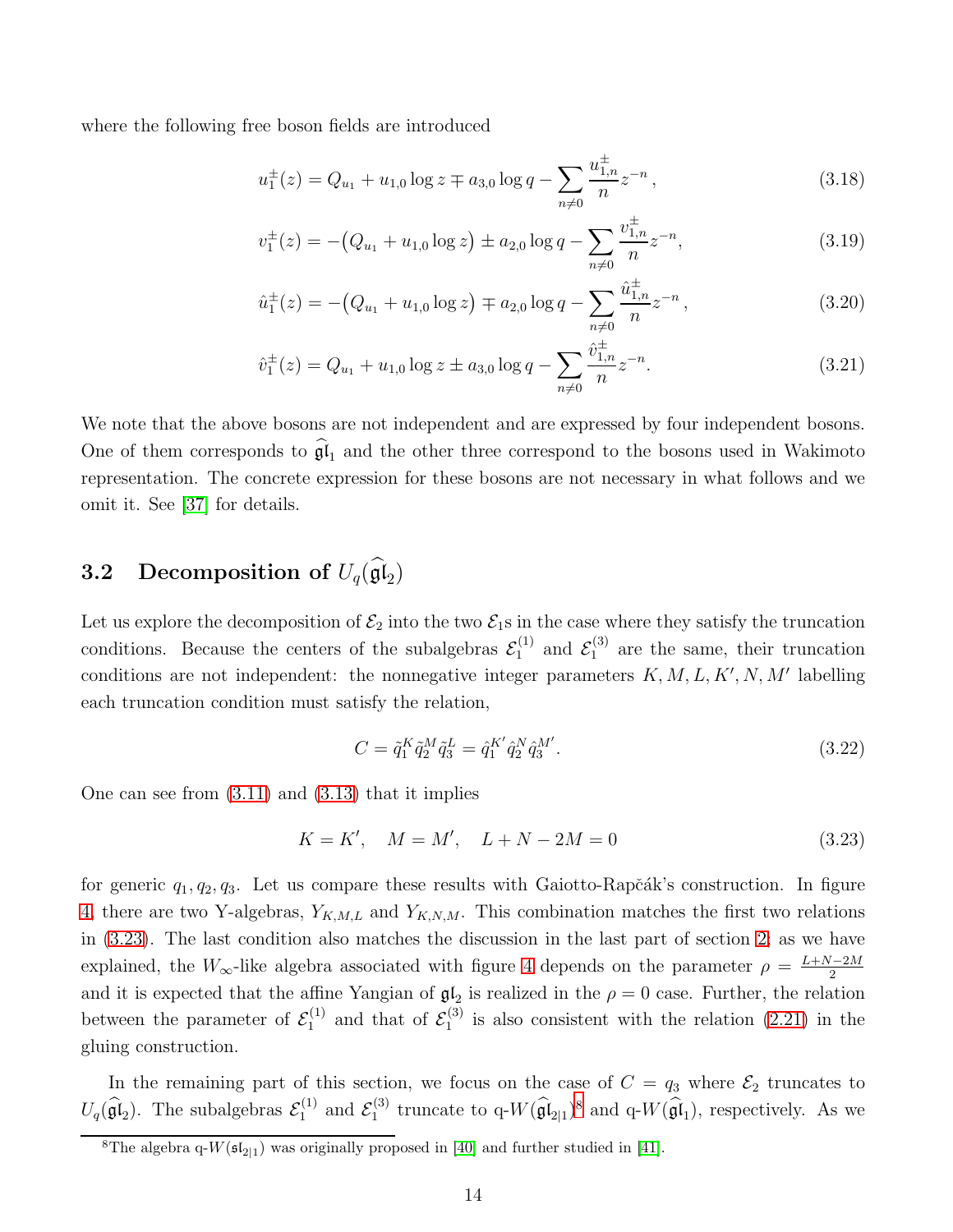have seen, q- $W(\mathfrak{gl}_{2|1})$  (resp. q- $W(\mathfrak{gl}_1)$ ) can be realized by three bosons (resp. one boson). In our notation, we express the boson for q- $W(\mathfrak{gl}_1)$  with a tilde and the boson for q- $W(\mathfrak{gl}_{2|1})$  acting on *i*-th Fock space with a subscript  $(i)^9$  $(i)^9$ . In order to understand how the gluing fields of  $U_q(\mathfrak{gl}_2)$  decompose into the vertex operators for the two q-W algebras, let us express the bosons used in [\(3.17\)](#page-13-0) by these bosons. We can implement that by comparing the two free boson representations for  $\mathcal{E}_1$ : the first one is obtained from [\(3.14\)](#page-13-1) and [\(3.17\)](#page-13-0) while the other one is directly obtained from [\(2.7\)](#page-4-0) and [\(2.13\)](#page-5-3). The result is as follows (see Appendix [A](#page-35-0) for the detail of the computation):

<span id="page-15-4"></span>
$$
u_{1,n}^{+} = \begin{cases} -\frac{(q^{n} - q^{-n})q_{3}^{n}}{q_{1}^{n} - q_{1}^{-n}} a_{n}^{n} - \frac{(q^{n} - q^{-n})(q_{1}^{n} - q_{1}^{-n})q_{3}^{n}}{d^{n} - d^{-n}} a_{n}^{n} - \frac{(q^{n} - q^{-n})q^{-n}}{q_{3}^{n} - q_{3}^{-n}} \tilde{a}_{n} & (n > 0) \\ -\frac{(q^{n} - q^{-n})q^{-2n}}{q_{1}^{n} - q_{1}^{-n}} a_{n}^{n} - \frac{(q^{n} - q^{-n})q_{3}^{n} q^{-n}}{q_{3}^{n} - q_{3}^{-n}} \tilde{a}_{n} & (n < 0) \end{cases}
$$
  
\n
$$
u_{1,n}^{-} = \begin{cases} -\frac{(q^{n} - q^{-n})q_{1}^{n}}{q_{1}^{n} - q_{1}^{-n}} a_{n}^{n} - \frac{(q^{n} - q^{-n})q^{-n}}{q_{3}^{n} - q_{3}^{-n}} \tilde{a}_{n} & (n > 0) \\ -\frac{(q^{n} - q^{-n})q_{1}^{n}}{q_{1}^{n} - q_{1}^{-n}} a_{n}^{n} + \frac{(q^{n} - q^{-n})(q_{1}^{n} - q_{1}^{-n})q^{-n}}{d^{n} - d^{-n}} a_{n}^{n} - \frac{(q^{n} - q^{-n})q_{3}^{n} q^{-n}}{q_{3}^{n} - q_{3}^{-n}} \tilde{a}_{n} & (n < 0) \end{cases}
$$
\n
$$
(3.24)
$$

<span id="page-15-2"></span>
$$
v_{1,n}^{+} = \begin{cases} -\frac{(q^{n} - q^{-n})(q_1^{n} - q_1^{-n})q^{-n}}{d^{n} - d^{-n}} a_n^{(1)} + \frac{(q^{n} - q^{-n})q_1^{2n}}{q_1^{n} - q_1^{-n}} a_n^{(2)} + \frac{(q^{n} - q^{-n})q^{-n}q_3^{n}}{q_3^{n} - q_3^{-n}} \tilde{a}_n & (n > 0) \\ \frac{(q^{n} - q^{-n})q_1^{n}}{q_1^{n} - q_1^{-n}} a_n^{(2)} + \frac{(q^{n} - q^{-n})q^{-n}}{q_3^{n} - q_3^{-n}} \tilde{a}_n & (n < 0) \\ v_{1,n}^{-} = \begin{cases} \frac{(q^{n} - q^{-n})q^{-2n}}{q_1^{n} - q_1^{-n}} a_n^{(2)} + \frac{(q^{n} - q^{-n})q^{-n}q_3^{n}}{q_3^{n} - q_3^{-n}} \tilde{a}_n & (n > 0) \\ \frac{(q^{n} - q^{-n})(q_1^{n} - q_1^{-n})q_3^{n}}{d^{n} - d^{-n}} a_n^{(1)} + \frac{(q^{n} - q^{-n})q_3^{n}}{q_1^{n} - q_1^{-n}} a_n^{(2)} + \frac{(q^{n} - q^{-n})q^{-n}}{q_3^{n} - q_3^{-n}} \tilde{a}_n & (n < 0) \end{cases} \end{cases} \tag{3.25}
$$

<span id="page-15-1"></span>
$$
h_{1,n} = \begin{cases} \frac{[n]_q}{n} \left( \frac{q_1^n - q_1^{-n}}{d^n - d^{-n}} a_n^{(1)} - d^n a_n^{(2)} + \frac{(q_1^n - q_1^{-n}) q^n}{d^n - d^{-n}} a_n^{(3)} - \tilde{a}_n \right) & (n > 0) \\ \frac{[n]_q}{n} \left( \frac{(q_1^n - q_1^{-n}) q^n}{d^n - d^{-n}} a_n^{(1)} - d^n a_n^{(2)} + \frac{q_1^n - q_1^{-n}}{d^n - d^{-n}} a_n^{(3)} - \tilde{a}_n \right) & (n < 0) \end{cases} \tag{3.26}
$$

$$
Q_{u_1} = Q^{(2)} + \tilde{Q}, \quad u_{1,0} = \frac{1}{\epsilon_1 - \epsilon_3} (a_0^{(2)} - \tilde{a}_0), \quad h_{1,0} = \frac{1}{\epsilon_1 - \epsilon_3} (-\epsilon_3 a_0^{(2)} + \epsilon_1 \tilde{a}_0)
$$
  
\n
$$
a_{2,0} = \frac{1}{\epsilon_2} (-a_0^{(1)} + a_0^{(2)}), \quad a_{3,0} = \frac{1}{\epsilon_2} (-a_0^{(2)} + a_0^{(3)}), \tag{3.27}
$$

where the commutation relations are given as follows:

<span id="page-15-3"></span>
$$
[a_n^{(1)}, a_m^{(1)}] = [a_n^{(3)}, a_m^{(3)}] = -n \frac{(d^n - d^{-n})^2}{(q_1^n - q_1^{-n})(q^n - q^{-n})} \delta_{n+m,0},
$$
  
\n
$$
[a_n^{(2)}, a_m^{(2)}] = n \frac{(q_1^n - q_1^{-n})^2}{(d^n - d^{-n})(q^n - q^{-n})} \delta_{n+m,0}, \quad [\tilde{a}_n, \tilde{a}_m] = -n \frac{(q_3^n - q_3^{-n})^2}{(d^n - d^{-n})(q^n - q^{-n})} \delta_{n+m,0}, \quad (3.28)
$$
  
\n
$$
[a_n^{(2)}, Q^{(2)}] = [\tilde{a}_n, \tilde{Q}] = \epsilon_2 \delta_{n,0}.
$$

The other commutators vanish. The zero modes satisfy the condition,

$$
\epsilon_1 u_{1,0} = \frac{1}{2} (a_0^{(1)} + a_0^{(3)}).
$$
\n(3.29)

<span id="page-15-0"></span><sup>&</sup>lt;sup>9</sup>One should be careful not to confuse the subscript (i) with that in [\(2.11\)](#page-5-4). Recall that we do not put the subscript which distinguish the type of the boson.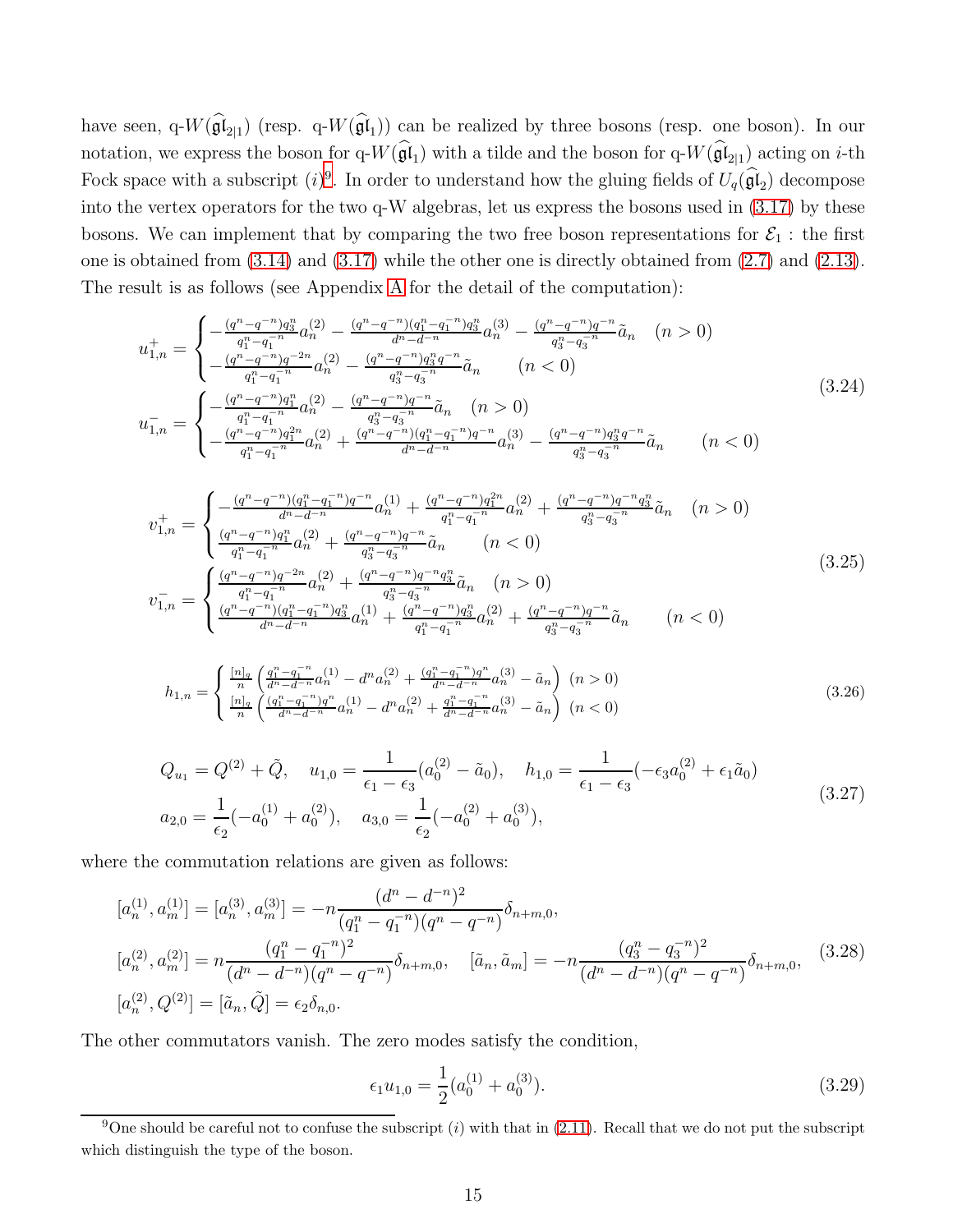We note that this condition is compatible in the entire Fock space. The vertex operator for q- $W(\hat{\mathfrak{gl}}_{2|1})$  is realized on the Fock space  $\mathcal{F}^{(3)} \otimes \mathcal{F}^{(2)} \otimes \mathcal{F}^{(3)}$  while that for q- $W(\hat{\mathfrak{gl}}_1)$  is realized on  $\tilde{\mathcal{F}}^{(3)}$ . The reason why the order of Fock spaces for  $q-W(\widehat{\mathfrak{gl}}_{2|1})$  is fixed to  $\mathcal{F}^{(3)}\otimes\mathcal{F}^{(2)}\otimes\mathcal{F}^{(3)}$  is that the Wakimoto representation of  $\widehat{\mathfrak{sl}}_2$  can be characterized by two fermionic screening charges<sup>[10](#page-16-1)</sup>; for another ordering of the Fock spaces, we only have one fermionic screening charge.

It is convenient to introduce the boson  $a_n^{\mathfrak{u}(1)}$  associated with Heisenberg subalgebra of  $q-W(\widehat{\mathfrak{gl}}_{2|1})$ as follows:

<span id="page-16-2"></span>
$$
\frac{a_n^{\mathfrak{u}(1)}}{q_3^n - q_3^{-n}} = \begin{cases}\n-\frac{a_n^{(1)}}{d^n - d^{-n}} + \frac{d^n a_n^{(2)}}{q_1^n - q_1^{-n}} - \frac{q^n a_n^{(3)}}{d^n - d^{-n}} & (n > 0) \\
-\frac{q^n a_n^{(1)}}{d^n - d^{-n}} + \frac{d^n a_n^{(2)}}{q_1^n - q_1^{-n}} - \frac{a_n^{(3)}}{d^n - d^{-n}} & (n < 0).\n\end{cases} (3.30)
$$

Then, the relation [\(3.26\)](#page-15-1) can be rewritten into the simpler form:

$$
h_{1,n} = -\frac{[n]_q}{n} J_n, \qquad J_n = \frac{q_1^n - q_1^{-n}}{q_3^n - q_3^{-n}} a_n^{\mathfrak{u}(1)} + \tilde{a}_n. \tag{3.31}
$$

The other linear combination of  $a_n^{\mathfrak{u}(1)}$  and  $\tilde{a}_n$  which commutes with  $J_n$  is

$$
j_n = a_n^{\mathfrak{u}(1)} + \tilde{a}_n. \tag{3.32}
$$

It commutes with all the elements of  $U_q(\mathfrak{sl}_2)$  and forms  $U_q(\mathfrak{gl}_2)$  together with  $U_q(\mathfrak{sl}_2)$ .

We can extract the Heisenberg part from the currents  $x^{\pm}(z)$  as follows:

$$
x^{+}(z) = \psi_{q}(z) : \exp\left(\sum_{n \neq 0} \frac{q_3^{-\frac{|n|}{2}}(q^n - q^{-n})}{n(q_3^n - q_3^{-n})} J_n z^{-n}\right) : , \tag{3.33}
$$

$$
x^{-}(z) = \overline{\psi}_q(z) : \exp\left(-\sum_{n \neq 0} \frac{q_3^{\frac{|n|}{2}}(q^n - q^{-n})}{n(q_3^n - q_3^{-n})} J_n z^{-n}\right) : . \tag{3.34}
$$

The vertex operators  $\psi_q(z)$ ,  $\psi_q(z)$  can be interpreted as q-deformed SU(2) parafemions.

Finally, we mention the screening currents of the deformed Wakimoto representation. As we have explained, there are two fermionic screening currents in  $\mathcal{F}^{(3)} \otimes \mathcal{F}^{(2)} \otimes \mathcal{F}^{(3)}$ . We checked that they are indeed the same as those for  $U_q(\widehat{\mathfrak{sl}}_2)$  obtained in [\[42\]](#page-43-6).

### <span id="page-16-0"></span>3.3 The vertex representation of  $\mathcal{E}_2$  from the gluing construction

As an application of the vertex operator for  $q-W(\mathfrak{gl}_1)$ , we consider the gluing construction for  $K = 1, L = M = N = 0:$ 

<span id="page-16-1"></span> $10$ We note that there is an additional screening charge which is not an exponential type but dressed by a polynomial.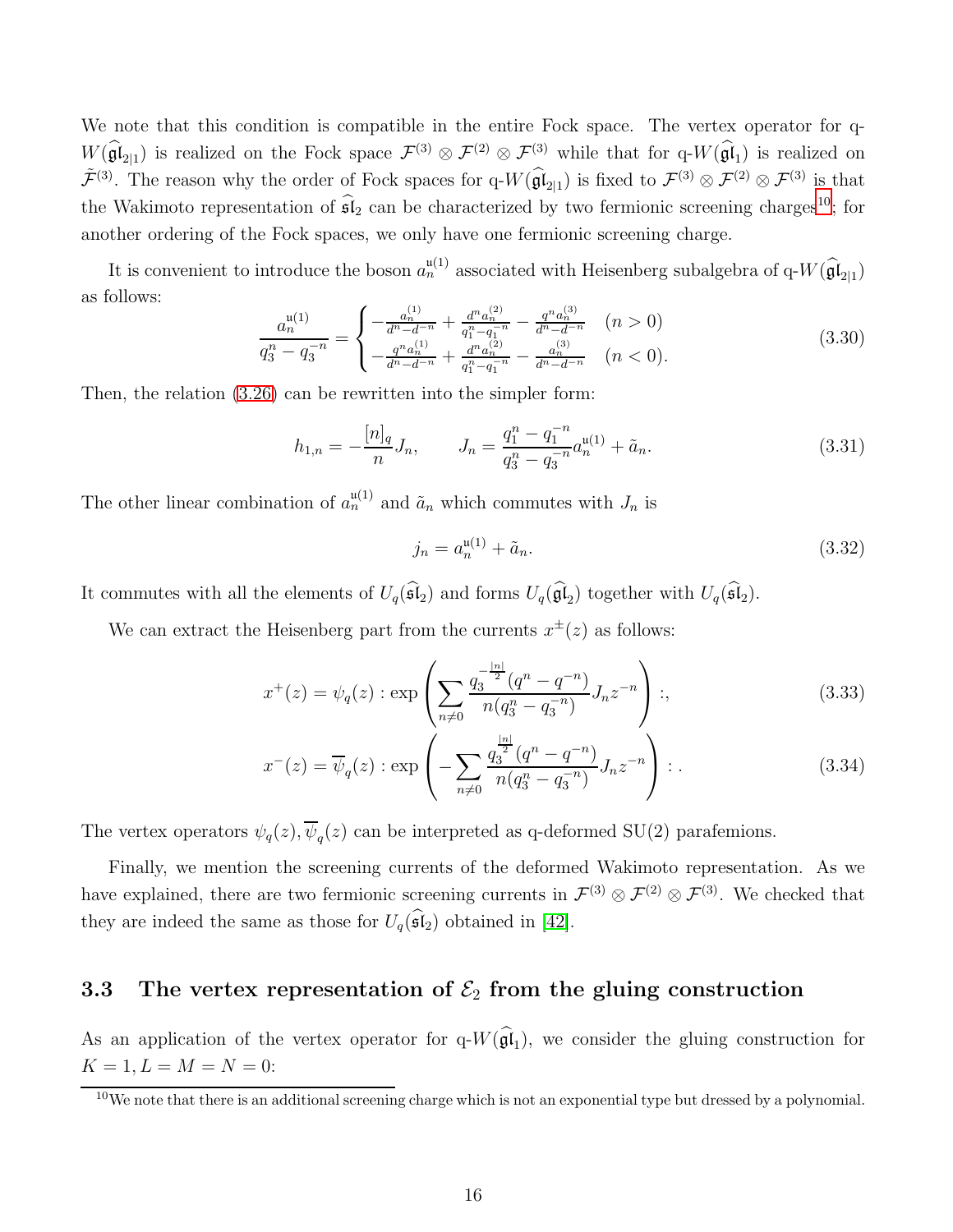

The branching rule of the module has been already studied in [\[25\]](#page-42-5), where the vertical representation  $(C = 1)$  was considered. In this section, we consider the free boson representation. From the truncation condition, we find that the center should be  $C' = q$ . In the previous case, the Drinfeld currents  $E_1(z)$ ,  $F_1(z)$  of  $\mathcal{E}_2$  are realized as the product of the vertex operators for  $q-W(\mathfrak{gl}_{2|1})$  and  $q-W(\mathfrak{gl}_1)$ . In the following, we examine whether the gluing construction works also for the present case. We refer to  $q-W(\mathfrak{gl}_1)$  associated with the upper (resp. the lower) junction as the upper (resp. the lower) q-W.

The vertex operators  $V^{\pm}(z)$  for  $q-W(\hat{\mathfrak{gl}}_1)$  which we found in the previous subsection are rewritten as

<span id="page-17-0"></span>
$$
V^{\pm}(z) = \exp\left(\pm(\tilde{Q}' + \tilde{a}'_0 \log z - \sum_{n \neq 0} q_3^{\mp \frac{|n|}{2}} \frac{\tilde{a}'_n}{n} z^{-n})\right),\tag{3.35}
$$

where

$$
[\tilde{a}'_0, \tilde{Q}'] = \frac{\epsilon_2}{\epsilon_3 - \epsilon_1}, \quad [\tilde{a}'_n, \tilde{a}'_m] = -n \frac{q^n - q^{-n}}{d^n - d^{-n}} \delta_{n+m,0}.
$$
\n(3.36)

To apply these vertex operators to the present case, we need slight modification because the parameters of q- $W(\mathfrak{gl}_1)$  are not the same. In the MacMahon language, the vertex operators [\(3.35\)](#page-17-0) correspond to  $\mathcal{M}_{\emptyset,\mu,\emptyset}$  with a pit at  $(1,1,2)$ , where  $\mu$  is either the fundamental weight or the antifundamental weight. On the other hand, the vertex operators for the lower q-W correspond to  $\mathcal{M}_{\emptyset,\mu,\emptyset}$  with a pit at  $(2,1,1)$ . Then they are obtained from  $(3.35)$  by exchanging the parameters  $\hat{q}_1$ and  $\hat{q}_3$  defined in [\(3.13\)](#page-12-0), which leads to

$$
V_l^{\pm}(z) = \exp\left(\pm (Q_l + l_0 \log z - \sum_{n \neq 0} q^{\mp \frac{|n|}{2}} \frac{l_n}{n} z^{-n})\right),\tag{3.37}
$$

$$
[l_0, Q_l] = \frac{2\epsilon_3}{\epsilon_3 - \epsilon_1}, \quad [l_n, l_m] = -n \frac{q_3^n - q_3^{-n}}{d^n - d^{-n}} \delta_{n+m,0}.
$$
\n(3.38)

We can obtain the vertex operators  $V_u^{\pm}(z)$  for the upper q-W in the similar way. They correspond to  $\mathcal{M}_{\emptyset,\emptyset,\mu}$  with a pit at  $(2,1,1)$  and we need to exchange  $\hat{q}_2$  and  $\hat{q}_3$ . We also need to change  $\hat{q}_i$  to  $\tilde{q}_i$ .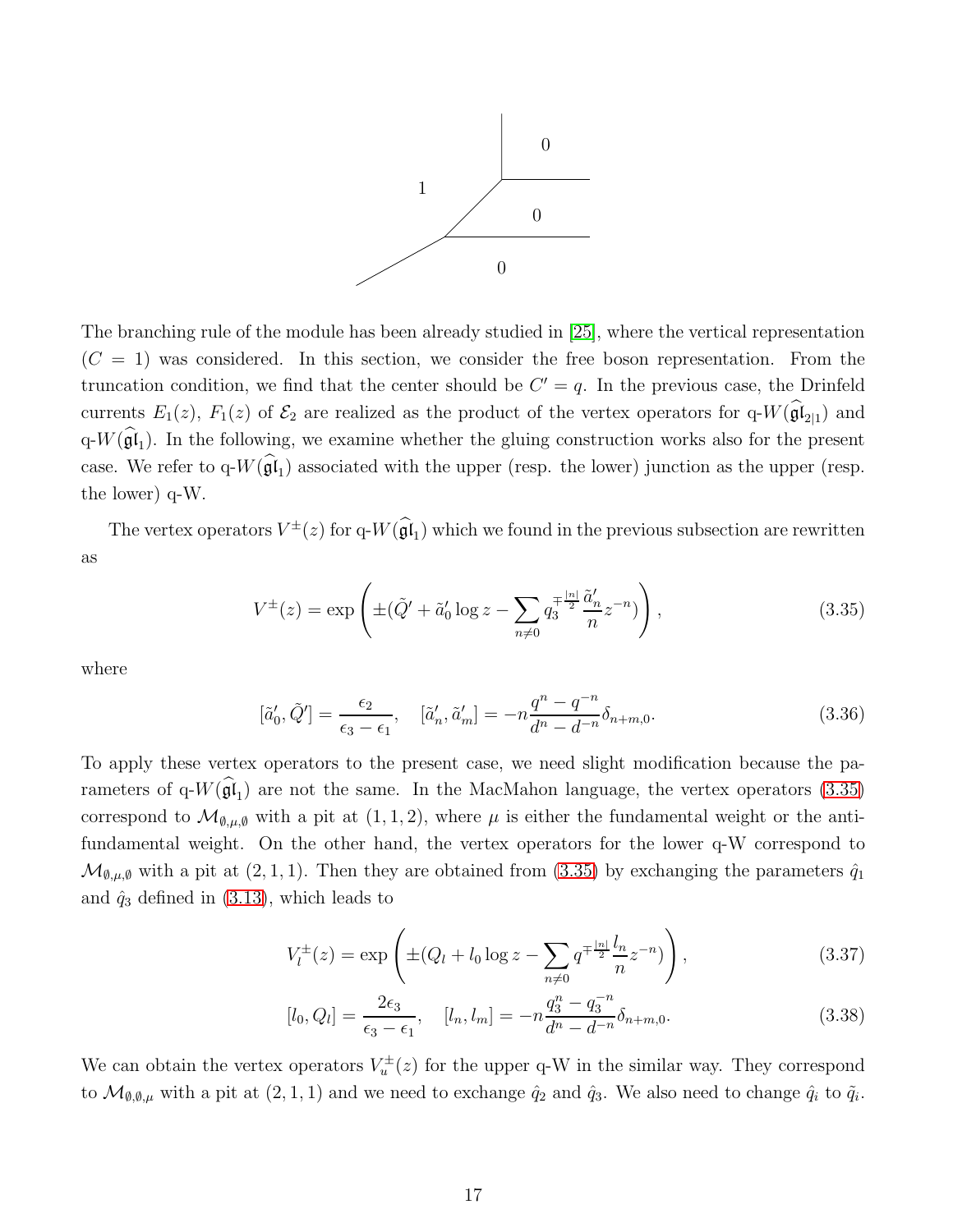As a result, we have

$$
V_u^{\pm}(z) := \exp\left(\pm(Q_u + u_0 \log z - \sum_{n \neq 0} q^{\mp \frac{|n|}{2}} \frac{u_n}{n} z^{-n})\right),\tag{3.39}
$$

$$
[u_0, Q_u] = \frac{2\epsilon_1}{\epsilon_1 - \epsilon_3}, \quad [u_n, u_m] = n\frac{q_1^n - q_1^{-n}}{d^n - d^{-n}}\delta_{n+m,0}.
$$
\n(3.40)

If the gluing construction works, the following vertex operators should give the representation of  $\mathcal{E}_2$ :

$$
E_1(z) \to V_l^+(z)V_u^+(z), \quad F_1(z) \to V_l^-(z)V_u^-(z). \tag{3.41}
$$

We can simplify them as follows:

$$
V_d^{\pm}(z) \equiv V_l^{\pm}(z)V_u^{\pm}(z) = \exp\left(\pm(Q_d + d_0 \log z - \sum_{n \neq 0} q^{\mp \frac{|n|}{2}} \frac{d_n}{n} z^{-n})\right),\tag{3.42}
$$

where

$$
[d_0, Q_d] = 2, \quad [d_n, d_m] = n(q^n + q^{-n})\delta_{n+m,0}.
$$
\n(3.43)

One can check that they obey the quadratic relations of  $\mathcal{E}_2$  if we set

$$
H_{1,n} \to \frac{q^{n/2} - q^{-3n/2}}{q - q^{-1}} \frac{d_n}{n}.\tag{3.44}
$$

The other currents  $E_0(z)$ ,  $F_0(z)$ ,  $H_{0,n}$  are given in the same way by introducing the boson whose commutators with  $d_n$  and itself are proportional to [\(3.5\)](#page-12-1). One can check that they indeed give the  $C' = q$  representation of  $\mathcal{E}_2$ . This type of the vertex representation was studied in [\[43\]](#page-43-7) (see also [\[44\]](#page-43-8)). The above result suggests that the gluing construction works well at least for  $q-W(\mathfrak{gl}_1)$ .

### <span id="page-18-0"></span>4 Quantum deformation of Feigin-Semikhatov's W-algebra

In this section, we discuss quantum deformation of Feigin-Semikhatov's W-algebra  $\mathcal{W}_N^{(2)}$ . The generating currents  $e_N(z)$ ,  $f_N(z)$  of  $\mathcal{W}_N^{(2)}$  were constructed as the commutant of a set of screening charges in [\[23\]](#page-42-3). In this construction, the additional Heisenberg algebra which trivially commutes with the screening charges is also introduced to make the currents local. As we have seen, one can construct  $\mathcal{W}_N^{(2)}$  by gluing  $Y_{0,1,N}$  and  $Y_{0,0,1}$ . In the following, we construct its q-deformation by gluing  $q-W(\mathfrak{gl}_{N|1})$  and  $q-W(\mathfrak{gl}_1)$ . In the following, the deformation of  $e_N(z)$  and  $f_N(z)$  is denoted by  $\mathscr{E}_N(z)$  and  $\mathscr{F}_N(z)$ .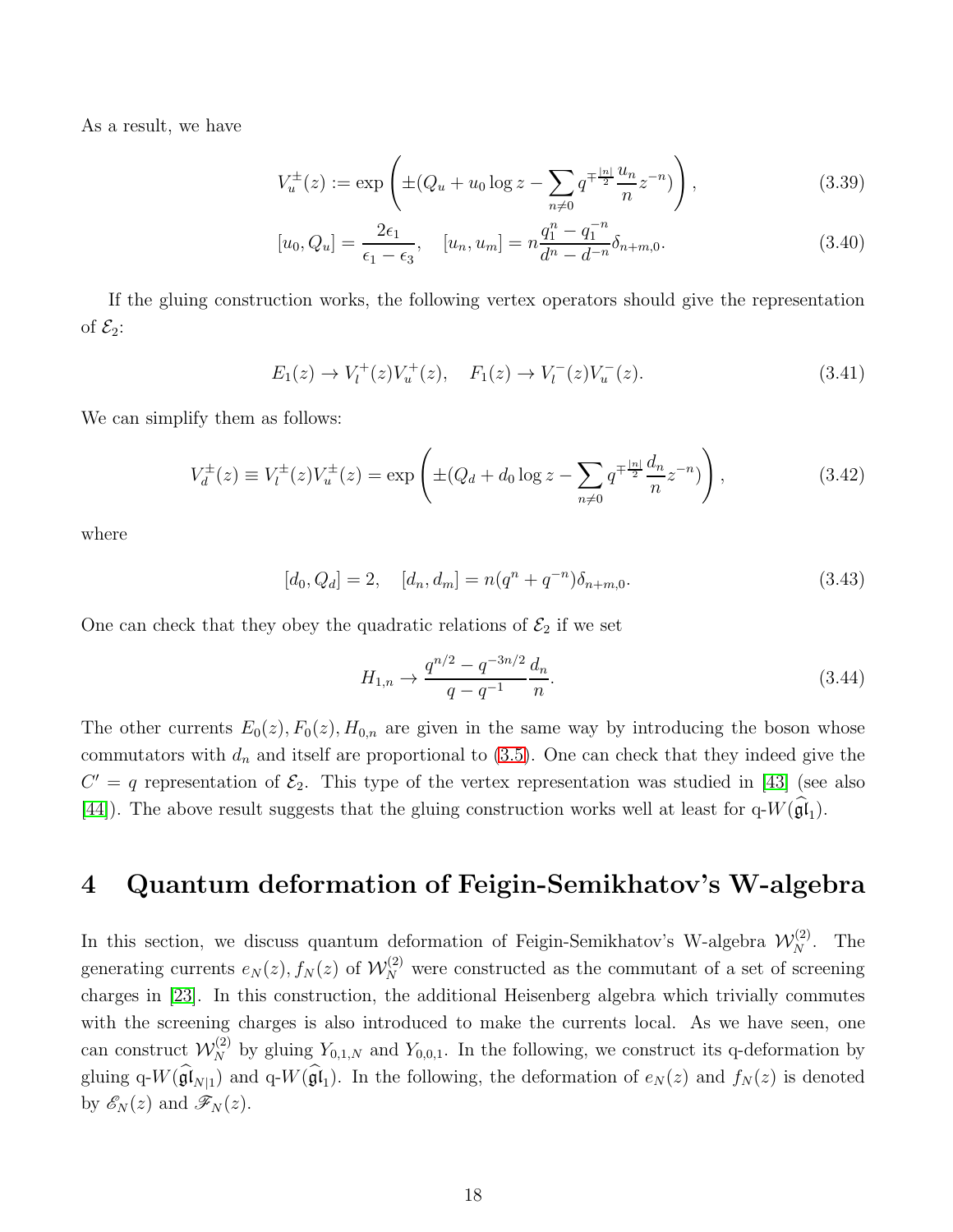#### <span id="page-19-0"></span>4.1 Quantum deformation of Bershadsky-Polyakov algebra

Let us first consider the case of  $N = 3$  which corresponds to Bershadsky-Polyakov algebra. There are several possibilities for the order of Fock spaces of  $q-W(\mathfrak{gl}_{3|1})$ . In this section, we consider  $\mathcal{F}^{(3)} \otimes \mathcal{F}^{(2)} \otimes \mathcal{F}^{(3)} \otimes \mathcal{F}^{(3)}$ . For each pair of neighboring Fock spaces, we have a screening charge. The screening charges for the first three Fock spaces are the same as those of  $q-W(\mathfrak{gl}_{2|1})$  and we have already studied them in the previous section. The new one is  $S_{\pm}^{33}$  which acts on the last two Fock spaces. Because we already know that the vertex operators for  $q-W(\mathfrak{gl}_{2|1})$  commute with the screening charges except  $S^{33}_{\pm}$ , it is natural to consider that the vertex operators of q- $W(\hat{\mathfrak{gl}}_{3|1})$  can be obtained by some modification. Actually, we do not need any modification for  $\mathscr{F}_3(z)$ . That is because it acts only on the first two Fock spaces as we can see from [\(3.25\)](#page-15-2) and it trivially commutes with  $S_{\pm}^{33}$ .

Here, there is a subtle problem. The screening charges do not completely determine  $\mathscr{F}_3(z)$ because they do not impose any constraint on the Heisenberg part. At least, it is true in the CFT limit that the free field expression is the same for different values of  $N$ . We assume that is also true after q-deformation. One of the reasonings for this assumption is that the relevant quadratic relation in the shifted toroidal algebra defined in [\[35\]](#page-42-15) does not depend on the "shift". Then we  $have<sup>11</sup>$  $have<sup>11</sup>$  $have<sup>11</sup>$ 

<span id="page-19-2"></span>
$$
\mathscr{F}_3(z) = \rho(F_1)(z). \tag{4.1}
$$

Next, we consider the Heisenberg parts. We have two Heisenberg algebras, one of which is the subalgebra of q- $W(\mathfrak{gl}_{3|1})$  while the other is q- $W(\mathfrak{gl}_1)$  itself. As in the  $U_q(\mathfrak{gl}_2)$  case, one of the linear combinations  $J_n$  serves as the element of the deformed  $\mathcal{W}_3^{(2)}$  while the other one  $j_n$  gives the  $\mathfrak{gl}_1$ factor which commute with all the elements of the deformed  $\mathcal{W}_3^{(2)}$  $3^{(2)}$ . We can determine their explicit forms from the commutation relation with  $\mathscr{F}_3(z)$ : the linear combination which commutes with  $\mathcal{F}_3(z)$  is  $j_n$ . To express them, we introduce the following boson,

$$
\frac{a_n^{u(1)}}{q^{-n}d^{-2n} - q^n d^{2n}} = \begin{cases}\n\frac{a_n^{(1)}}{d^n - d^{-n}} + \frac{d^n a_n^{(2)}}{q_1^n - q_1^{-n}} - \frac{q^n a_n^{(3)}}{d^n - d^{-n}} - \frac{q_3^{-n} a_n^{(4)}}{d^n - d^{-n}} & (n > 0) \\
-\frac{q_3^{-n} a_n^{(1)}}{d^n - d^{-n}} + \frac{d^{2n} a_n^{(2)}}{q_1^n - q_1^{-n}} - \frac{d^n a_n^{(3)}}{d^n - d^{-n}} - \frac{a_n^{(4)}}{d^n - d^{-n}} & (n < 0).\n\end{cases} (4.2)
$$

We note that we have already used the same symbol in [\(3.30\)](#page-16-2). Here and below, we extend the definition of  $a_n^{\mathfrak{u}(1)}$  to all N by letting it be the representation of  $H_n$  as in [\(2.13\)](#page-5-3). Then we have

<span id="page-19-1"></span><sup>&</sup>lt;sup>11</sup>We need to explain the notation. In [\(4.1\)](#page-19-2), we interpret  $\rho(F_1)(z)$  as an operator acting on  $\mathcal{F}^{(3)} \otimes \mathcal{F}^{(2)} \otimes \mathcal{F}^{(3)} \otimes \mathcal{F}^{(3)}$ by considering it acts on the last Fock space as an identity operator.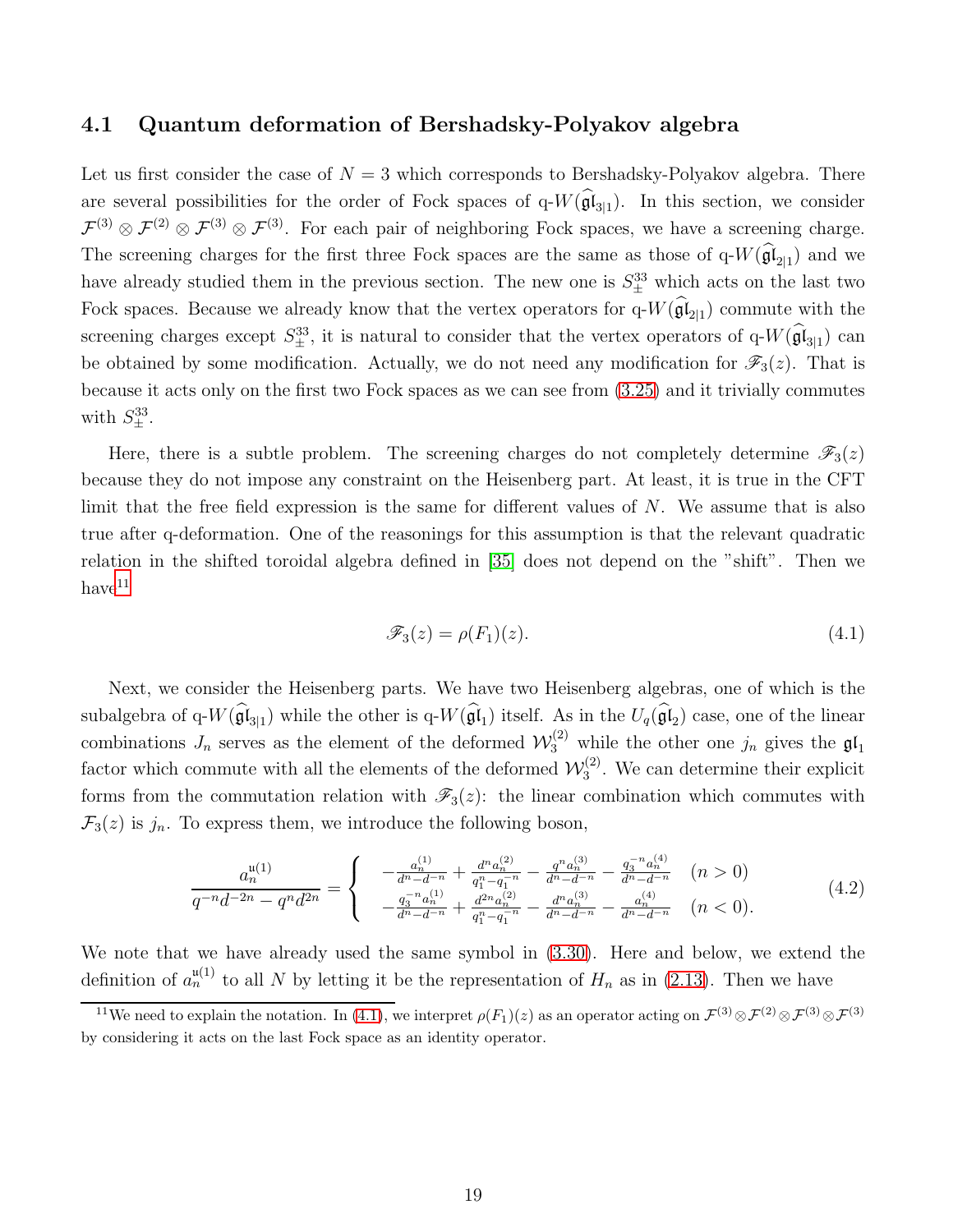$$
J_n = \begin{cases} \frac{(q_1^n - q_1^{-n})(q_3^n - q_3^{-n})d^{-n}}{(q^{-n}d^{-2n} - q^n d^{2n})^2} a_n^{(1)} + \tilde{a}_n & (n > 0) \\ \frac{(q_1^n - q_1^{-n})(q_3^n - q_3^{-n})}{(q^{-n}d^{-2n} - q^n d^{2n})^2} a_n^{(1)} + \tilde{a}_n & (n < 0), \end{cases} \tag{4.3}
$$

$$
j_n = \begin{cases} \frac{a_n^{u(1)}}{q^{-n}d^{-2n} - q^n d^{2n}} + \frac{\tilde{a}_n}{q_3^n - q_3^{-n}} & (n > 0) \\ \frac{a_n^{u(1)}}{q^{-n}d^{-2n} - q^n d^{2n}} + \frac{d^n \tilde{a}_n}{q_3^n - q_3^{-n}} & (n < 0). \end{cases}
$$
(4.4)

Finally, we consider  $\mathcal{E}_3(z)$ . We will see that the following operator commutes with the screening charges:

<span id="page-20-1"></span>
$$
\mathcal{E}_3(z) = \frac{1}{(q - q^{-1})^2} \left( e^{A(z)} - e^{B(z)} - e^{C(z)} + e^{D(z)} \right),\tag{4.5}
$$

where

$$
A(z) = Q_{u_1} + u_{1,0} \log z - \frac{\epsilon_2}{2} u_{1,0} + \frac{1}{2} (3a_0^{(2)} - a_0^{(3)} - a_0^{(4)}) - \sum_{n \neq 0} \frac{A_n}{n} z^{-n},
$$
  
\n
$$
B(z) = Q_{u_1} + u_{1,0} \log z - \frac{\epsilon_2}{2} u_{1,0} + \frac{1}{2} (a_0^{(2)} + a_0^{(3)} - a_0^{(4)}) - \sum_{n \neq 0} \frac{B_n}{n} z^{-n},
$$
  
\n
$$
C(z) = Q_{u_1} + u_{1,0} \log z - \frac{\epsilon_2}{2} u_{1,0} + \frac{1}{2} (a_0^{(2)} - a_0^{(3)} + a_0^{(4)}) - \sum_{n \neq 0} \frac{C_n}{n} z^{-n},
$$
  
\n
$$
D(z) = Q_{u_1} + u_{1,0} \log z - \frac{\epsilon_2}{2} u_{1,0} - \frac{1}{2} (a_0^{(2)} - a_0^{(3)} - a_0^{(4)}) - \sum_{n \neq 0} \frac{D_n}{n} z^{-n},
$$
  
\n(4.6)

and

<span id="page-20-0"></span>
$$
A_{n} = \begin{cases} -\frac{(q^{n}-q^{-n})d^{-3n}}{q_{1}^{n}-q_{1}^{-n}}a_{n}^{(2)} - \frac{(q^{n}-q^{-n})(q_{1}^{n}-q_{1}^{-n})d^{-3n}}{d^{n}-d^{-n}}a_{n}^{(3)} - \frac{(q^{n}-q^{-n})(q_{1}^{n}-q_{1}^{-n})d^{-2n}}{d^{n}-d^{-n}}a_{n}^{(4)} - \frac{q^{n}-q^{-n}}{q_{3}^{n}-q_{3}^{-n}}a_{n}^{(4)} - \frac{(q^{n}-q^{-n})q^{-n}d^{-2n}}{q_{1}^{n}-q_{1}^{-n}}a_{n}^{(2)} - \frac{(q^{n}-q^{-n})q_{3}^{n}}{q_{3}^{n}-q_{3}^{-n}}\tilde{a}_{n} & (n < 0) \end{cases}
$$
  
\n
$$
B_{n} = \begin{cases} -\frac{(q^{n}-q^{-n})d^{-n}}{q_{1}^{n}-q_{1}^{-n}}a_{n}^{(2)} - \frac{(q^{n}-q^{-n})(q_{1}^{n}-q_{1}^{-n})d^{-2n}}{d^{n}-d^{-n}}a_{n}^{(4)} - \frac{q^{n}-q^{-n}}{q_{3}^{n}-q_{3}^{-n}}\tilde{a}_{n} & (n > 0) \end{cases}
$$
  
\n
$$
B_{n} = \begin{cases} -\frac{(q^{n}-q^{-n})d^{-n}}{q_{1}^{n}-q_{1}^{-n}}a_{n}^{(2)} - \frac{(q^{n}-q^{-n})(q_{1}^{n}-q_{1}^{-n})d^{-2n}}{d^{n}-d^{-n}}a_{n}^{(4)} - \frac{q^{n}-q^{-n}}{q_{3}^{n}-q_{3}^{-n}}\tilde{a}_{n} & (n < 0) \end{cases}
$$
  
\n
$$
C_{n} = \begin{cases} -\frac{(q^{n}-q^{-n})d^{-n}}{q_{1}^{n}-q_{1}^{-n}}a_{n}^{(2)} - \frac{(q^{n}-q^{-n})(q_{1}^{n}-q_{1}^{-n})d^{-n}}{d^{n}-d^{-n}}a_{n}^{(3)} - \frac{(q^{n}-q^{-n})q_{3}^{n}}{q_{3}^{n}-q_{3}^{-n}}\tilde{a}_{n} & (n < 0) \end{cases}
$$
  
\n<math display="</math>

Here, the zero modes satisfy

<span id="page-20-2"></span>
$$
\epsilon_1 u_{1,0} = \frac{1}{2} (a_0^{(1)} + a_0^{(3)} + a_0^{(4)}).
$$
\n(4.8)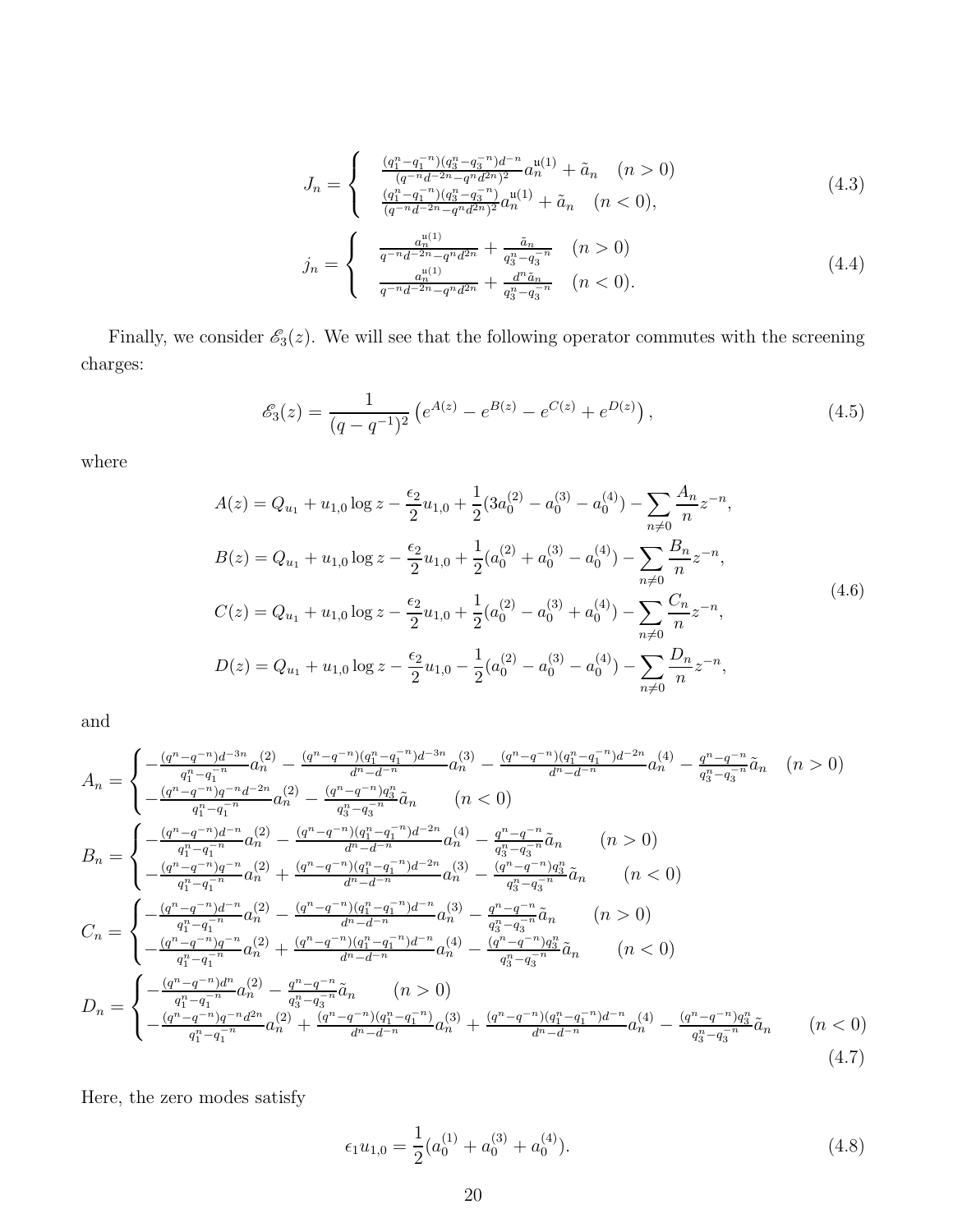The definition of  $a_n^{(4)}$  is the same as that of  $a_n^{(1)}$  and  $a_n^{(3)}$  given in [\(3.28\)](#page-15-3). We note that these vertex operators do not commute with  $j_n$  for  $n > 0$ . One can remove the  $\mathfrak{gl}_1$  factor as follows:

$$
\mathcal{E}_3(z) = \exp\left(-\frac{1}{n}\sum_{n=1}^{\infty} \frac{q^n d^{2n} (q^n - q^{-n})(q_1^n - q_1^{-n})}{q_3^n + q_3^{-n} + q_1^{-n}} j_{-n} z^n\right) \tilde{\mathcal{E}}_3(z),\tag{4.9}
$$

where the new current  $\tilde{\mathscr{E}}_3(z)$  does not contain  $j_n$ . However, the coefficients in [\(4.7\)](#page-20-0) becomes messy and that is why we include the extra factor. We note that it does not change the commutation relations because we add only the negative mode.

One can see the commutativity with the screening charges for the first three Fock spaces by rewriting [\(4.5\)](#page-20-1) as follows:

$$
e^{A(z)} - e^{B(z)} = \mathcal{E}_2(dz)\lambda_1(z), \quad e^{C(z)} - e^{D(z)} = \mathcal{E}_2(d^{-1}z)\lambda_2(z), \tag{4.10}
$$

where we set

$$
\mathcal{E}_2(z) = \rho(E_1(q_1 z)). \tag{4.11}
$$

Here, the vertex operators  $\lambda_1(z), \lambda_2(z)$  consist of the oscillators  $a_n^{(4)}$ ,  $\tilde{a}_n$  which trivially commute with the screening charges. For the commutativity with  $S_{\pm}^{33}$ , we see that  $e^{A(z)}$  and  $e^{D(z)}$  trivially commute with it because the boson oscillators in  $A(z)$  and  $D(z)$  are orthogonal to those in  $S_{\pm}^{33}(z)$ . The remaining term  $e^{B(z)} + e^{C(z)}$  also commutes with  $S_{\pm}^{33}$ . To see that, we rewrite it as follows:

$$
e^{B(z)} + e^{C(z)}
$$
\n
$$
= \lambda_3(z) \left( e^{\frac{1}{2}(a_0^{(3)} - a_0^{(4)})} \exp\left(-\sum_{n < 0} \frac{(q^n - q^{-n})(q_1^n - q_1^{-n})d^{-2n}}{n(d^n - d^{-n})} a_n^{(3)} z^{-n}\right) \exp\left(\sum_{n > 0} \frac{(q^n - q^{-n})(q_1^n - q_1^{-n})d^{-2n}}{n(d^n - d^{-n})} a_n^{(4)} z^{-n}\right) \right)
$$
\n
$$
+ e^{-\frac{1}{2}(a_0^{(3)} - a_0^{(4)})} \exp\left(-\sum_{n < 0} \frac{(q^n - q^{-n})(q_1^n - q_1^{-n})d^{-n}}{n(d^n - d^{-n})} a_n^{(4)} z^{-n}\right) \exp\left(\sum_{n > 0} \frac{(q^n - q^{-n})(q_1^n - q_1^{-n})d^{-n}}{n(d^n - d^{-n})} a_n^{(3)} z^{-n}\right) \right)
$$
\n
$$
= e^{-\frac{1}{2}(a_0^{(3)} + a_0^{(4)})} \lambda_3(z) \rho(\Delta(E(z))) \exp\left(\sum_{n > 0} \frac{(q^n - q^{-n})(q_1^n - q_1^{-n})d^{-n}}{n(d^n - d^{-n})} (a_n^{(3)} + d^n a_n^{(4)}) z^{-n}\right), \tag{4.12}
$$

where  $\lambda_3(z)$  is the vertex operator which trivially commutes with  $S_{\pm}^{33}$ . Here, we need to give some explanation for  $\rho(\Delta(E(z)))$ . The symbol  $\Delta(E(z))$  means the coproduct for the current  $E(z)$  of  $\mathcal{E}_1$  defined in [\(2.7\)](#page-4-0). The symbol  $\rho$  denotes the representation on the third and fourth Fock spaces defined in [\(2.13\)](#page-5-3). By construction,  $\rho(\Delta(E(z)))$  commutes with  $S_{\pm}^{33}$ . The other factors trivially commute with  $S_{\pm}^{33}$ .

As in the case of  $\mathscr{F}_3(z)$ , there is ambiguity in the Heisenberg part. We fixed it by demanding the Weyl symmetry as follows. From the formulae in Appendix [B,](#page-36-0) we have

<span id="page-21-0"></span>
$$
(z - q2w)\mathscr{E}_{3}(z)\mathscr{E}_{3}(w) + (w - q2z)\mathscr{E}_{3}(w)\mathscr{E}_{3}(z)
$$
  
=  $q(1 - q^{2})(1 - q_{1}^{2})z \left( \delta \left( \frac{w}{d^{2}z} \right) ( :e^{B(z) + C(w)}: - :e^{A(z) + D(w)}: ) + d^{-2} \delta \left( \frac{d^{2}w}{z} \right) ( :e^{C(z) + B(w)}: - :e^{D(z) + A(w)}: ) \right)$   
(4.13)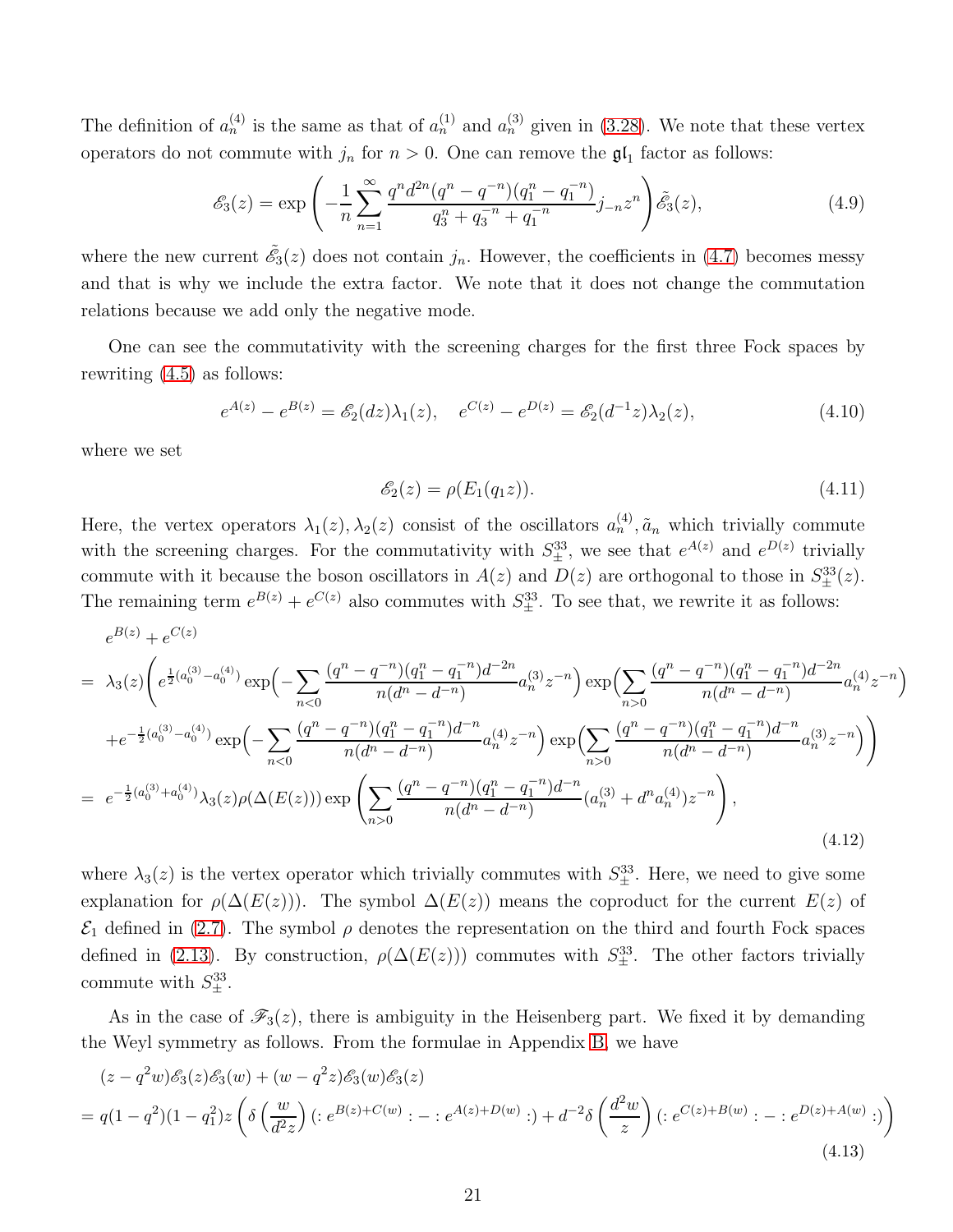Because of the relation

$$
A_n + d^{-2n} D_n = B_n + d^{-2n} C_n,
$$
\n(4.14)

the RHS of [\(4.13\)](#page-21-0) vanishes and the relation [\(4.13\)](#page-21-0) is simplified as follows:

$$
(z - q2w)\mathscr{E}_{3}(z)\mathscr{E}_{3}(w) + (w - q2z)\mathscr{E}_{3}(w)\mathscr{E}_{3}(z) = 0.
$$
\n(4.15)

This relation becomes the same as that of  $\mathscr{F}_3(z)$  if we change q to  $q^{-1}$ . That is interpreted as the Weyl transformation which flips the Dynkin diagram of  $\mathfrak{gl}_{3|1}$ .

The quadratic relation between  $\mathscr{E}_3(z)$  and  $\mathscr{F}_3(w)$  is given as follows:

<span id="page-22-0"></span>
$$
[\mathcal{E}_3(z), \mathcal{F}_3(w)]
$$
  
=  $-\delta \left(\frac{w}{d^3 z}\right) \frac{1 - q_3^2}{(1 - d^{-2})(q - q^{-1})^2} \mathcal{K}_3(w) + \delta \left(\frac{w}{dz}\right) \frac{1}{(q - q^{-1})^2} \mathcal{K}_3(w) - \delta \left(\frac{q^2 dw}{z}\right) \frac{1}{(q - q^{-1})^2} \mathcal{K}_3(w),$ \n  
(4.16)

where we define

$$
\mathcal{K}_3(w) =: e^{A(d^{-3}w) + v_1^+(w)}:,
$$
\n
$$
\mathcal{K}_3(w) = q^{-2} : e^{A(d^{-1}w) + v_1^-(w)} : -\frac{1 - q_1^2}{1 - d^2} : e^{A(d^{-1}w) + v_1^+(w)} : + : e^{B(d^{-1}w) + v_1^+(w)} : + : e^{C(d^{-1}w) + v_1^+(w)}:,
$$
\n
$$
\tilde{\mathcal{K}}_3^-(w) =: e^{D(q^2dw) + v_1^-(w)} : .
$$
\n(4.17)

The currents  $\mathscr{K}_3(w)$  and  $\tilde{\mathscr{K}}_3^-(w)$  are the vertex operators of the Heisenberg subalgebra as follows:

$$
\mathscr{K}_3(w) = e^{k_0} : \exp\left(-\sum_{n\neq 0} \frac{1}{n} k_n w^{-n}\right) : , \quad \tilde{\mathscr{K}}_3^-(w) = e^{\tilde{k}_0} \exp\left(-\sum_{n\neq 0} \frac{1}{n} \tilde{k}_n w^{-n}\right), \tag{4.18}
$$

$$
k_n = d^{3n} A_n + v_{1,n}^+ = \begin{cases} \frac{(q^n - q^{-n})(q^{-n}d^{-2n} - q^n d^{2n})}{q_3^n - q_3^{-n}} J_n & (n > 0) \\ -\frac{(q^n - q^{-n})(d^n - d^{-n}q_1^n)q_1^n}{q_3^n - q_3^{-n}} \tilde{a}_n & (n < 0), \end{cases} \tag{4.19}
$$

$$
\tilde{k}_n = q^{-2n} d^{-n} D_n + v_{1,n}^- = \begin{cases}\n0 & (n > 0) \\
-\frac{(q^n - q^{-n})(q_1^n - q_1^{-n})q_3^{2n}}{q^{-n} d^{-2n} - q^n d^{2n}} a_n^{u(1)} + \frac{(q^n - q^{-n})(q_1^n - q_1^{-n})d^{-n}}{q_3^{n} - q_3^{-n}} \tilde{a}_n & (n < 0),\n\end{cases}
$$
\n(4.20)

$$
k_0 = -2\tilde{k}_0 = -\frac{\epsilon_1 - \epsilon_3}{\epsilon_1} (a_0^{(1)} + a_0^{(3)} + a_0^{(4)}) + 2a_0^{(2)}.
$$
\n(4.21)

For later use, we split the current  $\mathscr{K}_3(w)$  into the positive and negative parts as follows:

$$
\mathcal{K}_3(w) = \mathcal{K}_3^-(w)\mathcal{K}_3^+(w),\tag{4.22}
$$

$$
\mathcal{K}_3^{-}(w) = e^{k_0} : \exp\left(\sum_{n>0} \frac{1}{n} k_{-n} w^n\right), \qquad \mathcal{K}_3^{+}(w) = \exp\left(-\sum_{n>0} \frac{1}{n} k_n w^{-n}\right). \tag{4.23}
$$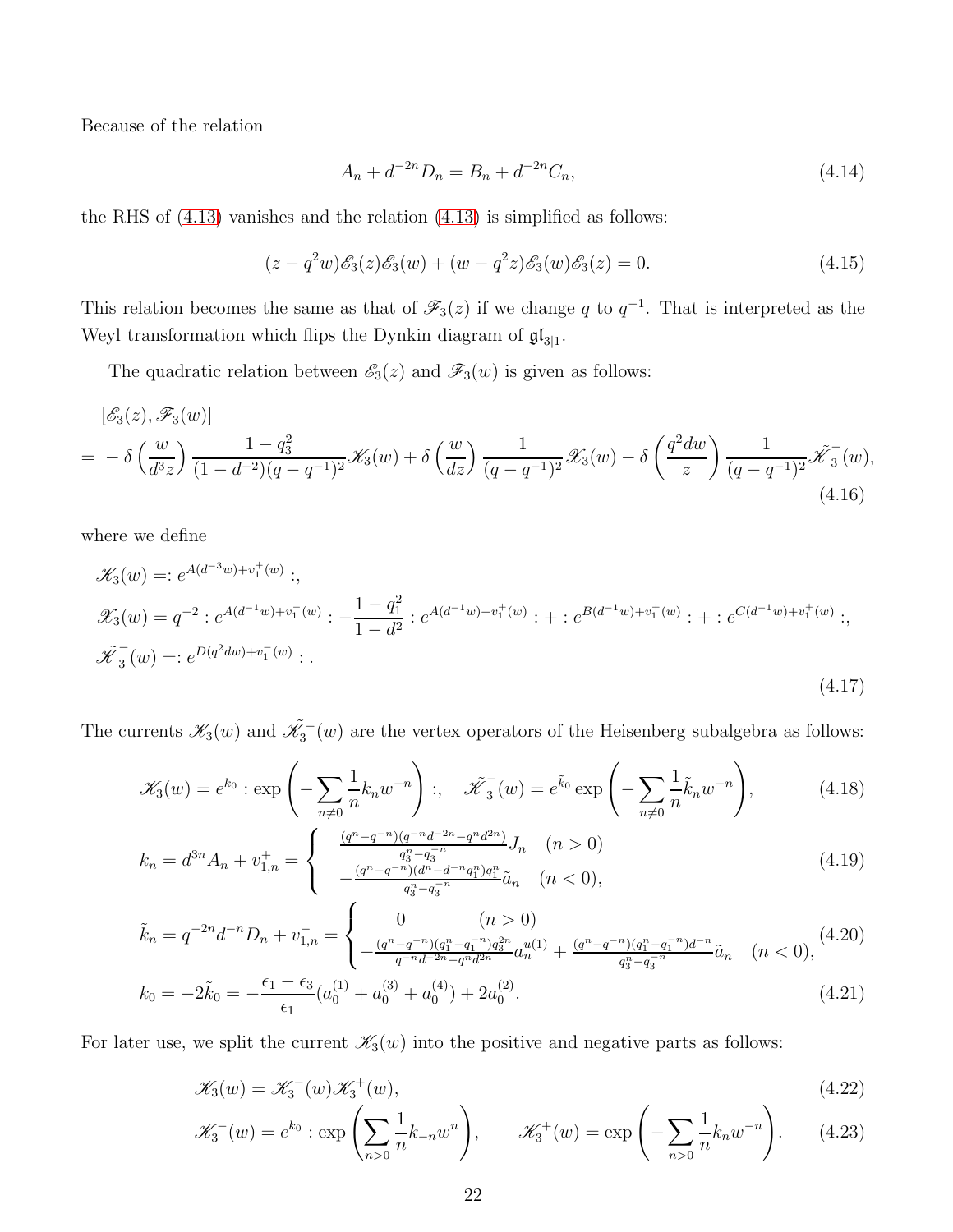The current  $\mathscr{X}_3(w)$  can be written as follows:

$$
\mathcal{X}_3(w) = \exp\left(\sum_{n=1}^{\infty} \frac{q_3^{-n} (q^n - q^{-n}) (q_1^n - q_1^{-n}) (d^n - d^{-n})}{n (q^{-n} d^{-2n} - q^n d^{2n})^2} a_{-n}^{u(1)} w^n \right) \rho\left(\Delta^{(4)}(t(d^{-1}w))\right)
$$
\n
$$
e^{\tilde{a}_0} \exp\left(-\sum_{n=1}^{\infty} \frac{(q^n - q^{-n}) q^{-n}}{n} J_n w^{-n}\right),
$$
\n(4.24)

where the current  $t(z)$  is defined in [\(2.6\)](#page-4-1). Here, we introduce the notation for the higher coproduct  $\Delta^{(n+1)} = (1 \otimes \Delta) \Delta^{(n)}, \Delta^{(2)} = \Delta$ . The symbol  $\rho$  denotes the representation on  $\mathcal{F}^{(3)} \otimes \mathcal{F}^{(2)} \otimes \mathcal{F}^{(3)} \otimes \mathcal{F}^{(3)}$ . We can interpret it as q-analogue of Virasoro generator.

It is convenient to change the normalization as follows to make the the Weyl symmetry clear,

$$
G^+(z) = \mathcal{E}_3(d^{-3}z), \quad G^-(z) = \mathcal{F}_3(z), \quad \tilde{\psi}^-(z) = \tilde{\mathcal{K}}_3^-(q^{-1}d^{-2}z), \quad T(z) = \mathcal{K}_3(d^{-1}z)
$$
  

$$
\psi(z) = \psi^-(z)\psi^+(z), \quad \psi^-(z) = q^{-1}\mathcal{K}_3^-(z), \quad \psi^+(z) = \mathcal{K}_3^+(z).
$$
 (4.25)

Then the equation [\(4.16\)](#page-22-0) is rewritten into

<span id="page-23-0"></span>
$$
[G^+(z), G^-(w)]
$$
  
=  $-\delta \left(\frac{w}{z}\right) \frac{q(1-q_3^2)}{(1-d^{-2})(q-q^{-1})^2} \psi(w) + \delta \left(\frac{d^2w}{z}\right) \frac{1}{(q-q^{-1})^2} T(dw) - \delta \left(\frac{q^2d^4w}{z}\right) \frac{1}{(q-q^{-1})^2} \tilde{\psi}^-(qd^2w).$  (4.26)

The quadratic relations between two of these currents are given as follows:

<span id="page-23-1"></span>
$$
\psi(z)G^{-}(w) - q^{2} \frac{1 - \frac{z}{q^{2}w}}{1 - \frac{q^{2}z}{w}} G^{-}(w)\psi(z)
$$
\n
$$
(1 - \frac{z}{q^{2}(1 - \frac{q^{2}}{w})} \left(\frac{1}{q^{2}(1 - \frac{q^{2}}{w})} + \frac{1}{q^{2}(1 - \frac{q^{2}}{w})} + \frac{1}{q^{2}(1 - \frac{q^{2}}{w})} + \frac{1}{q^{2}(1 - \frac{q^{2}}{w})} + \frac{1}{q^{2}(1 - \frac{q^{2}}{w})} + \frac{1}{q^{2}(1 - \frac{q^{2}}{w})} + \frac{1}{q^{2}(1 - \frac{q^{2}}{w})} + \frac{1}{q^{2}(1 - \frac{q^{2}}{w})} + \frac{1}{q^{2}(1 - \frac{q^{2}}{w})} + \frac{1}{q^{2}(1 - \frac{q^{2}}{w})} + \frac{1}{q^{2}(1 - \frac{q^{2}}{w})} + \frac{1}{q^{2}(1 - \frac{q^{2}}{w})} + \frac{1}{q^{2}(1 - \frac{q^{2}}{w})} + \frac{1}{q^{2}(1 - \frac{q^{2}}{w})} + \frac{1}{q^{2}(1 - \frac{q^{2}}{w})} + \frac{1}{q^{2}(1 - \frac{q^{2}}{w})} + \frac{1}{q^{2}(1 - \frac{q^{2}}{w})} + \frac{1}{q^{2}(1 - \frac{q^{2}}{w})} + \frac{1}{q^{2}(1 - \frac{q^{2}}{w})} + \frac{1}{q^{2}(1 - \frac{q^{2}}{w})} + \frac{1}{q^{2}(1 - \frac{q^{2}}{w})} + \frac{1}{q^{2}(1 - \frac{q^{2}}{w})} + \frac{1}{q^{2}(1 - \frac{q^{2}}{w})} + \frac{1}{q^{2}(1 - \frac{q^{2}}{w})} + \frac{1}{q^{2}(1 - \frac{q^{2}}{w})} + \frac{1}{q^{2}(1 - \frac{q^{2}}{w})} + \frac{1}{q^{2}(1 - \frac{q^{2}}{w})} + \frac{1}{q^{2}(1 - \frac{q^{2}}{w})} + \frac{1}{q^{2}(1 - \frac{q^{2}}{w})} + \frac{1}{q
$$

$$
= -\frac{(1-q^{-4})(1-q^4d^2)}{1-q_3^{-2}}\delta\left(\frac{w}{q^2z}\right)\psi^-(z)G^-(w)\psi^+(z) + \frac{(1-q^2)(1-q_1^2)}{1-q_3^{-2}}\delta\left(\frac{d^2w}{z}\right)\psi^-(z)G^-(w)\psi^+(z),
$$

$$
\tilde{\psi}^-(z)G^-(w) = q^2 \frac{1 - \frac{z}{q^3 d^2 w}}{1 - \frac{z}{q^{-1} d^2 w}} G^-(w) \tilde{\psi}^-(z),\tag{4.28}
$$

$$
q^{2} \frac{1 - \frac{w}{q^{2}d^{-1}z}}{1 - \frac{q^{2}dw}{z}} T(z)G^{-}(w) - G^{-}(w)T(z) = \frac{(1 - q_{1}^{2})(q - q^{-1})}{1 - d^{2}} \delta\left(\frac{w}{dz}\right) \psi^{-}(w)G^{-}(d^{-2}w)\psi^{+}(w), \tag{4.29}
$$

$$
\psi(z)G^{+}(w) - q^{-2} \frac{1 - \frac{q^{2}z}{w}}{1 - \frac{z}{q^{2}w}} G^{+}(w)\psi(z)
$$
\n
$$
= -\frac{(1 - q^{4})(1 - q^{-4}d^{-2})}{1 - q_{3}^{2}} \delta\left(\frac{q^{2}w}{z}\right) \psi^{-}(z)G^{+}(w)\psi^{+}(z) + \frac{(1 - q^{-2})(1 - q_{1}^{-2})}{1 - q_{3}^{2}} \delta\left(\frac{w}{d^{2}z}\right) \psi^{-}(z)G^{+}(w)\psi^{+}(z),
$$
\n(4.30)

$$
\tilde{\psi}^-(z)G^+(w) = q^{-2} \frac{1 - \frac{q^3 d^2 z}{w}}{1 - \frac{q^{-1} d^2 z}{w}} G^+(w) \tilde{\psi}^-(z),\tag{4.31}
$$

$$
q^{-2} \frac{1 - \frac{q^2 d^{-1} w}{z}}{1 - \frac{q^{-2} d^{-1} w}{z}} T(z) G^{+}(w) - G^{+}(w) T(z) = -\frac{(1 - q_1^{-2})(q - q^{-1})}{1 - d^{-2}} \delta\left(\frac{dw}{z}\right) \psi^{-}(w) G^{+}(d^2 w) \psi^{+}(w) (4.32)
$$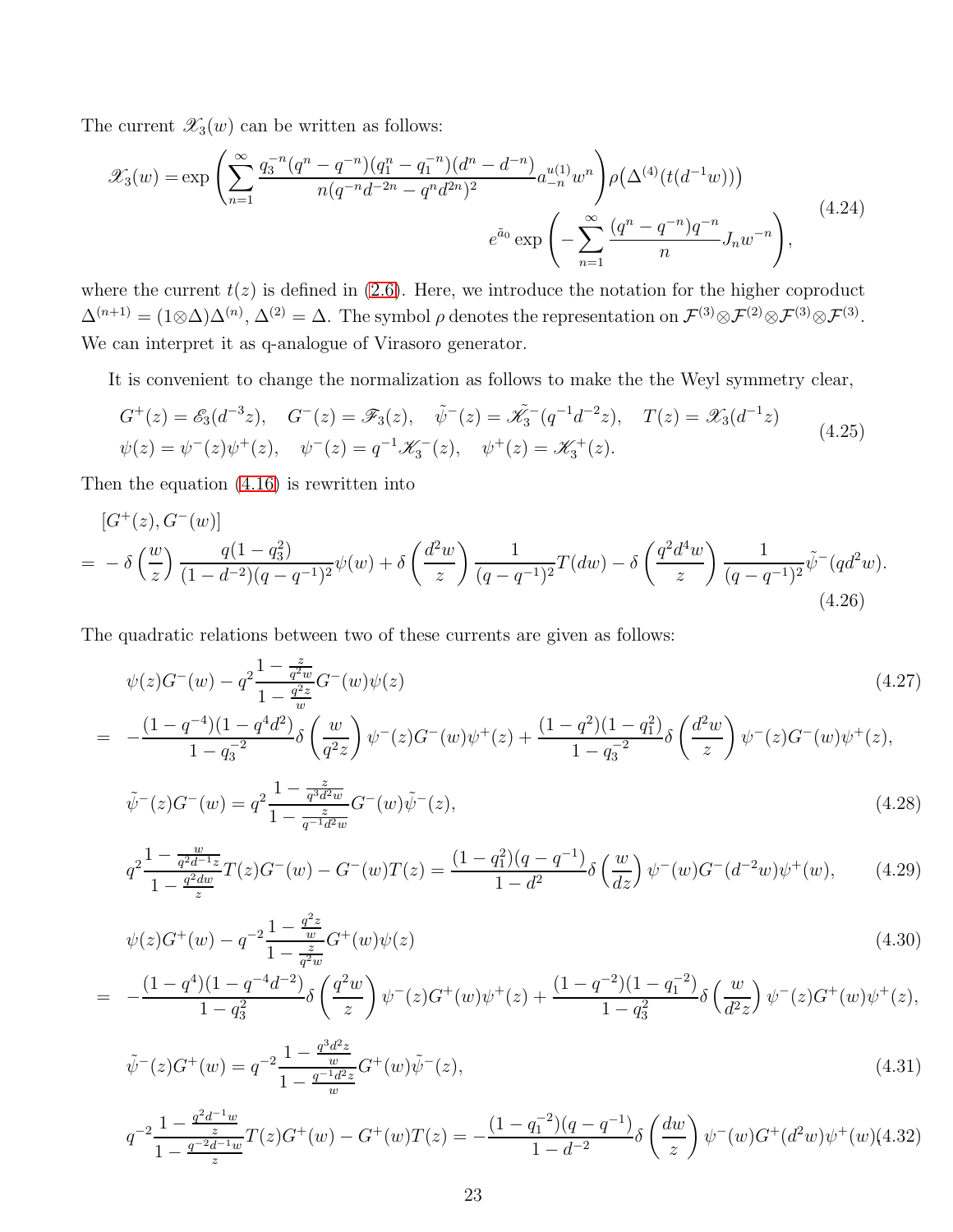One can see again that these relations are invariant under the permutation of the currents,  $G^+(z)$ and  $G^{-}(z)$ , and the inversion of the parameters  $q_i \to q_i^{-1}$  $i_i^{-1}$   $(i = 1, 2, 3).$ 

#### <span id="page-24-0"></span>4.2 General N

We consider the cases for general N. We consider  $\mathcal{F}^{(3)} \otimes \mathcal{F}^{(2)} \otimes (\mathcal{F}^{(3)})^{\otimes N-1}$  for the Fock space of q- $W(\widehat{\mathfrak{gl}}_{N|1})$ . As in the previous case, the current  $\mathscr{F}_N(z)$  is given by

$$
\mathcal{F}_N(z) = \rho(F_1(z)).\tag{4.33}
$$

For the current  $\mathscr{E}_N(z)$ , we claim that it is possible to decouple from  $\mathscr{E}_N(z)$  the vertex operator  $\Lambda(z)$ acting on  $\tilde{\mathcal{F}}^{(3)}$  as follows:

$$
\mathcal{E}_N(z) = \mathcal{E}'_N(z) \Lambda(d^{3-N}z),\tag{4.34}
$$

$$
\Lambda(z) = \exp\left(-\sum_{n>0} \frac{(q^n - q^{-n})q_3^{-n}}{n(q_3^n - q_3^{-n})} \tilde{a}_{-n} z^n\right) \exp\left(\sum_{n>0} \frac{q^n - q^{-n}}{n(q_3^n - q_3^{-n})} \tilde{a}_n z^{-n}\right). \tag{4.35}
$$

The vertex operator  $\mathscr{E}'_N(z)$  is determined by the following recursion relation:

<span id="page-24-1"></span>
$$
\mathscr{E'}_{N+1}(z) = \mathscr{E'}_N(dz)e^{\phi^+_{(N+2)}(z)} - e^{\phi^-_{(N+2)}(z)}\mathscr{E'}_N(d^{-1}z),\tag{4.36}
$$

where

<span id="page-24-2"></span>
$$
\phi_{(m)}^+(z) = -\frac{1}{2}a_0^{(m)} + \tilde{a}_0 + \sum_{n>0} \frac{(q^n - q^{-n})(q_1^n - q_1^{-n})d^{-2n}}{n(d^n - d^{-n})} a_n^{(m)} z^{-n}
$$
\n(4.37)

$$
\phi_{(m)}^{-}(z) = -\sum_{n>0} \frac{(q^n - q^{-n})(q_1^n - q_1^{-n})d^n}{n(d^n - d^{-n})} a_{-n}^{(m)} z^n + \frac{1}{2} a_0^{(m)} \tag{4.38}
$$

for  $m \geq 3$ . We note that we have changed the normalization of  $\mathscr{E}_N(z)$  for simplicity. The zero modes satisfy the condition,

$$
\epsilon_1 u_{1,0} = \frac{1}{2} \sum_{\substack{j=1 \ j \neq 2}}^{N+1} a_0^{(j)}.
$$
\n(4.39)

The initial condition is given by

$$
\mathscr{E'}_1(z) =: e^{\phi_{(2)}(z)}:, \tag{4.40}
$$

$$
\phi_{(2)}(q_3^{1/2}z) = Q_{u_1} + u_{1,0} \log z + \frac{3\epsilon_1}{2}u_{1,0} - \frac{1}{2}a_0^{(2)} + \sum_{n \neq 0} \frac{(q^n - q^{-n})q_1^{-\frac{|n|}{2}}}{n(q_1^n - q_1^{-n})} a_n^{(2)} z^{-n}.
$$
 (4.41)

We note that the  $N = 1$  case corresponds to q-analogue of  $\beta \gamma$  CFT.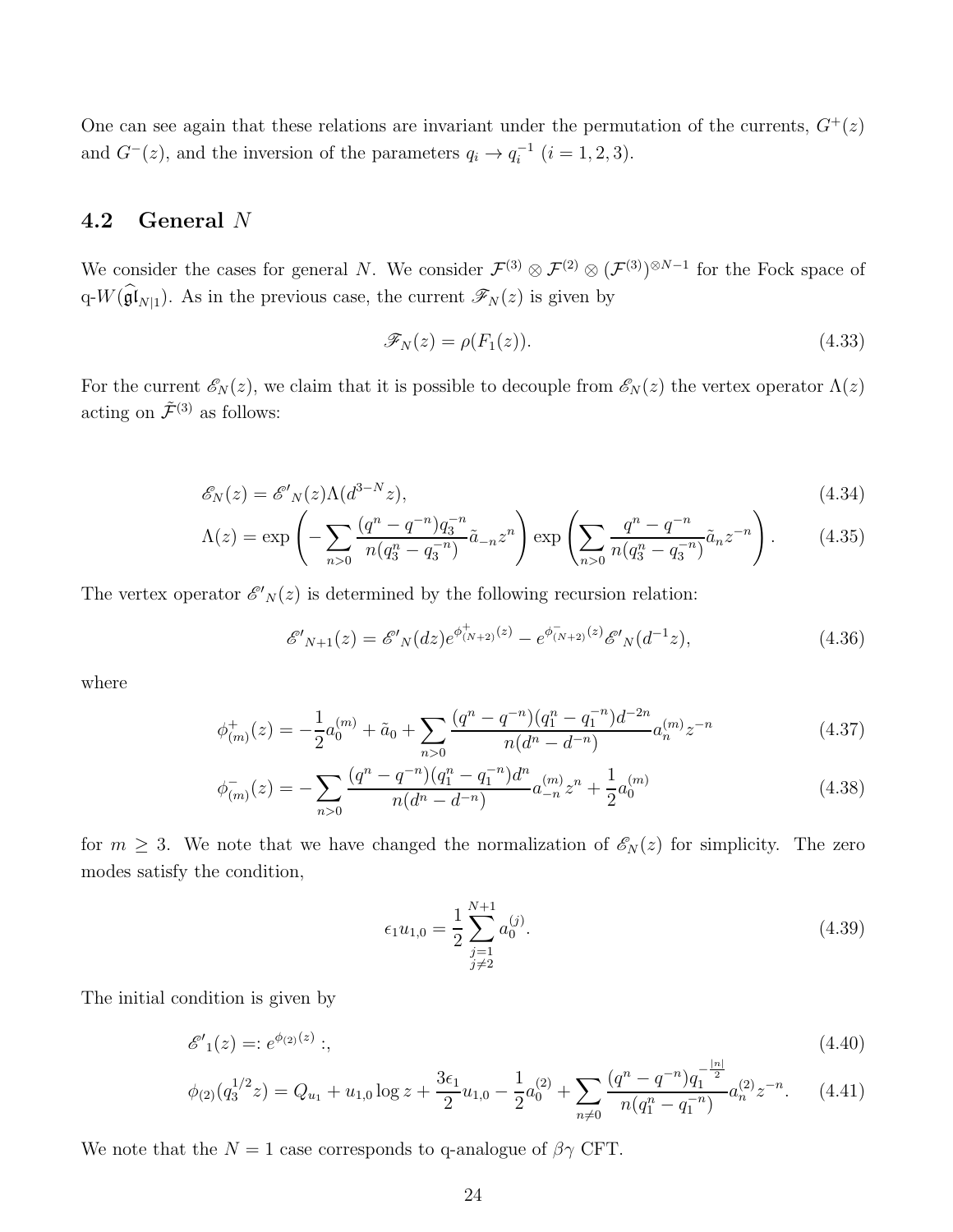By induction, we can show that  $\mathcal{E}_{N+1}(z)$  commutes with these screening charges in the following way. We assume the claim is true for  $\mathscr{E}_N(z)$ . From the recursion relation [\(4.36\)](#page-24-1), it is obvious that the current  $\mathscr{E}_{N+1}(z)$  commutes with the screening charges except the last one  $S_{\pm}^{33}$ . To show the commutativity with the remaining one, we use the explicit form of the current,

$$
\mathcal{E}'_N(z) = \sum_{s_3 = \pm 1} \cdots \sum_{s_{N+1} = \pm 1} (-1)^{P_s} : e^{\phi^{s_3, s_4 \cdots, s_{N+1}}(z)}; \tag{4.42}
$$

$$
\phi^{s_3, s_4 \cdots, s_{N+1}}(z) = \phi_{(2)}(d^{\sum_{i=3}^{N+1} s_i} z) + \sum_{j=3}^{N+1} \phi_{(j)}^{s_j}(d^{\sum_{k=j+1}^{N+1} s_k} z), \tag{4.43}
$$

where we use the notation,

$$
P_s = \sum_{i=3}^{N+1} \frac{1-s_i}{2}, \qquad \phi_{(i)}^p = \begin{cases} \phi_{(i)}^+ & p = 1\\ \phi_{(i)}^- & p = -1 \end{cases} \qquad (i \ge 3). \tag{4.44}
$$

By rewriting this into

$$
\mathscr{E}'_{N}(z) = \sum_{s_{3}=\pm 1} \cdots \sum_{s_{N-1}=\pm 1} (-1)^{P_{s}} \left( :e^{\phi^{s_{3},s_{4}\cdots,+,+}(z)}: + :e^{\phi^{s_{3},s_{4}\cdots,-,-}(z)}: \right. \\
 \left. - :e^{\phi^{s_{3},s_{4}\cdots,s_{N-1}}(z)}: ( :e^{\phi_{(N)}^{-}(dz)+\phi_{(N+1)}^{+}(z)}: + :e^{\phi_{(N)}^{+}(d^{-1}z)+\phi_{(N+1)}^{-}(z)}: \right),
$$
\n
$$
(4.45)
$$

we can see the commutativity in the same manner as in the  $N = 3$  case. We note that the zero modes  $\tilde{a}_0 = a_0^{(2)} + \frac{\epsilon_3 - \epsilon_1}{2\epsilon_1}$  $\frac{3-\epsilon_1}{2\epsilon_1} \sum_{\substack{j=1\\j\neq j}}^m$  $j\neq 2$  $a_0^{(j)}$  $_{0}^{(j)}$  included in  $(4.37)$  do not play any role in the relation to the screening charges, but they are necessary to produce the desired quadratic relations as we will see in the following.

Let us derive the quadratic relations. We first consider the one between  $\mathscr{E}_N(z)$  and  $\mathscr{E}_N(w)$ . One can show by induction that it is given by

<span id="page-25-0"></span>
$$
(z - q_2 w)\mathscr{E}_N(z)\mathscr{E}_N(w) = (w - q_2 z)\mathscr{E}_N(w)\mathscr{E}_N(z).
$$
\n(4.46)

For the detail of the computation, see Appendix [C.](#page-38-0)

Next, we consider the relation between  $\mathscr{E}_N(z)$  and  $\mathscr{F}_N(z)$ . We set

$$
\mathcal{E}_N^{s_3, s_4 \cdots s_{N+1}}(z) =: e^{\phi^{s_3, s_4 \cdots, s_{N+1}}(z)} : \Lambda(d^{3-N}z). \tag{4.47}
$$

Then we have

<span id="page-25-1"></span>
$$
[\mathscr{E}_{N}(z), \mathscr{F}_{N}(w)] = (-1)^{N} \delta \left( \frac{q^{2} d^{N-2} w}{z} \right) \tilde{\mathscr{K}}_{N}(w) - q^{4-2N} \delta \left( \frac{w}{d^{N} z} \right) \left( \prod_{\substack{j=0 \ j \neq i}}^{N-2} \frac{1 - q^{2} d^{2(i-j)}}{1 - d^{2(i-j)}} \right) \mathscr{K}_{N}(w) - \sum_{i=0}^{N-3} \delta \left( \frac{d^{N-4-2i} w}{z} \right) \mathscr{K}_{N}^{(N-1-i)}(w), \tag{4.48}
$$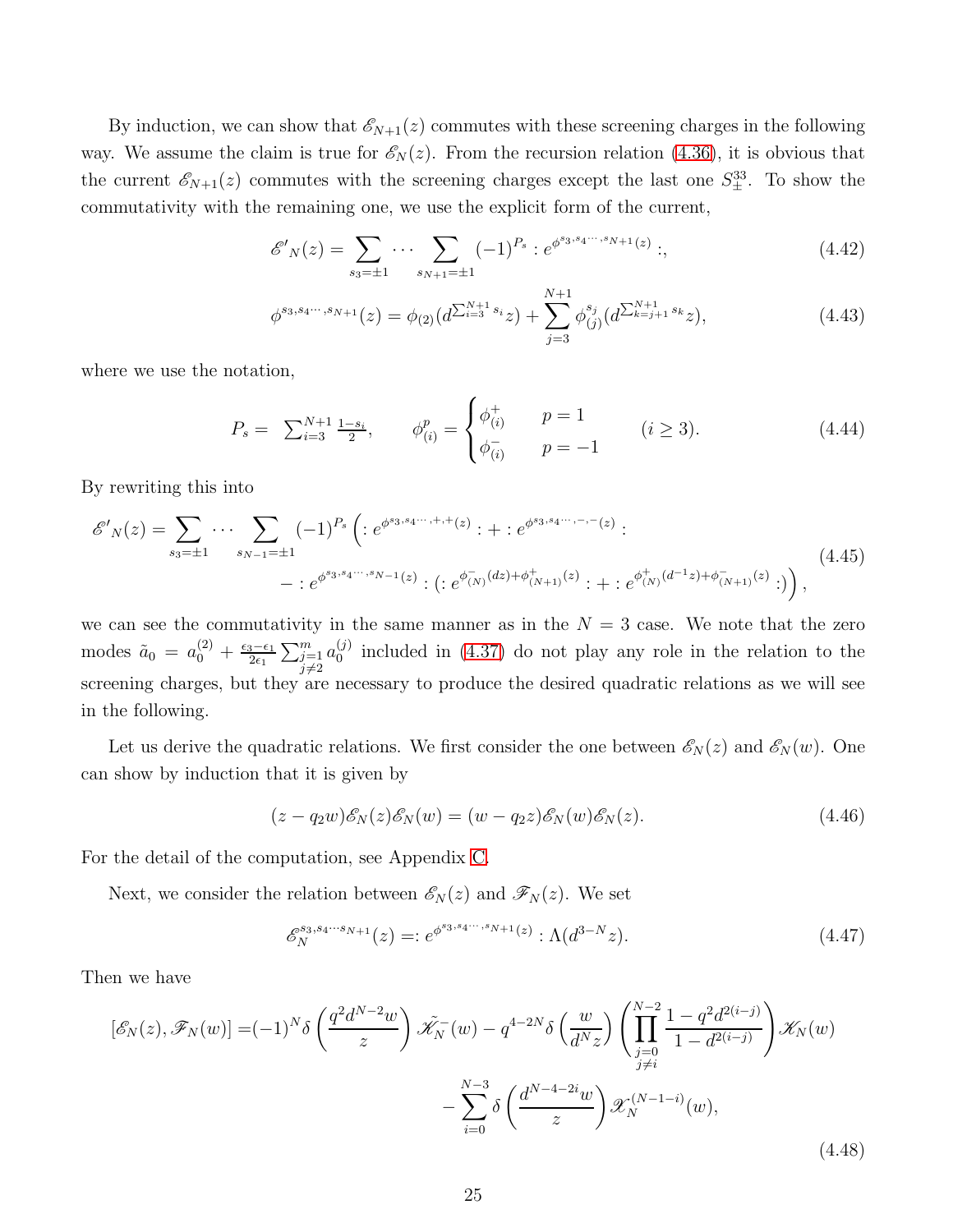where

$$
\tilde{\mathcal{K}}_N^-(w) = \mathcal{E}_N^{ss = ss_4 = \dots = ss_{N+1} = -1} (q^2 d^{N-2} w) e^{v_1^-(w)}.
$$
\n(4.49)

$$
\mathcal{K}_N(w) = \mathcal{E}_N^{s_3 = s_4 = \dots = s_{N+1} = 1} (d^{-N}w) e^{v_1^+(w)} \tag{4.50}
$$

$$
\mathcal{X}_{N}^{(N-1-i)}(w) = \sum_{\substack{s_3,\cdots,s_{N+1}\\P_s \le N-2-i}} (-1)^{P_s} q^{2P_s+4-2N} \left( \prod_{\substack{j=0\\j\neq i}}^{N-2-P_s} \frac{1-q^2 d^{2(i-j)}}{1-d^{2(i-j)}} \right) : \mathcal{E}_{N}^{s_3,s_4\cdots s_{N+1}}(d^{N-4-2i}w) e^{v_1^+(w)}:
$$
\n
$$
-\sum_{\substack{s_3,\cdots,s_{N+1}\\S_s \le N-3-i}} (-1)^{P_s} q^{2P_s+4-2N} \left( \prod_{\substack{j=0\\j\neq i}}^{N-3-P_s} \frac{1-q^2 d^{2(i-j)}}{1-d^{2(i-j)}} \right) : \mathcal{E}_{N}^{s_3,s_4\cdots s_{N+1}}(d^{N-4-2i}w) e^{v_1^-(w)} : . (4.51)
$$

This relation can be derived from [\(B.9\)](#page-38-1) and [\(B.10\)](#page-38-2). The currents

$$
\mathscr{K}_{N}(w) = e^{k_0} \exp\left(-\sum_{n \neq 0} \frac{1}{n} k_n w^{-n}\right), \qquad \tilde{\mathscr{K}}_{N}^{-}(w) = e^{\tilde{k}_0} \exp\left(-\sum_{n \neq 0} \frac{1}{n} \tilde{k}_n w^{-n}\right) \tag{4.52}
$$

are the vertex operators for the Heisenberg subalgebras as before. To see it, we introduce the  $\mathfrak{u}(1)$ boson,

$$
\frac{a_n^{u(1)}}{q^{-n}d^{-(N-1)n} - q^n d^{(N-1)n}} = \begin{cases}\n-\frac{a_n^{(1)}}{d^n - d^{-n}} + \frac{d^n a_n^{(2)}}{q_1^n - q_1^{-n}} - \sum_{m=3}^{N+1} \frac{q^n d^{(m-3)n} a_n^{(m)}}{d^n - d^{-n}} & (n > 0) \\
-\frac{q^n d^{(N-2)n} a_n^{(1)}}{d^n - d^{-n}} + \frac{d^{(N-1)n} a_n^{(2)}}{q_1^n - q_1^{-n}} - \sum_{m=3}^{N+1} \frac{d^{(N+1-m)n} a_n^{(m)}}{d^n - d^{-n}} & (n < 0).\n\end{cases} (4.53)
$$

Then we have

$$
k_n = \begin{cases} (1 - q^{-2n}) \left( \frac{(q_1^n - q_1^{-n})}{q^{-n} d^{-(N-1)n} - q^n d^{(n-1)n}} a_n^{\mu(1)} + \frac{q_3^n - q_3^{-n} d^{(2N-4)n}}{q_3^n - q_3^{-n}} \tilde{a}_n \right) & (n > 0) \\ \frac{(1 - q^{-2n})(1 - d^{(2N-4)n})}{q_3^n - q_3^{-n}} \tilde{a}_n & (n < 0), \end{cases} \tag{4.54}
$$

$$
\tilde{k}_n = \begin{cases}\n0 & (n > 0) \\
-(q^n - q^{-n})q^{-2n} \left( \frac{(q_1^n - q_1^{-n})d^{(1-N)n}}{q^{-n}d^{-(N-1)n} - q^n d^{(N-1)n}} a_n^{u(1)} + d^{-n} \tilde{a}_n \right) & (n < 0),\n\end{cases} (4.55)
$$

$$
\tilde{k}_0 = -\frac{1}{N-1}k_0 = -a_0^{(2)} + \frac{\epsilon_1 - \epsilon_3}{2\epsilon_1} \sum_{\substack{i=1 \ i \neq 2}}^{N+1} a_i.
$$
\n(4.56)

Apart from the Heisenberg part, we have  $N - 2$  currents in the RHS of [\(4.48\)](#page-25-1). That is the same as the undeformed case [\[23\]](#page-42-3). The currents  $\mathscr{X}_{N}^{(n)}$  can be seen as q-analogue of the  $W_n$  current.

Finally, we mention the representation associated with another Dynkin diagram of  $\mathfrak{gl}_{N|1}$ . So far, we have fixed the order of the Fock space to  $\mathcal{F}^{(3)} \otimes \mathcal{F}^{(2)} \otimes (\mathcal{F}^{(3)})^{\otimes N-1}$ , but it can be easily generalized to another ordering. As one can see from [\(3.24\)](#page-15-4), the current  $\mathscr{E}_N(z)$  does not act on the first Fock space, which implies that it commutes with the screening charges of  $(\mathcal{F}^{(3)})^{\otimes M} \otimes \mathcal{F}^{(2)} \otimes (\mathcal{F}^{(3)})^{\otimes N-1}$ without any modification. For the current  $\mathscr{F}_N(z)$ , we need modification, but that can be similarly done as previously discussed. We expect that the quadratic relations do not depend on the ordering of the Fock space.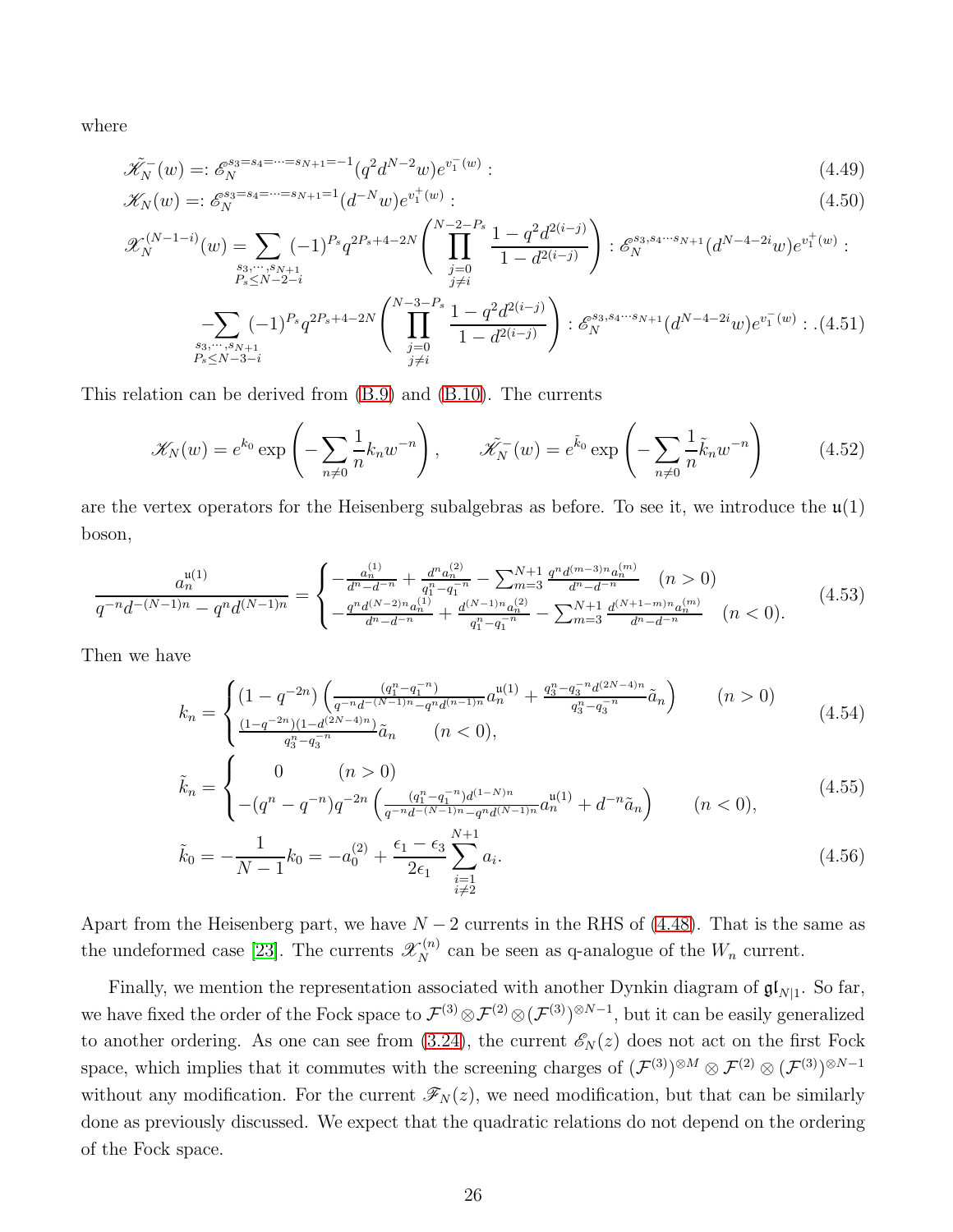## <span id="page-27-0"></span>5 The norm of Whittaker states and Nekrasov's instanton partition function

In the AGT correspondence, non-principal W-algebras appear as the dual of 4d  $\mathcal{N}=2$  supersymmetric gauge theories with surface operators. The half-BPS surface operators in  $SU(N)$  gauge theories are labelled by the partition of  $N$ , which represents the preserved gauge symmetry. For the partition  $[n_1, n_2 \cdots n_M]$ , the preserved gauge group is

<span id="page-27-3"></span>
$$
S[\mathcal{U}(n_1) \times \mathcal{U}(n_2) \times \cdots \times \mathcal{U}(n_M)]. \tag{5.1}
$$

In 2d side, the partition is related with  $\mathfrak{su}(2)$  embedding in the Drinfeld-Sokolov reduction of  $\widehat{\mathfrak{su}}(N)$ [\[20,](#page-42-0) [21,](#page-42-1) [22\]](#page-42-2). Feigin-Semikhatov's W-algebra is associated with the partition  $N = (N - 1) + 1$  and the corresponding surface operator is called simple.

It is considered that the above correspondence lifts to 5d  $\mathcal{N}=1$  supersymmetric gauge theory on  $\mathbb{C}_{\epsilon_1}\times\mathbb{C}_{\epsilon_2}\times S^1$  and the corresponding chiral algebra should lift to its deformation. In this section, we focus on q-deformed Bershadsky-Polyakov algebra and examine whether it matches with 5d AGT by comparing the norm of Whittaker states (Gaiotto states) with the instanton partition function.

### <span id="page-27-1"></span>5.1 Nekrasov's partition function under the existence of a surface operator

In this section, we review the instanton partition function with a surface operator following [\[22\]](#page-42-2). In the following, we consider  $U(N)$  instead of  $SU(N)$ . Let us first see the case without a surface operator. The moduli space is given by the ADHM data. To describe it, we introduce the  $k$ dimensional vector space V and N-dimensional vector space W for k-instantons in  $U(N)$  gauge theory. Then, the moduli space is described by the data  $B_1, B_2 \in \text{Hom}(V, V), I \in \text{Hom}(W, V), J \in$  $Hom(V, W)$  with ADHM constraint imposed on. The theory has the rotational symmetry  $SO(4)$ and the gauge symmetry  $U(N)$ . The action of their Cartan torus  $U(1)^{N+2}$  on the moduli space is the key ingredient for the computation of the instanton partition function. Concretely, the contribution to the instanton partition function comes only from the fixed points of the torus action labelled by N Young diagrams and can be evaluated from the character of the tangent spaces there. The character of the vector spaces V, W at the fixed point  $\vec{Y} = (Y_1, \cdots Y_N)$  are given as follows:

<span id="page-27-2"></span>
$$
W = \sum_{\alpha=1}^{N} u_{\alpha}, \quad V = \sum_{\alpha=1}^{N} u_{\alpha} \sum_{(i,j) \in Y_{\alpha}} q_1^{1-i} q_2^{1-j}, \tag{5.2}
$$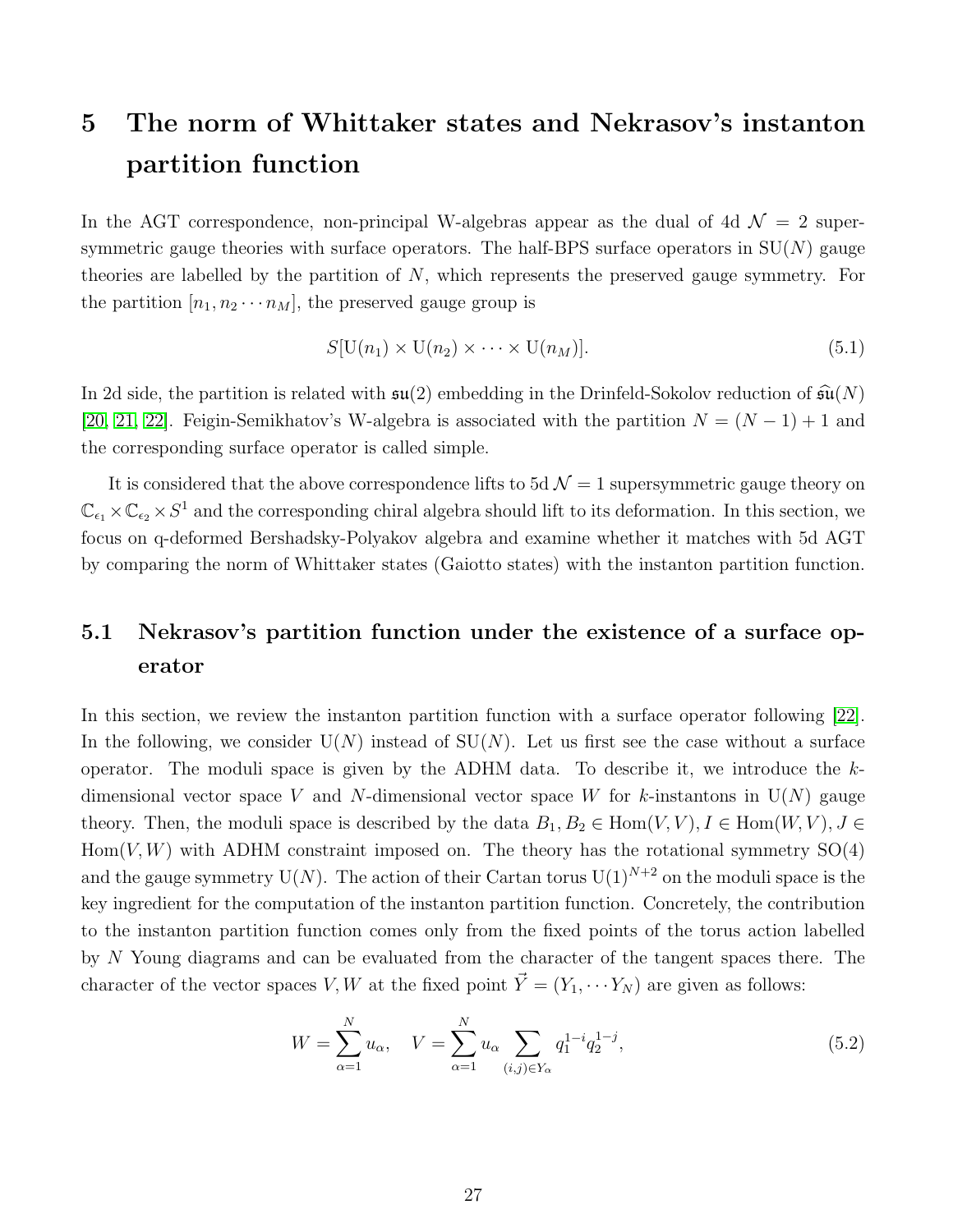where  $u_{\alpha} = e^{a_{\alpha}}$  and  $q_{1,2} = e^{\epsilon_{1,2}}$  are the equivalent parameters<sup>[12](#page-28-0)</sup>. Here, we abuse the notation and identify the vector spaces with their characters. The character of the tangent space is given by

<span id="page-28-1"></span>
$$
\chi_{\vec{Y}} = -(1 - q_1)(1 - q_2)V^*V + W^*V + q_1 q_2 V^*W,
$$
\n(5.3)

where the parameters  $u_{\alpha}, q_i$  are replaced with their inverse in  $V^*$  and  $W^*$ . Substituting [\(5.2\)](#page-27-2) into [\(5.3\)](#page-28-1), one finds that the character can be expressed as

$$
\chi_{\vec{Y}} = \sum_{i=1}^{2Nk} e^{w_i(\vec{Y})}.
$$
\n(5.4)

Then the Nekrasov partition function [\[45\]](#page-43-9) for 5d SYM is given by

$$
Z = \sum_{\vec{Y}} x^{|\vec{Y}|} \frac{1}{\prod_{i=1}^{2Nk} (1 - e^{w_i(\vec{Y})})}.
$$
\n(5.5)

The 4d case is obtained by rescaling the parameters  $a_{\alpha} \to Ra_{\alpha}$ ,  $\epsilon_{1,2} \to Re_{1,2}$  and taking the limit  $R \rightarrow 0$ .

Next, we review the instanton partition function with a surface operator. The crucial point in [\[22\]](#page-42-2) is that the instanton moduli space under the existence of a surface operator labelled by  $[n_1, n_2, \cdots n_M]$  can be described as that on the orbifold  $\mathbb{C}_{\epsilon_1} \times \mathbb{C}_{\epsilon_2}/\mathbb{Z}_M$ . Due to the orbifolding, it is natural to rescale  $q_2$  to  $q_2^{1/M}$  and redefine  $u_{1,\dots N}$  as  $u_{s,I}$ , where  $s = 1, \dots n_I$  and  $I = 1, \dots M$ . The vector spaces  $V, W$  are decomposed into the subspaces by the  $\mathbb{Z}_M$  charges,

$$
W = \bigoplus_{I=1}^{M} W_I, \quad V = \bigoplus_{I=1}^{M} V_I.
$$
\n(5.6)

The vector space  $W_I$  is  $n_I$ -dimensional and its character is given as follows:

$$
W_I = \sum_{s=1}^{n_I} q_2^{-I/M} u_{s,I}.
$$
\n(5.7)

The vector space  $V_I$  consists of the vector corresponding to the box  $(i, j') \in Y_{s,I-j'+1}$  and its character is given by

$$
V_I = \sum_{J=1}^{M} \sum_{s=1}^{n_{I-J+1}} q_2^{\lfloor \frac{I-J}{M} \rfloor - I/M} u_{s,I-J+1} \sum_{(i,jM+J) \in Y_{s,I-J+1}} q_1^{1-i} q_2^{-j}, \tag{5.8}
$$

where  $\lfloor \frac{I-J}{M} \rfloor$  $\frac{-J}{M}$  =  $\sqrt{ }$  $\frac{1}{2}$  $\mathbf{I}$ 0  $(I \geq J)$  $-1$   $(I < J)$ . We note that the index should be understood modulo M. The fixed point is still labelled by  $N$  Young diagrams, but the dimension of the tangent space becomes smaller because the ADHM data is restricted to

 $B_1 \in \text{Hom}(V_I, V_I), B_2 \in \text{Hom}(V_I, V_{I+1}), I \in \text{Hom}(W_I, V_I), J \in \text{Hom}(V_I, W_{I+1}).$  (5.9)

<span id="page-28-0"></span><sup>&</sup>lt;sup>12</sup>In this subsection, we use the parameters  $q_{1,2}$  independently of the quantum toroidal algebra.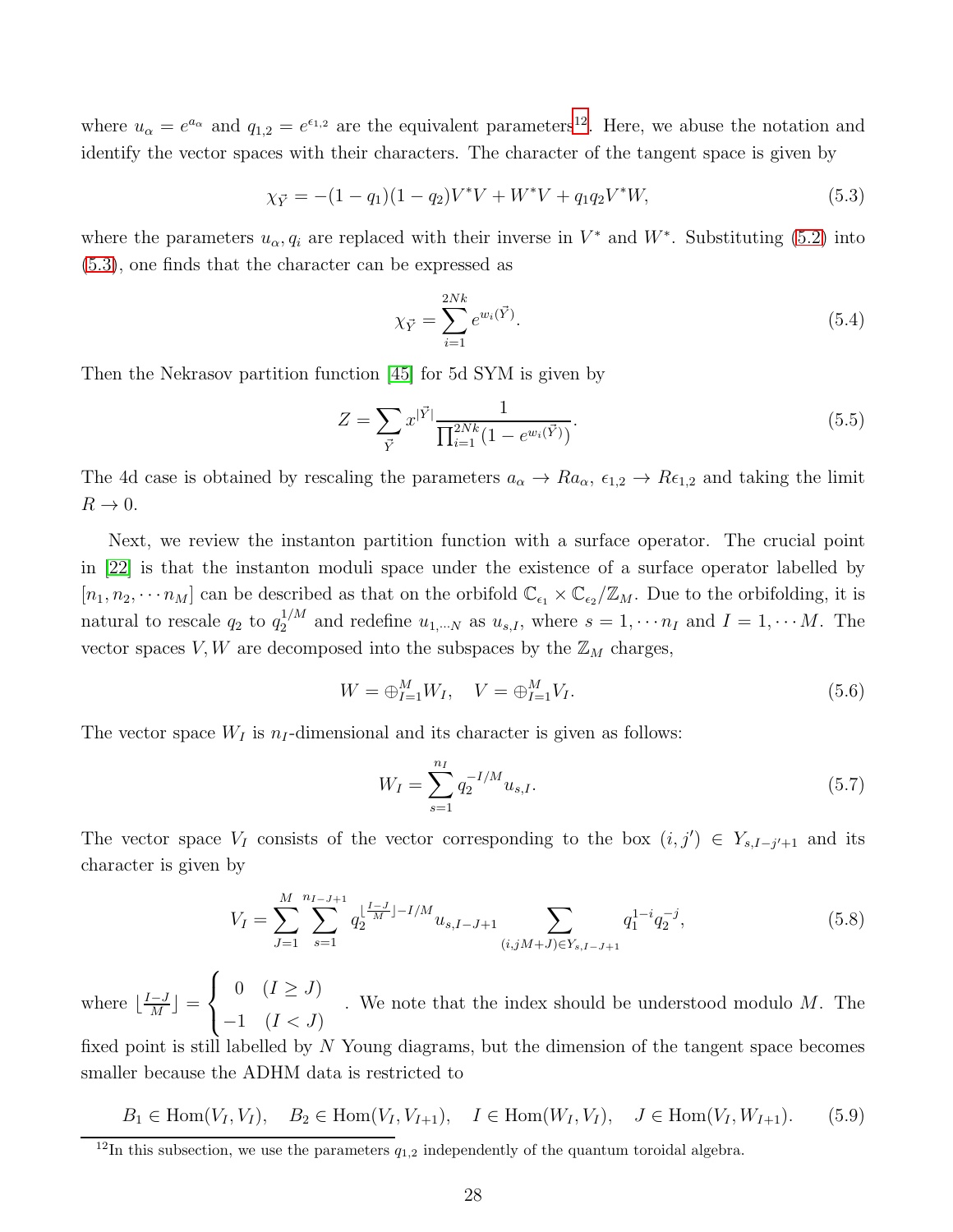Then the character of the tangent space is given by

$$
\chi_{\vec{Y}} = \sum_{I=1}^{M} \left( -(1 - q_1) V_I^* V_I + (1 - q_1) q_2^{1/M} V_{I-1}^* V_I + W_I^* V_I + q_1 q_2^{1/M} V_{I-1}^* W_I \right). \tag{5.10}
$$

The instanton partition function is obtained in the similar way with the previous case, but we should change the fugacity parameter x to  $\prod_{I=1}^{M} x_I^{d_I(\vec{Y})}$  $\frac{d_I(Y)}{I}$ , where  $d_I(\vec{Y})$  denotes the dimension of  $V_I$ . These fugacity parameters measure the magnetic charges associated with the U(1) subgroups in [\(5.1\)](#page-27-3) as well as the instanton number.

As an example, we consider the  $U(N)$  instanton partition function under the presence of the surface operator of the type  $[N-1,1]$ . We focus on the coefficients of  $x_1^{d_1}$  and  $x_2^{d_2}$ . For  $x_2^{d_2}$ , the Young diagrams except the last one must be empty because of  $d_1 = 0$ . The last one consists of only one column. For such Young diagram, the character of each vector space is given as follows:

$$
W_1 = \sum_{s=1}^{N-1} u_{s,1} q_2^{-1/2}, \quad W_2 = u_{1,2} q_2^{-1}, \quad V_1 = 0, \quad V_2 = \sum_{i=1}^{d_2} q_1^{1-i} q_2^{-1} u_{1,2}, \tag{5.11}
$$

which leads to

$$
\chi_{\vec{Y}} = \sum_{i=1}^{d_2} q_1^i \left( 1 + \sum_{s=1}^{N-1} \frac{q_2 u_{s,1}}{u_{1,2}} \right). \tag{5.12}
$$

Then the instanton partition function is given by

<span id="page-29-1"></span>
$$
Z^{(S)}(\vec{u},(\emptyset,\cdots\emptyset,1^{d_2})) = \left(\prod_{i=1}^{d_2} \left( (1-q_1^i) \prod_{s=1}^{N-1} \left(1 - \frac{u_{s,1}}{u_{1,2}} q_1^i q_2\right) \right) \right)^{-1}.
$$
\n(5.13)

For  $x_1^{d_1}$ , the computation becomes more complicated. In this case, the last Young diagram is empty while all of the others are in the shape of one-column Young diagrams. For simplicity, we consider the case of  $N = 3$ . After some computations, one can see that the final expression can be written in a simple form. From the result for  $d_1 = 1, 2, 3, 4$ , we conjecture the following form:

<span id="page-29-2"></span>
$$
\sum_{n=0}^{d_1} Z^{(S)}(\vec{u}, (1^n, 1^{d_1 - n}, \emptyset)) = \left( \prod_{i=1}^{d_1} \left( 1 - q_1^i \right) \left( 1 - \frac{u_{1,2}}{u_{1,1}} q_1^i \right) \left( 1 - \frac{u_{1,2}}{u_{2,1}} q_1^i \right) \right)^{-1}.
$$
(5.14)

The similarity between [\(5.13\)](#page-29-1) and [\(5.14\)](#page-29-2) can be understood in terms of the chiral algebra. It corresponds to the Weyl transformation which we discussed in the previous section.

#### <span id="page-29-0"></span>5.2 Comparison

In this subsection, we compare the norm of the Whittaker states for the deformed Bershadsky-Polyakov algebra with the instanton partition function of 5d  $\mathcal{N} = 1$  U(3) SYM with the surface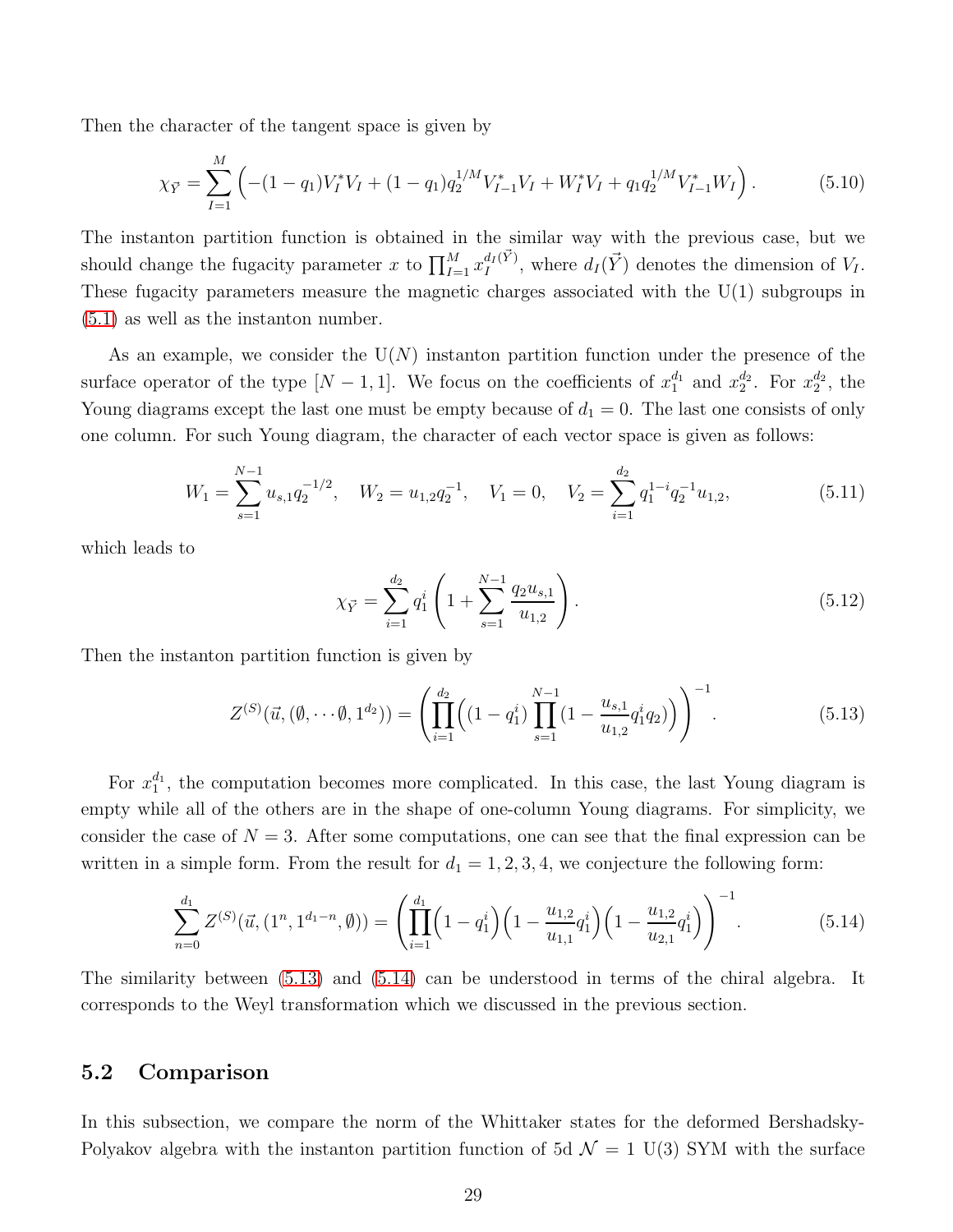operator of the type  $3 = 2 + 1$ . We can define the Whittaker state in the same way as the 4d case [\[20,](#page-42-0) [22\]](#page-42-2).

We set the mode expansion as follows:

$$
G^{+}(z) = e^{u_{1,0}\log z} \sum_{n \in \mathbb{Z}} G_{n}^{+} z^{-n}, \quad G^{-}(z) = e^{-u_{1,0}\log z} \sum_{n \in \mathbb{Z}} G_{n}^{-} z^{-n}, \quad T(z) = \sum_{n \in \mathbb{Z}} T_{n} z^{-n},
$$
  

$$
\psi(z) = \sum_{n \in \mathbb{Z}} \psi_{n} z^{-n}, \quad \tilde{\psi}(z) = \sum_{n \ge 0} \tilde{\psi}_{-n} z^{n}.
$$
 (5.15)

The highest weight state is defined by the conditions,

$$
G_{n-1}^{+} \mid \text{hw} \rangle = G_{n}^{-} \mid \text{hw} \rangle = T_{n} \mid \text{hw} \rangle = k_{n} \mid \text{hw} \rangle = 0, \quad \text{for } n \ge 1,
$$
  
\n
$$
\langle \text{hw} | G_{-n+1}^{-} = \langle \text{hw} | G_{-n}^{+} = \langle \text{hw} | T_{-n} = \langle \text{hw} | k_{-n} = 0, \quad \text{for } n \ge 1,
$$
  
\n
$$
T_{0} \mid \text{hw} \rangle = h \mid \text{hw} \rangle, \quad e^{k_{0}} \mid \text{hw} \rangle = J \mid \text{hw} \rangle.
$$
 (5.16)

The Whittaker state is then defined by the conditions,

$$
G_n^+ |W\rangle = t_1^{1/2} \delta_{n,0} |W\rangle, \quad \langle W| G_{-n}^- = \langle W| t_1^{1/2} \delta_{n,0}, \quad \text{for } n \ge 0,
$$
  
\n
$$
G_n^- |W\rangle = t_2^{1/2} \delta_{n,1} |W\rangle, \quad \langle W| G_{-n}^+ = \langle W| t_2^{1/2} \delta_{n,1}, \quad \text{for } n \ge 1,
$$
  
\n
$$
T_n |W\rangle = k_n |W\rangle = 0, \qquad \langle W| T_{-n} = \langle W| k_{-n} = 0 \quad \text{for } n \ge 1,
$$
\n(5.17)

where it is assumed that the Whittaker state can be expanded by the descendant states of a single highest weight  $|\alpha, \beta\rangle$  state as follows:

$$
|W\rangle = \sum_{n,m \ge 0} t_1^{n/2} t_2^{m/2} |n, m, \alpha, \beta\rangle, \qquad (5.18)
$$

$$
\langle W| = \sum_{n,m \ge 0} t_1^{n/2} t_2^{m/2} \langle n, m, \alpha, \beta|.
$$
 (5.19)

Here, the normalization is fixed by

$$
|0,0,\alpha,\beta\rangle = |\alpha,\beta\rangle, \qquad (5.20)
$$

$$
\langle \alpha, \beta | \alpha, \beta \rangle = 1,\tag{5.21}
$$

and the parameters  $\alpha, \beta$  are associated with h, J as we will see below. Each term in the above expansion is expected to be fixed recursively. In general, it is a tedious work to compute the states at higher order, but we can easily obtain the states for  $n = 0$  or  $m = 0$  because the states with such charges are uniquely fixed to

$$
|n, 0, \alpha, \beta\rangle \propto (G_0^{-})^n |\alpha, \beta\rangle, \qquad \langle n, 0, \alpha, \beta| \propto \langle \alpha, \beta| (G_0^{+})^n \qquad (5.22)
$$

$$
|0, m, \alpha, \beta\rangle \propto (G_{-1}^+)^m |\alpha, \beta\rangle, \qquad \langle n, 0, \alpha, \beta| \propto \langle \alpha, \beta| (G_1^-)^n. \tag{5.23}
$$

The proportional factors are immediately read off from the conditions such as  $(G_0^+)^n | n, 0, \alpha, \beta \rangle =$  $|\alpha, \beta\rangle$ . Then the norm of the Whittaker states is written as

<span id="page-30-0"></span>
$$
\langle W|W\rangle = 1 + \sum_{n=1}^{\infty} \frac{t_1^n}{\langle \alpha, \beta | (G_0^+)^n (G_0^-)^n | \alpha, \beta \rangle} + \sum_{m=1}^{\infty} \frac{t_2^m}{\langle \alpha, \beta | (G_1^-)^m (G_{-1}^+)^m | \alpha, \beta \rangle} + \cdots
$$
 (5.24)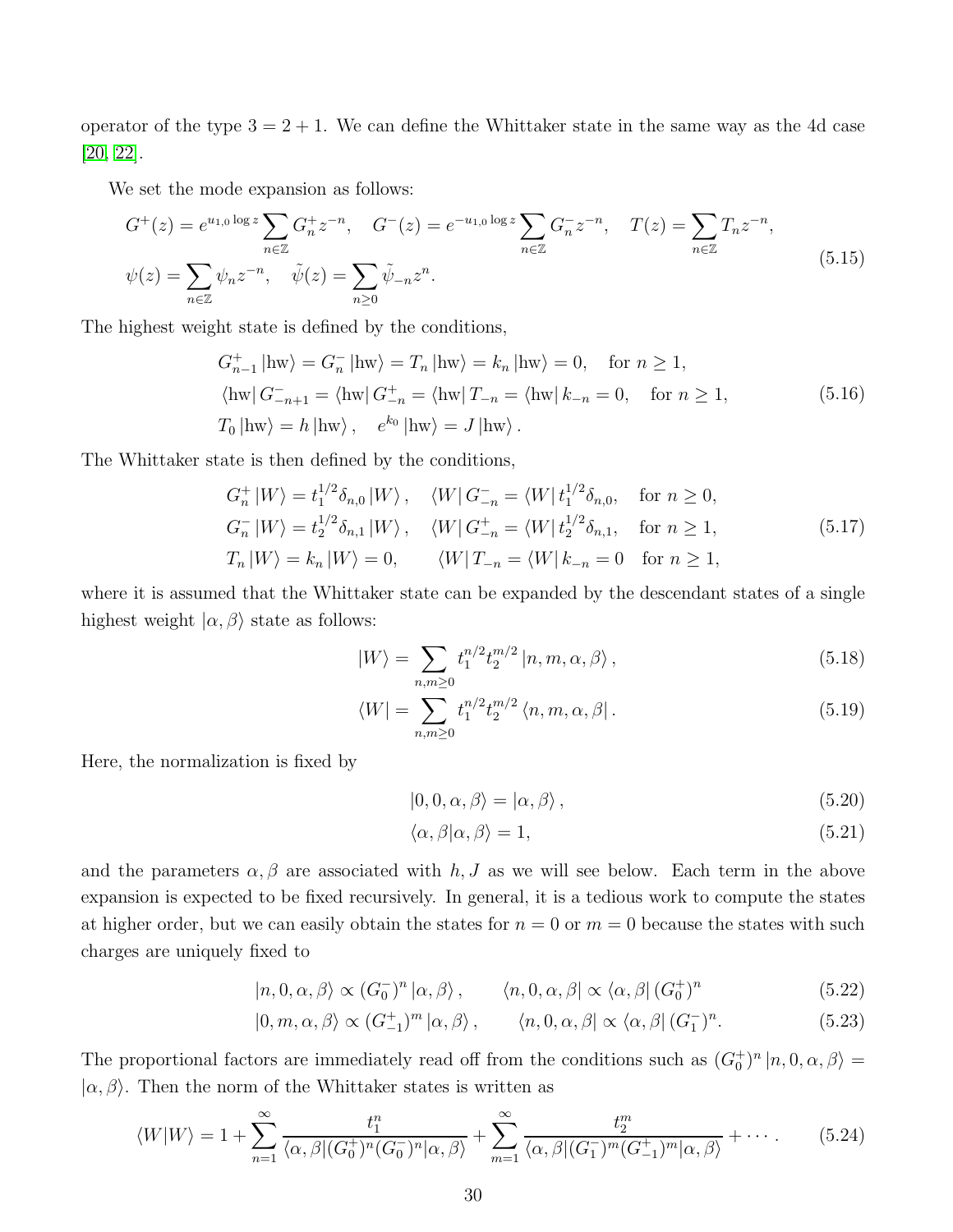In the following, we compare  $(5.24)$  with the instanton partition function  $(5.13)$  and  $(5.14)$ .

We first compute the coefficient of  $t_1^n$ . The easiest way is to use the free field representation. For that, we need to describe the highest weight state in terms of the free bosons. The free boson module is defined as follows:

$$
a_n^{(i)} \left| \alpha, \beta, \gamma, \delta \right\rangle = 0, \quad \tilde{a}_n \left| \alpha, \beta, \gamma, \delta \right\rangle = 0, \quad (n > 0, \ i = 1, 2, 3, 4) \tag{5.25}
$$

$$
\frac{1}{2}(3a_0^{(2)} - a_0^{(3)} - a_0^{(4)}) | \alpha, \beta, \gamma, \delta \rangle = \alpha | \alpha, \beta, \gamma, \delta \rangle ,
$$
\n(5.26)

$$
\frac{1}{2}(a_0^{(2)} + a_0^{(3)} - a_0^{(4)}) | \alpha, \beta, \gamma, \delta \rangle = \gamma | \alpha, \beta, \gamma, \delta \rangle ,
$$
\n(5.27)

$$
\frac{1}{2}(a_0^{(2)} - a_0^{(3)} + a_0^{(4)}) | \alpha, \beta, \gamma, \delta \rangle = \delta | \alpha, \beta, \gamma, \delta \rangle, \tag{5.28}
$$

$$
(a_0^{(2)} - a_0^{(1)}) \left| \alpha, \beta, \gamma, \delta \right\rangle = \beta \left| \alpha, \beta, \gamma, \delta \right\rangle. \tag{5.29}
$$

We also impose

2

$$
u_{1,0}|\alpha,\beta,\gamma,\delta\rangle = 0.\tag{5.30}
$$

We note that the condition  $u_{1,0} = 0$  holds in the whole Fock space because of  $[Q_{u_1}, u_{1,0}] = 0$ . This process is so-called picture fixing. Combining it with [\(4.8\)](#page-20-2), we have

$$
a_0^{(1)} + a_0^{(3)} + a_0^{(4)} = 0,
$$
\n(5.31)

which is rewritten into

$$
\alpha + \beta = 2(\gamma + \delta). \tag{5.32}
$$

The state  $|\alpha, \beta, \gamma, \delta\rangle$  satisfies all the anihilation conditions except the one for  $G_0^+$ . It requires the relation

$$
(e^{\alpha} - e^{\gamma})(1 - e^{\delta - \alpha}) = 0.
$$
\n(5.33)

We have the two solutions,  $\alpha = \gamma$  and  $\alpha = \delta$ , but the difference does not cause any effect on the representation theory. From the above constraint, all the parameters can be expressed by α and β. In the following, we denote the highest weight state just by  $(\alpha, \beta)$ . The eigenvalues h, J are given by

$$
h = q^{-2}e^{\alpha - \beta} - \frac{1 - q_1^2}{1 - d^2}e^{\alpha + \beta} + e^{\alpha + \beta} + e^{\frac{3\beta - \alpha}{2}}, \qquad J = e^{\alpha + \beta}.
$$
 (5.34)

We note that the module defined above is analogue of the Wakimoto module for  $\mathfrak{sl}_2$ .

<span id="page-31-0"></span>Using the free boson representation, we can easily compute the coefficient of  $t_1^n$  as follows:

$$
\langle \alpha, \beta | (G_0^+)^n (G_0^-)^n | \alpha, \beta \rangle
$$
\n
$$
= \prod_{i=0}^{n-1} \frac{q^{-i} e^{\beta} - q^i e^{-\beta}}{q - q^{-1}} \prod_{j=1}^n \frac{q^{-3i} e^{\alpha} - q^{-i} e^{\alpha} - q^{-i} e^{\frac{\beta - \alpha}{2}} + q^i e^{\frac{\beta - \alpha}{2}}}{(q - q^{-1})^2}
$$
\n
$$
= \prod_{i=1}^n \frac{(q^{-i+1} e^{\beta} - q^{i-1} e^{-\beta})(e^{\frac{\beta - \alpha}{2}} - q^{-2i} e^{\alpha})(q^i - q^{-i})}{(q - q^{-1})^3}
$$
\n(5.35)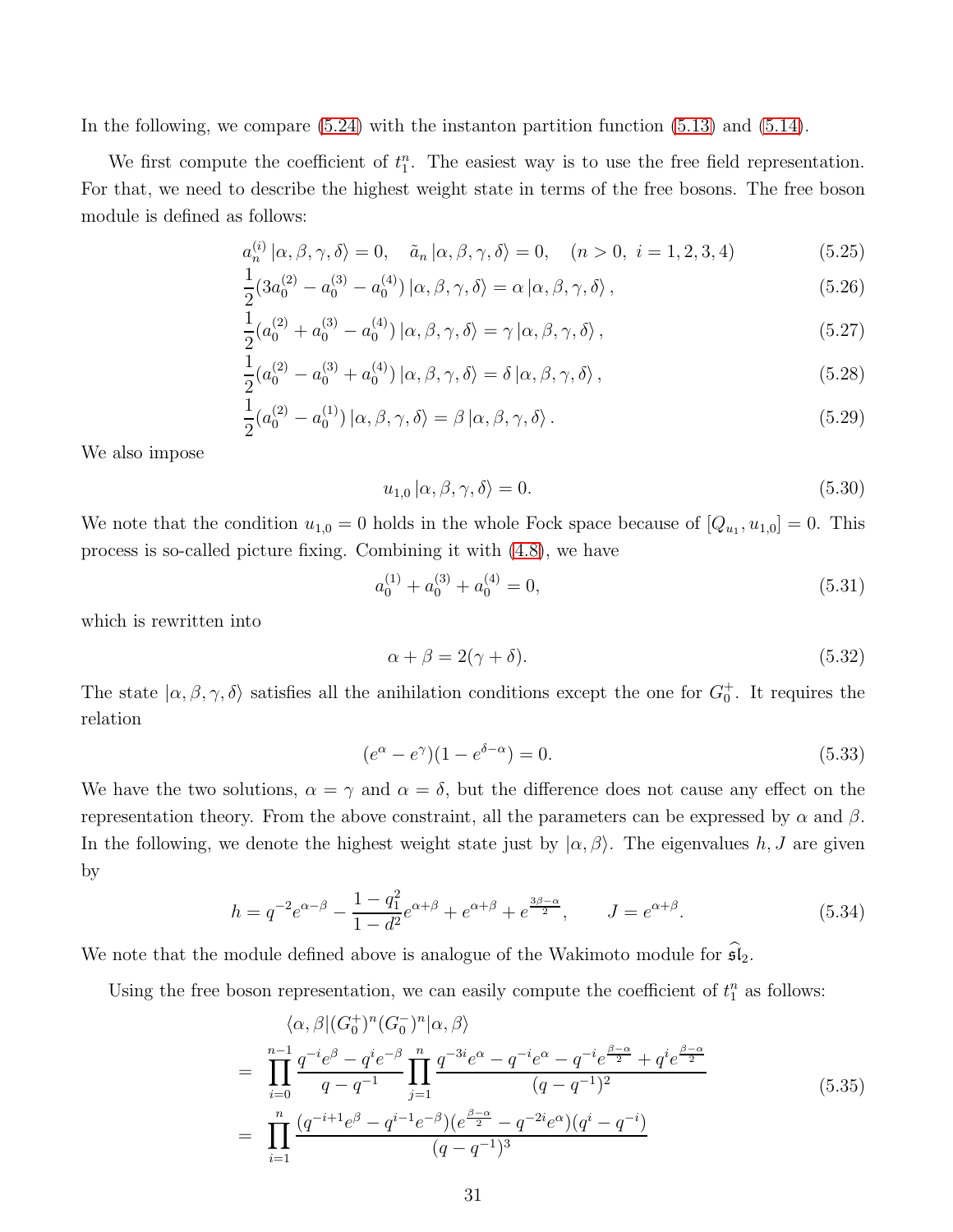Next, we consider the coefficient of  $t_2^m$  in [\(5.24\)](#page-30-0). One can see that the way using free boson representation requires a large amount of computation. In the following, we mainly use the algebraic relation. From [\(4.26\)](#page-23-0), we have

<span id="page-32-4"></span>
$$
\langle \alpha, \beta | (G_1^{-})^n (G_{-1}^{+})^n | \alpha, \beta \rangle
$$
  
= 
$$
\sum_{m=0}^{n-1} \langle \alpha, \beta | (G_1^{-})^{n-1} (G_{-1}^{+})^m [G_1^{-}, G_{-1}^{+}] (G_{-1}^{+})^{n-m-1} | \alpha, \beta \rangle
$$
  
= 
$$
\sum_{m=0}^{n-1} \langle \alpha, \beta | (G_1^{-})^{n-1} (G_{-1}^{+})^m \left( \frac{q(1-q_3^2)}{(1-d^{-2})(q-q^{-1})^2} \psi_0 - \frac{1}{d^2(q-q^{-1})^2} T_0 + \frac{1}{q^2 d^4 (q-q^{-1})^2} \tilde{\psi}_0^{-} \right) (G_{-1}^{+})^{n-m-1} | \alpha, \beta \rangle.
$$
  
(5.36)

We see from this equation that we can implement the computation if we obtain the eigenvalues of  $\psi_0$ ,  $T_0$  and  $\tilde{\psi}_0$ . <sup>[13](#page-32-0)</sup>

We begin with  $\psi_0$ . From [\(4.30\)](#page-23-1), we have

<span id="page-32-1"></span>
$$
\psi_0 G_{-1}^+ - q^{-2} G_{-1}^+ \psi_0 + (q^2 - q^{-2}) \sum_{n \ge 1}^{\infty} q^{-2n} G_{-n-1}^+ \psi_n
$$
\n
$$
= \sum_{n \in \mathbb{Z}} \left( -\frac{(1 - q^4)(1 - q^{-4}d^{-2})q_2^n}{1 - q_3^2} + \frac{(1 - q^{-2})(1 - q_1^{-2})d^{-2n}}{1 - q_3^2} \right) \sum_{m \ge \max(0, -n)}^{\infty} \psi_{-m-n}^- G_{n-1}^+ \psi_m^+.
$$
\n(5.37)

When we consider the action of [\(5.37\)](#page-32-1) on  $(G_{-1}^+)^l |\alpha, \beta\rangle$ , most of the terms vanish and are simplified as follows:

$$
(\psi_0 G_{-1}^+ - q^{-2} G_{-1}^+ \psi_0)(G_{-1}^+)^l |\alpha, \beta\rangle
$$
  
= 
$$
\left(-\frac{(1-q^4)(1-q^{-4}d^{-2})}{1-q_3^2} + \frac{(1-q^{-2})(1-q_1^{-2})}{1-q_3^2}\right) \psi_0^- G_{-1}^+ \psi_0^+ (G_{-1}^+)^l |\alpha, \beta\rangle.
$$
 (5.38)

We can simplify the RHS as

<span id="page-32-2"></span>
$$
(\psi_0 G_{-1}^+ - q^{-2} G_{-1}^+ \psi_0)(G_{-1}^+)^l |\alpha, \beta\rangle = q^{4l} (q^3 - q^{-3}) e^{\alpha + \beta} (G_{-1}^+)^{l+1} |\alpha, \beta\rangle.
$$
 (5.39)

<span id="page-32-3"></span>Then we can obtain the eigenvalue of  $\psi_0$  recursively from [\(5.39\)](#page-32-2),

$$
\psi_0(G_{-1}^+)^l |\alpha, \beta\rangle = \left( q^{-2l-1} e^{\alpha+\beta} + (q^3 - q^{-3}) \sum_{i=0}^{l-1} q^{-2i} q^{4(l-i-1)} e^{\alpha+\beta} \right) (G_{-1}^+)^l |\alpha, \beta\rangle
$$
\n
$$
= q^{4l-1} e^{\alpha+\beta} (G_{-1}^+)^l |\alpha, \beta\rangle.
$$
\n(5.40)

We can apply the similar discussion to  $T_0$ , which lead to

$$
(q^{-2}T_0G_{-1}^+ - G_{-1}^+T_0)(G_{-1}^+)^l |\alpha, \beta\rangle = -\frac{(1 - q_1^{-2})(1 - q^{-2})d^2}{1 - d^{-2}} q^{4l} e^{\alpha + \beta} (G_{-1}^+)^l |\alpha, \beta\rangle. \tag{5.41}
$$

<span id="page-32-0"></span><sup>&</sup>lt;sup>13</sup>We note that arbitrary descendant states are not necessarily eigenvectors of the zero modes as opposed to CFT case because the degeneracy is resolved after q-deformation. For the state  $(G_{-1}^+)^n |\alpha, \beta\rangle$ , we do not need to care about that because there is no other state with the same charge.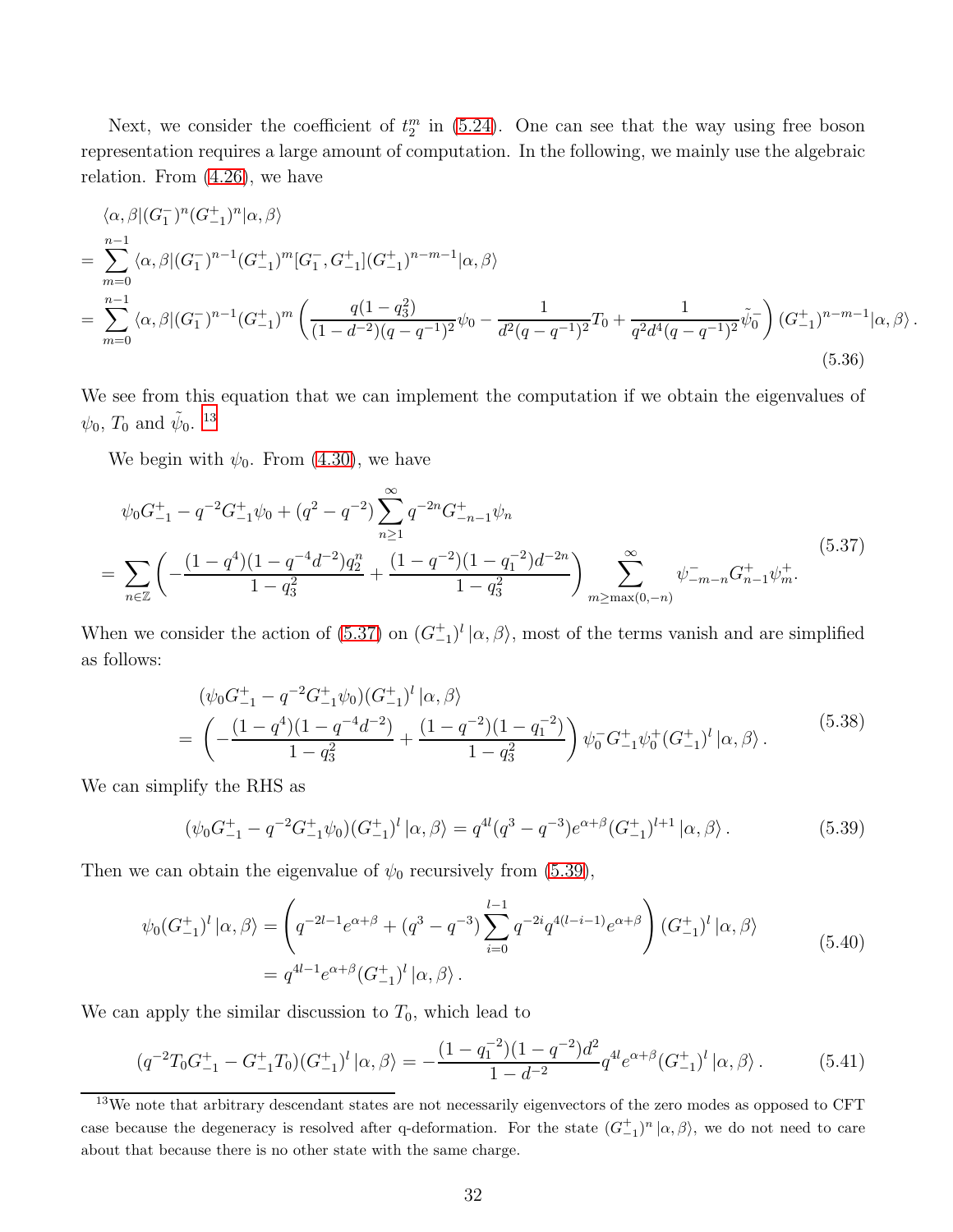The we have

<span id="page-33-0"></span>
$$
T_0(G_{-1}^+)^l |\alpha, \beta\rangle
$$
  
=  $\left(q^{2l}(q^{-2}e^{\alpha-\beta} - \frac{1-q_1^2}{1-d^2}e^{\alpha+\beta} + e^{\alpha+\beta} + e^{\frac{3\beta-\alpha}{2}}) - \frac{(1-q_1^{-2})(1-q^{-2})q_3^{-2}}{1-d^{-2}}\sum_{i=0}^{l-1} q^{4l-2i-4}e^{\alpha+\beta}\right) (G_{-1}^+)^l |\alpha, \beta\rangle$   
=  $\left(q^{2l-2}e^{\alpha-\beta} + \left(q^{2l-2}d^2 - \frac{(1-q_1^2)d^2}{1-d^2}q^{4l}\right)e^{\alpha+\beta} + q^{2l}e^{\frac{3\beta-\alpha}{2}}\right) (G_{-1}^+)^l |\alpha, \beta\rangle.$  (5.42)

For  $\tilde{\psi}_0^-$ , we have

$$
\tilde{\psi}_0^- G_{-1}^+ = q^{-2} G_{-1}^+ \tilde{\psi}_0^-, \tag{5.43}
$$

which leads to

<span id="page-33-1"></span>
$$
\tilde{\psi}_0^-(G_{-1}^+)^l |\alpha, \beta\rangle = q^{-2l} e^{-\frac{\alpha+\beta}{2}} (G_{-1}^+)^l |\alpha, \beta\rangle.
$$
\n(5.44)

By substituting [\(5.40\)](#page-32-3), [\(5.42\)](#page-33-0) and [\(5.44\)](#page-33-1) into [\(5.36\)](#page-32-4), we have the following recursion relation,

$$
\langle \alpha, \beta | (G_1^{-})^n (G_{-1}^{+})^n | \alpha, \beta \rangle = f_n \langle \alpha, \beta | (G_1^{-})^{n-1} (G_{-1}^{+})^{n-1} | \alpha, \beta \rangle, \qquad (5.45)
$$

where

$$
f_n = \frac{1}{(q - q^{-1})^2} \sum_{l=0}^{n-1} \left( (q^{4l} + q^{4l-2} - q^{2l-2}) e^{\alpha + \beta} - q^{2l-2} d^{-2} e^{\alpha - \beta} + q^{-2l-2} d^{-4} e^{-\frac{\alpha + \beta}{2}} - q^{2l} d^{-2} e^{\frac{3\beta - \alpha}{2}} \right)
$$
  
\n
$$
= \frac{-q^{-3}}{(q - q^{-1})^3} \left( (q^{2n} - q^{4n}) e^{\alpha + \beta} - d^{-2} (1 - q^{2n}) e^{\alpha - \beta} - q^2 d^{-4} (1 - q^{-2n}) e^{-\frac{\alpha + \beta}{2}} - q^2 d^{-2} (1 - q^{2n}) e^{\frac{3\beta - \alpha}{2}} \right)
$$
  
\n
$$
= \frac{-q^{-3} (1 - q^{2n}) (q^{2n} e^{\alpha} - q_1^{-2} e^{\frac{\beta - \alpha}{2}}) (e^{\beta} - q^{-2n} d^{-2} e^{-\beta})}{(q - q^{-1})^3}.
$$
  
\n(5.46)

Then we have

<span id="page-33-2"></span>
$$
\langle \alpha, \beta | (G_1^-)^n (G_{-1}^+)^n | \alpha, \beta \rangle = (-1)^n \prod_{i=1}^n \frac{q^{-3} (1 - q^{2i}) (q^{2i} e^{\alpha} - q_1^{-2} e^{\frac{\beta - \alpha}{2}}) (e^{\beta} - q^{-2i} d^{-2} e^{-\beta})}{(q - q^{-1})^3}.
$$
 (5.47)

Let us compare  $(5.35)$  and  $(5.47)$  with the partition function  $(5.13)$  and  $(5.14)$ . For convenience, we denote the Omega background parameters by  $(q'_1, q'_2)$  here. If we set

<span id="page-33-4"></span>
$$
q_1' = q^2, \qquad q_2' = q_1^2,\tag{5.48}
$$

$$
\frac{u_{1,1}}{u_{1,2}} = e^{-2\beta} d^{-2}, \qquad \frac{u_{2,1}}{u_{1,2}} = e^{\frac{\beta - 3\alpha}{2}} q_1^{-2}
$$
(5.49)

and tune the fugacity parameters appropriately, the instanton partition function matches with the norm of the Whittaker states up to the difference between " $1 - e^{X}$ " and "2 sinh  $\frac{X}{2}$ ". We expect it can be resolved by introducing the Chern-Simons term<sup>[14](#page-33-3)</sup>. We note that the parameters in  $(5.48)$ are exactly the same as those of the subalgebra  $\mathcal{E}_1^{(1)}$  given in [\(3.11\)](#page-12-0).

<span id="page-33-3"></span><sup>&</sup>lt;sup>14</sup>We note that 5d supersymmetric gauge theories with surface operators and Chern-Simons terms were discussed in [\[46,](#page-43-10) [47\]](#page-43-11).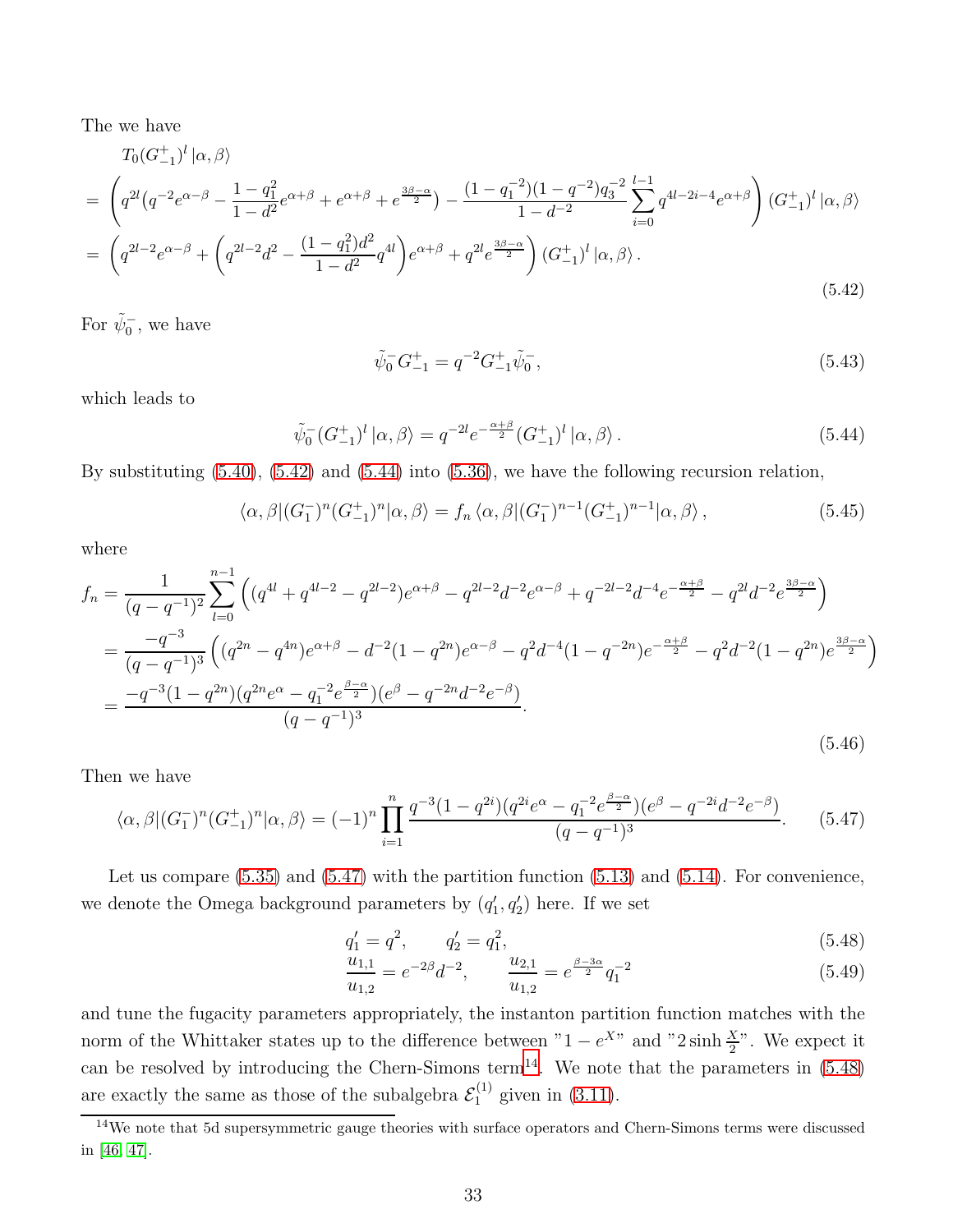### <span id="page-34-0"></span>6 Conclusion and Discussion

In this paper, we proposed the quantum deformation of Feigin-Semikhatov's W-algebras. We first studied the simplest case  $U_q(\widehat{\mathfrak{sl}}_2)$  in terms of the gluing construction proposed in [\[14,](#page-41-8) [17\]](#page-41-11). We found that the currents  $\mathscr{E}_2(z)$ ,  $\mathscr{F}_2(z)$  can be expressed as the product of the vertex operators for q- $W(\mathfrak{gl}_{2|1})$  and q- $W(\mathfrak{gl}_1)$ . Based on this result, we constructed the vertex operators for q- $W(\mathfrak{gl}_{N|1})$  by demanding the commutativity with the screening charges proposed in [\[12\]](#page-41-6). We fixed the ambiguity for the Heisenberg part by requiring the Weyl transformation which flips the Dynkin diagram of  $\mathfrak{gl}_{n|1}$ . We also checked the relation to 5d AGT correspondence with a simple surface operator for the deformed Bershadsky-Polyakov algebra.

There are several directions for the future work.

- It is interesting to extend the discussion of this paper to another (super) W-algebra. In the case of Feigin-Semikhatov's W-algebras, one of  $\mathcal{E}_1$  used in the gluing construction is merely Heisenberg algebra, which allows us to assume the gluing currents  $\mathscr{E}_N(z)$ ,  $\mathscr{F}_N(z)$  to be the product of the two vertex operators. It would be not true for the another W-algebra and we may need alternative method.
- In this paper, we use free field representation in the gluing construction, but it may be possible to do the same process at the level of the quantum toroidal algebra. In fact, it is expected that Gaiotto-Rapčák's VOA at least for a certain brane-web is a truncation of a quantum toroidal algebra [\[33\]](#page-42-13). We expect that the deformed Feigin-Semikhatov's W-algebras can be realized from the shifted toroidal algebra of  $gl_2$  defined in [\[35\]](#page-42-15).
- There is a close relation between 2d CFT and integrable systems [\[48,](#page-43-12) [49,](#page-44-0) [50\]](#page-44-1). It was also studied in the q-deformed case [\[51,](#page-44-2) [52\]](#page-44-3) and has been recently studied in terms of the quantum toroidal algebra [\[53,](#page-44-4) [54,](#page-44-5) [55,](#page-44-6) [56,](#page-44-7) [13\]](#page-41-7). It would be interesting to study the integrals of motion for the deformed Feigin-Semikhatov's W-algebras using the quantum toroidal algebras. It would be also interesting to explore the relation to symmetric functions.
- The insertion of a simple surface operator can be realized in two ways in terms of 6d theory. If we consider a codimension 4 operator instead of condimension 2, it does not change the dual algebra but serves as the insertion of degenerate primary fields of  $W_N$  [\[57,](#page-44-8) [58\]](#page-44-9). The relation between the correlation functions for different W-algebras has been recently studied well in [\[59\]](#page-44-10). We hope that the relation is helpful to define q-analogue of the degenerate primary fields of  $W_N$ .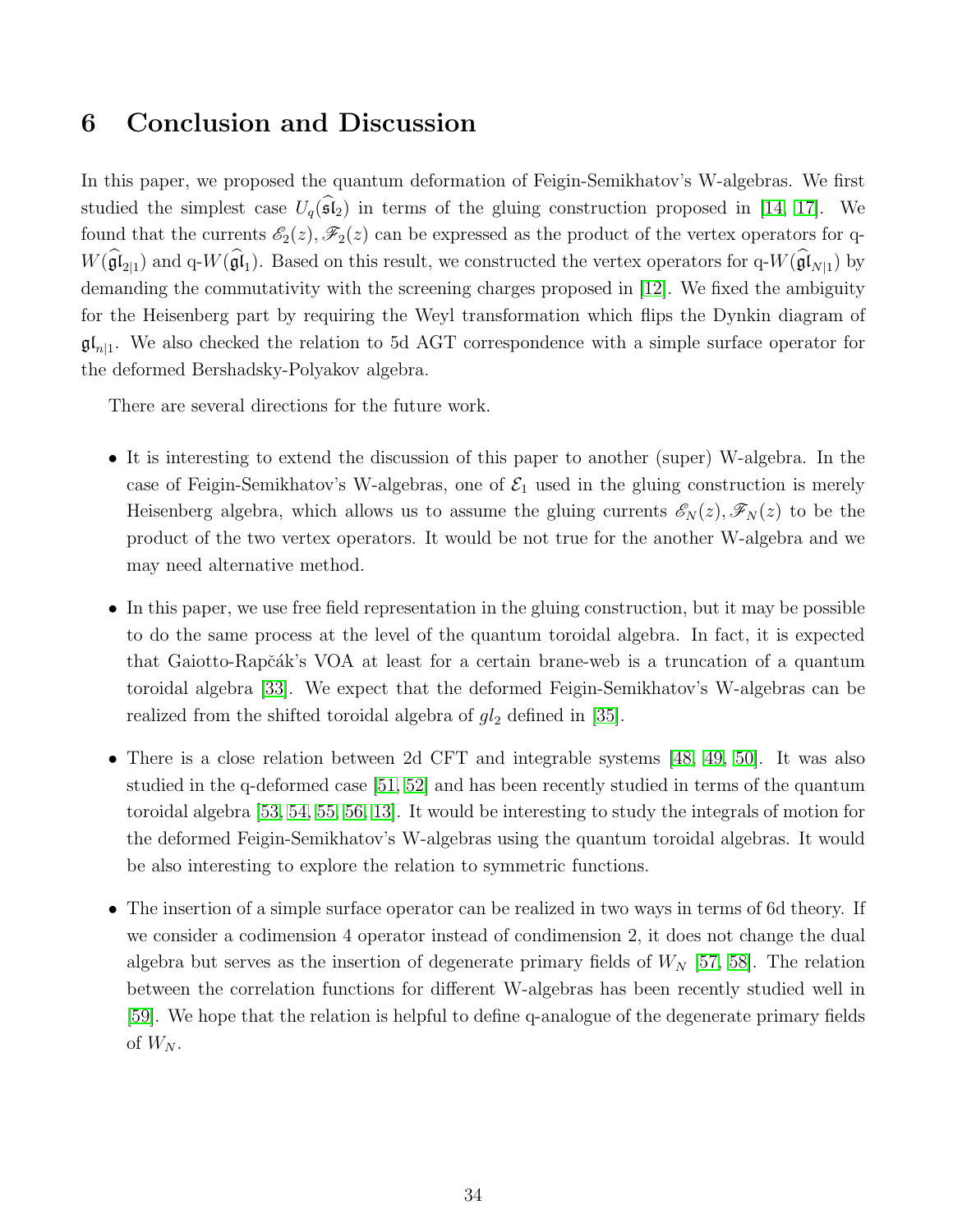### Acknowledgement

The author would like to thank H. Awata, M. Fukuda, H. Kanno, Y. Matsuo and J. Shiraishi for helpful discussions and comments. He is partially supported by JSPS fellowship.

# <span id="page-35-0"></span>A The free boson representation of  $\mathcal{E}_1$  from the deformed Wakimoto representation

In this section, we use the following relations for the Wakimoto bosons:

for 
$$
n > 0
$$
  $[u_{1,n}^+, \hat{u}_{1,m}^+] = [u_{1,n}^-, \hat{u}_{1,m}^-] = nd^n (q^n - q^{-n}) \delta_{n+m,0}, \qquad [u_{1,n}^-, \hat{u}_{1,m}^+] = 0,$   
\n $[u_{1,n}^+, \hat{u}_{1,m}^-] = n (q^n - q^{-n}) (d^n + d^{-n}) \delta_{n+m,0},$   
\n $[a_{2,0}, Q_{u_1}] = 1, \qquad [a_{3,0}, Q_{u_1}] = -1.$  (A.2)

The free boson representation of the current [\(3.14\)](#page-13-1) is given as follows:

$$
\rho(E_{1|0}^{(1)}(z)) = \lim_{z' \to z} \frac{(1 - \frac{z}{z'}) (1 - \frac{q_3 z}{q_1 z'})}{(q - q^{-1})^2} \left( \frac{1 - \frac{q^2 z}{z'}}{q(1 - \frac{z}{z'})} : e^{u_1^+(q_1 z') + \hat{u}_1^+(z)} : + \frac{(1 - \frac{z}{q_1^2 z'}) (1 - \frac{d^2 z}{z'})}{q(1 - \frac{z}{z'}) (1 - \frac{z}{d^2 z'})} : e^{u_1^+(q_1 z') + \hat{u}_1^-(z)} : + \frac{q(1 - \frac{q^2 z}{z'})}{1 - \frac{z}{z'}} : e^{u_1^-(q_1 z') + \hat{u}_1^-(z)} : \right),
$$
  
\n
$$
= -\frac{1 - d^{-2}}{q - q^{-1}} : e^{u_1^+(q_1 z') + \hat{u}_1^+(z)} : + \frac{(1 - q_1^{-2})(1 - d^2)}{q(q - q^{-1})^2} : e^{u_1^+(q_1 z) + \hat{u}_1^-(z)} : - \frac{q^2(1 - d^{-2})}{q - q^{-1}} : e^{u_1^-(q_1 z') + \hat{u}_1^-(z)} :
$$
\n(A.3)

$$
\rho(E_{1|0}^{(3)}(z)) = \lim_{z' \to z} \frac{(1 - \frac{z}{z'}) (1 - \frac{q_1 z}{q_3 z'})}{(q - q^{-1})^2} \frac{(1 - \frac{d^4 z}{z'}) (1 - \frac{q^2 z}{z'})}{q(1 - \frac{z}{z'}) (1 - \frac{d^2 z}{z'})} : e^{u_1^+(q_3 z') + \hat{u}_1^+(z)} :
$$
\n
$$
= -\frac{1 - d^4}{q - q^{-1}} : e^{u_1^+(q_3 z) + \hat{u}_1^+(z)} :
$$
\n(A.4)

The coefficients do not matter because we can absorb them into the zero mode.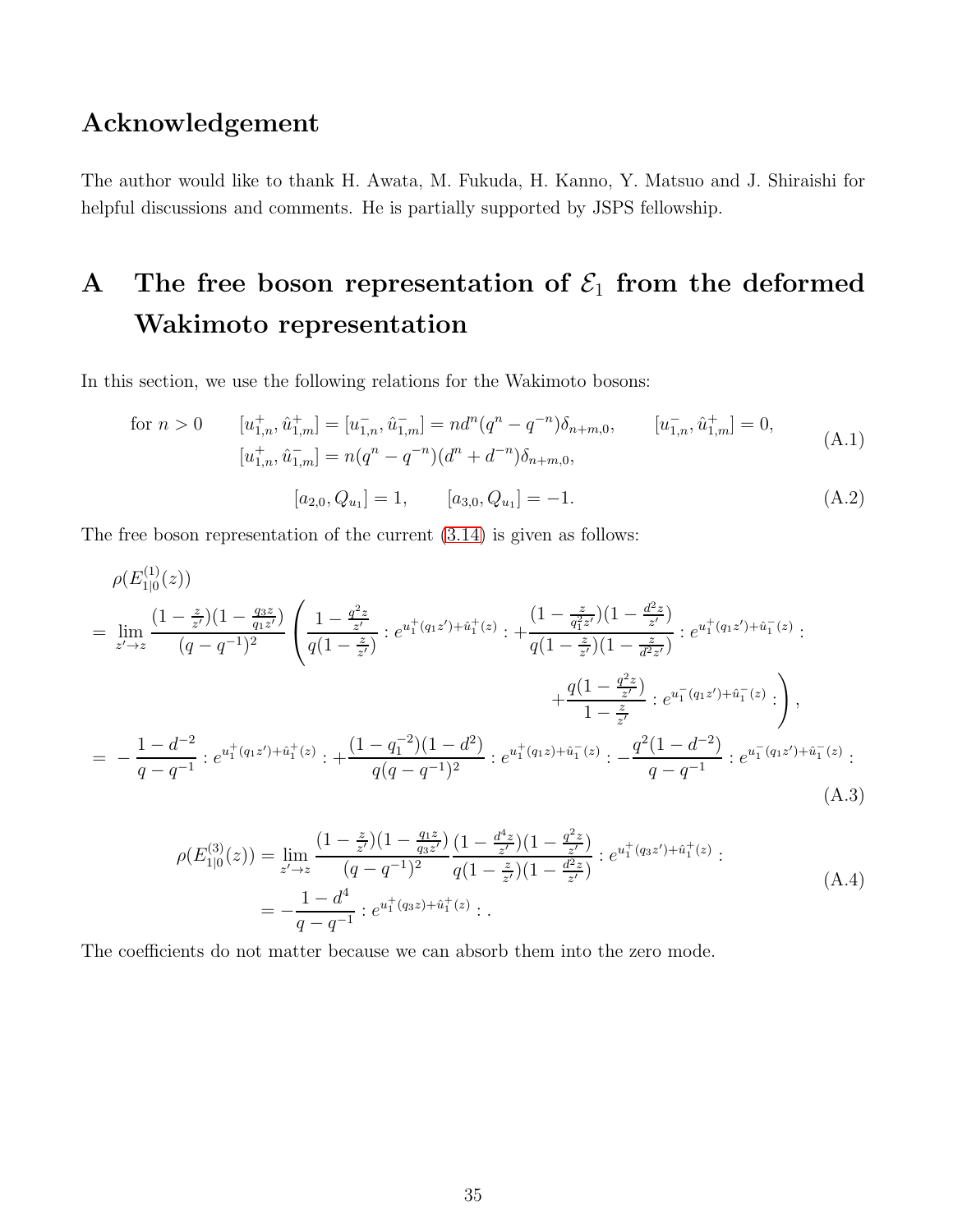## <span id="page-36-0"></span>B Useful formulae

The commutation relations among the oscillators  $A_n, B_n, C_n, D_n$  are given as follows:

<span id="page-36-1"></span>for 
$$
n \ge 0
$$
,  $[A_n, A_m] = [B_n, B_m] = [C_n, C_m] = [D_n, D_m] = -n(q^n - q^{-n})q^n \delta_{n+m,0}$ ,  
\n $[A_n, B_m] = [A_n, C_m] = [B_n, D_m] = [C_n, D_m] = -n(q^{2n} - q^{-2n})\delta_{n+m,0}$ ,  
\n $[C_n, B_m] = -n(q^n - q^{-n})q_1^n d^n \delta_{n+m,0}$ ,  
\n $[D_n, A_m] = n(q^n - q^{-n})q^n d^{2n} \delta_{n+m,0}$ ,  
\n $[A_n, D_m] = -n(q^n - q^{-n})) (q^n + q^{-n} + q^{-n}d^{-2n})\delta_{n+m,0}$ ,  
\n $[B_n, C_m] = -n(q^n - q^{-n})) (q^n + q^{-n} - q^n d^{-2n})\delta_{n+m,0}$ ,  
\n $[B_n, A_m] = [C_n, A_m] = [D_n, B_m] = [D_n, C_m] = 0$ ,

for 
$$
n \in \mathbb{Z}
$$
,  $[A_n, v_{1,m}^+] = n(q^n - q^{-n})q^n(d^{-n} + d^{-3n})\delta_{n+m,0},$   
\n $[B_n, v_{1,m}^+] = [C_n, v_{1,m}^+] = n(q^n - q^{-n})q^n d^{-n} \delta_{n+m,0},$   
\n $[A_n, v_{1,m}^-] = n(q^n - q^{-n})q^n d^{-n} \delta_{n+m,0},$   
\n $[D_n, v_{1,m}^-] = -n(q^n - q^{-n})q^n d^n \delta_{n+m,0},$   
\n $[D_n, v_{1,m}^+] = [B_n, v_{1,m}^-] = [C_n, v_{1,m}^-] = 0.$  (B.2)

We can extend all of the relations [\(B.1\)](#page-36-1) to  $n\in\mathbb{Z}$  as follows:

<span id="page-36-2"></span>
$$
[Y_n, Z_m] = (\text{RHS of } (B.1)) + n\theta (n < 0)(q^{2n} - q^{-2n})\delta_{n+m,0} \quad (Y, Z \in \{A, B, C, D\}), \tag{B.3}
$$
\nare  $\theta(n < 0) = \begin{cases} 1 \ (n < 0) \\ \end{cases}$ . Due to the additional term in (B.3), we need a rational factor in

whe  $\big\{ 0 \; (n \geq 0) \;$ . Due to the additional term in [\(B.3\)](#page-36-2), we need a rational factor in

the quadratic relations in order to produce the delta function  $\delta(\frac{w}{z})$  $\frac{w}{z}$ ). The contractions between the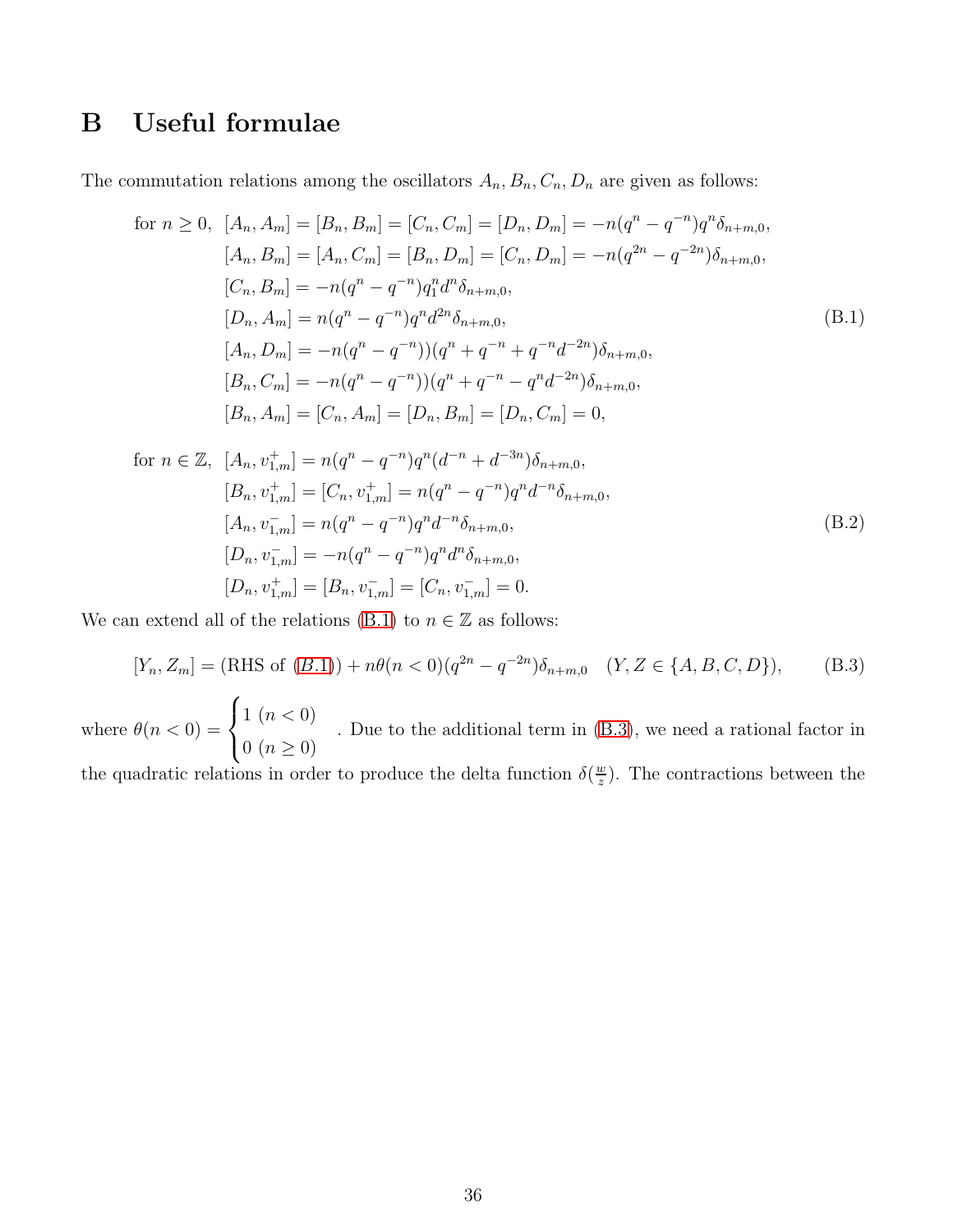two vertex operators are given as follows:

$$
\begin{split} &\mathscr{K}(z)e^{v_{1}^{+}(w)}=q^{-4}\frac{(1-\frac{w}{q_{z}^{2}})(1-\frac{w}{z})}{(1-\frac{w}{q_{z}^{2}})(1-\frac{w}{q_{z}^{2}})}:\mathscr{K}(z)e^{v_{1}^{+}(w)}:,\quad\mathscr{K}(z)e^{v_{1}^{-}(w)}=q^{-4}\frac{(1-\frac{w}{q_{z}^{2}})(1-\frac{w}{q_{z}^{2}})}{(1-\frac{d^{2}w}{q_{z}^{2}})(1-\frac{w}{q_{z}^{2}})}:\mathscr{K}(z)e^{v_{1}^{-}(w)}:,\quad e^{v_{1}^{+}(w)}\mathscr{K}(z)=\frac{1-\frac{q_{3}^{2}}{d_{z}^{2}}}{1-\frac{d^{2}}{d_{z}^{2}}}:\,e^{v_{1}^{+}(w)}\mathscr{K}(z):\,,\quad e^{v_{1}^{-}(w)}\mathscr{K}(z)=\frac{1-\frac{q_{3}^{2}}{d_{z}^{2}}}{1-\frac{d^{2}}{d_{z}^{2}}}:\,e^{v_{1}^{-}(w)}\mathscr{K}(z):\,,\\ &\mathscr{K}^{-}(z)e^{v_{1}^{+}(w)}=\,q^{2}:\,\mathscr{K}^{-}(z)e^{v_{1}^{+}(w)}:,\quad\mathscr{K}^{-}(z)e^{v_{1}^{-}(w)}=\,q^{2}:\,\mathscr{K}^{-}(z)e^{v_{1}^{-}(w)}:,\quad\\ &e^{v_{1}^{+}(w)}\mathscr{K}^{-}(z)=\frac{1-\frac{c^{2}}{d_{z}^{2}}}{1-\frac{c^{2}}{d_{z}^{2}}}:\,e^{v_{1}^{+}(w)}\mathscr{K}^{-}(z):\,,\quad e^{v_{1}^{-}(w)}\mathscr{K}^{-}(z)=\frac{1-\frac{d^{2}}{d_{z}^{2}}}{1-\frac{c^{2}}{d_{z}^{2}}}:\,\mathscr{K}(z)e^{X(w)}:,\quad\left(X=A,B,C,D\right)\\ &\mathscr{K}(z)e^{X(w)}=\,q^{-4}\frac{(1-\frac{d_{z}^{+}(w)}{d_{z}^{2}})(1-\frac{q^{-2}d_{z}^{2}w}{d_{z}^{2}}):\,\mathscr{K}(z)e^{X(w)}:,\quad\left(X=A,B,C,D\right)\\ &\mathscr{K}^{-}(z)e^{X(w)}=\,q^{-2}\cdot\mathscr{K
$$

For generic  $\mathcal{W}_N^{(2)}$ , the contractions are given as follows:

<span id="page-37-0"></span>
$$
\mathcal{E}_{N}^{s_{3},s_{4}\cdots s_{N+1}}(z)e^{v_{1}^{+}(w)}
$$
\n
$$
= q^{2-N-\sum_{i=3}^{N+1} s_{i}} \exp\left(\sum_{n>0} \frac{(1-q^{-2n})(d^{(N-3)n} - d^{-(2+\sum_{i=3}^{N+1} s_{i})n})}{n(d^{n}-d^{-n})}\left(\frac{w}{z}\right)^{n}\right) : \mathcal{E}_{N}^{s_{3},s_{4}\cdots s_{N+1}}(z)e^{v_{1}^{+}(w)}; \tag{B.5}
$$

<span id="page-37-1"></span>
$$
e^{v_1^+(w)} \mathscr{E}_N^{s_3, s_4 \cdots s_{N+1}}(z)
$$
  
=  $q \exp \left(-\sum_{n>0} \frac{(1-q^{2n})(d^{(3-N)n} - d^{(2+\sum_{i=3}^{N+1} s_i)n})}{n(d^n - d^{-n})} \left(\frac{z}{w}\right)^n\right) : \mathscr{E}_N^{s_3, s_4 \cdots s_{N+1}}(z) e^{v_1^+(w)};$  (B.6)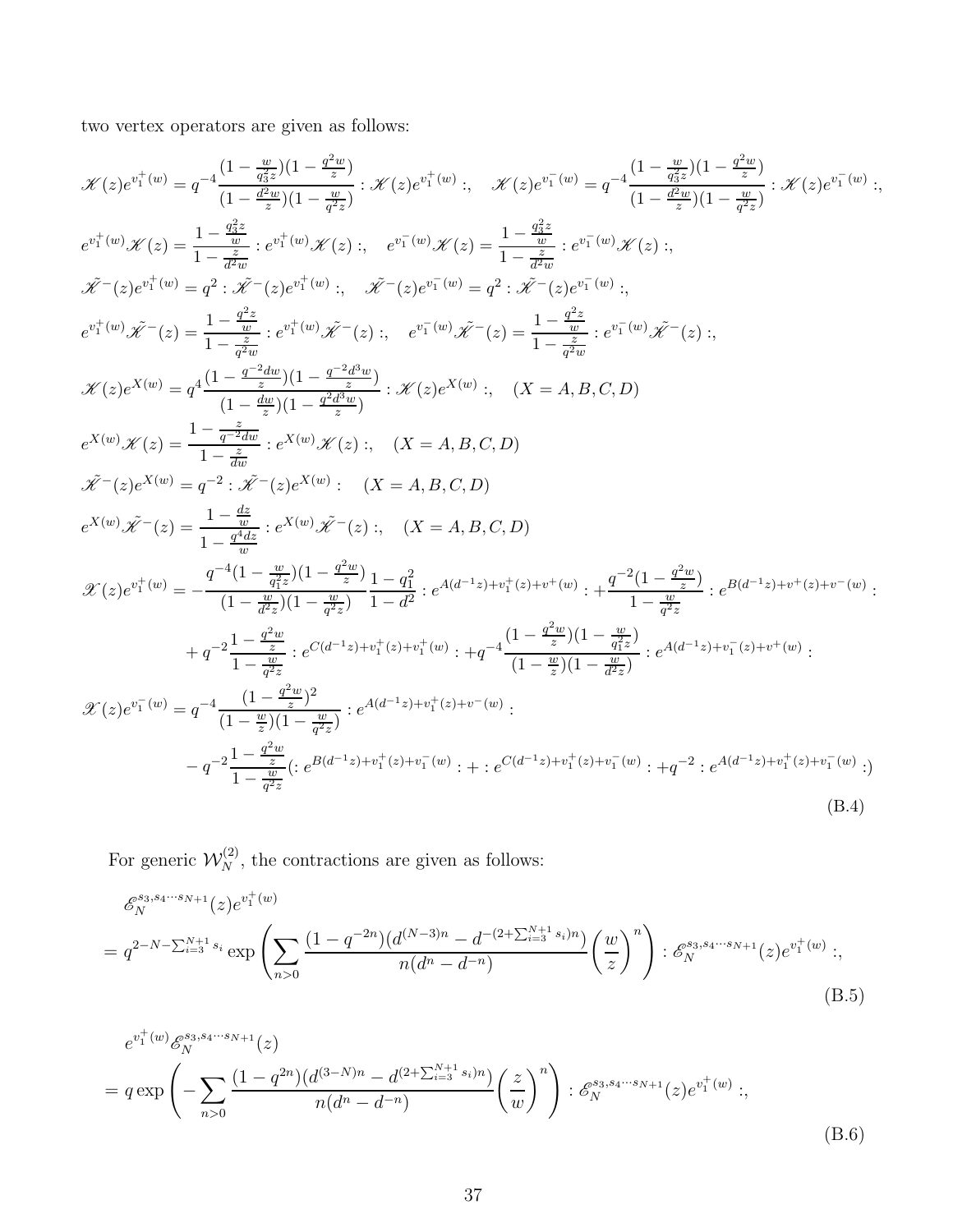<span id="page-38-3"></span>
$$
\mathcal{E}_{N}^{s_{3}, s_{4}\cdots s_{N+1}}(z) e^{v_{1}^{-}(w)}
$$
\n
$$
= q^{2-N-\sum_{i=3}^{N+1} s_{i}} \exp\left(\sum_{n>0} \frac{(1-q^{-2n})(d^{(N-3)n} - d^{-\sum_{i=3}^{N+1} s_{i}n})}{n(d^{n} - d^{-n})}\left(\frac{w}{z}\right)^{n}\right) : \mathcal{E}_{N}^{s_{3}, s_{4}\cdots s_{N+1}}(z) e^{v_{1}^{-}(w)}:,
$$
\n(B.7)

<span id="page-38-4"></span>
$$
e^{v_1^-(w)} \mathcal{E}_N^{s_3, s_4\cdots s_{N+1}}(z)
$$
  
=  $q^{-1} \exp\left(-\sum_{n>0} \frac{(1-q^{2n})(d^{(3-N)n} - d^{\sum_{i=3}^{N+1} s_i n})}{n(d^n - d^{-n})} \left(\frac{z}{w}\right)^n\right) : \mathcal{E}_N^{s_3, s_4\cdots s_{N+1}}(z) e^{v_1^-(w)};$  (B.8)

From  $(B.5)$  and  $(B.6)$ , we have

<span id="page-38-1"></span>
$$
\begin{split}\n\left[\mathcal{E}_{N}^{s_{3},s_{4}\cdots s_{N+1}}(z),e^{v_{1}^{+}(w)}\right] \\
= \begin{cases}\n0 & (s_{3} = s_{4} = \cdots = s_{N+1} = -1) \\
q^{2-N-\sum_{i=3}^{N+1} s_{i}}(1-q^{2}) & \sum_{i=0}^{\frac{N-3+\sum_{k=3}^{N+1} s_{k}}{2}} \delta\left(\frac{d^{N-4-2i}}{z}\right) \left(\prod_{\substack{j=0 \ j\neq i}}^{s_{3}+\sum_{k=3}^{N+1} s_{k}} \frac{1-q^{2}d^{2(i-j)}}{1-d^{2(i-j)}}\right) : \mathcal{E}_{N}^{s_{3},s_{4}\cdots s_{N+1}}(z)e^{v_{1}^{+}(w)}: \\
&\text{(otherwise)}\n\end{cases}.\n\end{split}
$$

(B.9)

From  $(B.7)$  and  $(B.8)$ , we have

<span id="page-38-2"></span>
$$
\begin{bmatrix}\n\mathcal{E}_{N}^{s_{3},s_{4}\cdots s_{N+1}}(z), e^{v_{1}^{-}(w)} \\
\left(q-q^{-1}\right)\delta\left(\frac{q^{2}d^{N-2}w}{z}\right) : \mathcal{E}_{N}^{s_{3},s_{4},\cdots,s_{N+1}}(z)e^{v_{1}^{-}(w)}: & (s_{3} = s_{4} = \cdots = s_{N+1} = -1) \\
0 & (\#\{i \in \{3,4\cdots N+1\}|s_{i} = 1\} = 1) \\
\frac{\sum_{k=3}^{N-5+\sum_{k=3}^{N+1}s_{k}}}{2} & \delta\left(\frac{d^{N-4-2i}}{z}\right)\left(\prod_{\substack{j=0 \ j\neq i}}^{N-5+\sum_{k=3}^{N+1}s_{k}}\frac{1-q^{2}d^{2(i-j)}}{1-d^{2(i-j)}}\right) : \mathcal{E}_{N}^{s_{3},s_{4}\cdots s_{N+1}}(z)e^{v_{1}^{-}(w)}: \\
\text{(otherwise)}\n\end{bmatrix}
$$

# <span id="page-38-0"></span>C The proof of [\(4.46\)](#page-25-0)

We introduce the following notation:

$$
\Lambda(z)\Lambda(w) = f\left(\frac{w}{z}\right) : \Lambda(z)\Lambda(w) : , \quad f\left(\frac{w}{z}\right) = \exp\left(\sum_{n>0} \frac{(q^n - q^{-n})q_3^{-n}}{n(d^n - d^{-n})} \left(\frac{w}{z}\right)^n\right). \tag{C.1}
$$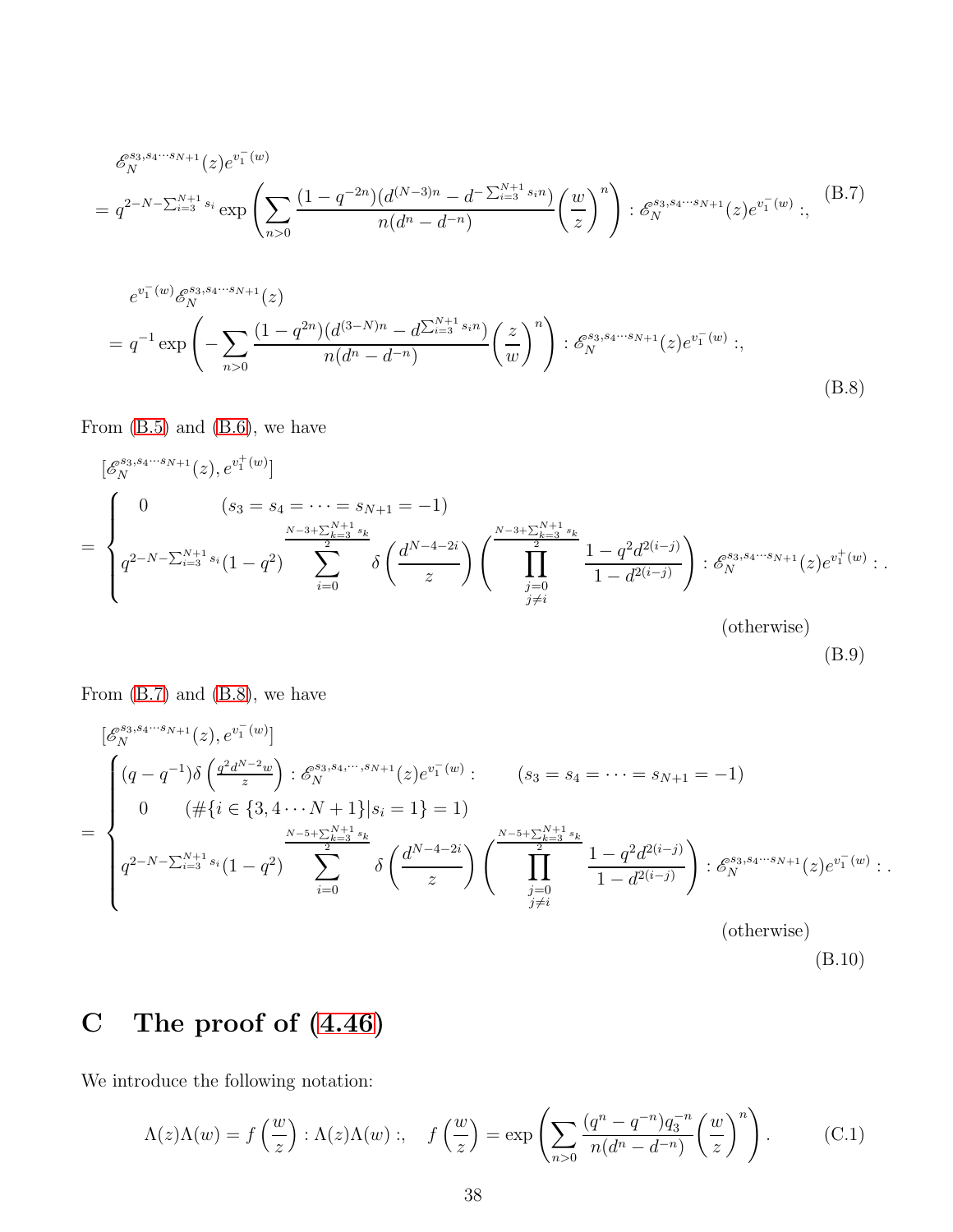Then [\(4.46\)](#page-25-0) is equivalent to

<span id="page-39-0"></span>
$$
(z - q_2 w) f\left(\frac{w}{z}\right) \mathscr{E'}_N(z) \mathscr{E'}_N(w) - (w - q_2 z) f\left(\frac{z}{w}\right) \mathscr{E'}_N(w) \mathscr{E'}_N(z) = 0.
$$
 (C.2)

Let us show  $(C.2)$  by induction. We assume  $(C.2)$  is true for N. When we express the quadratic relation for  $\mathscr{E'}_{N+1}(z)$  by  $\mathscr{E'}_{N}(z)$  using [\(4.36\)](#page-24-1), it is expanded into the four parts. The first one is

$$
(z - q_2 w)\mathscr{E'}_N(dz)e^{\phi^+_{(N+1)}(z)}\Lambda(d^{2-N}z)\mathscr{E'}_N(dw)e^{\phi^+_{(N+1)}(w)}\Lambda(d^{2-N}w) - (z \leftrightarrow w)
$$
  
=  $q_2(z - q_2 w)f\left(\frac{w}{z}\right)\mathscr{E'}_N(dz)\mathscr{E'}_N(dw)e^{\phi^+_{(N+1)}(z)}e^{\phi^+_{(N+1)}(w)}:\Lambda(d^{2-N}z)\Lambda(d^{2-N}w): -(z \leftrightarrow w)$  (C.3)  
= 0,

The second one is

$$
(z-q_2w)\mathscr{E'}_{N}(dz)e^{\phi_{(N+1)}^{+}(z)}\Lambda(d^{2-N}z)e^{\phi_{(N+1)}^{-}(w)}\mathscr{E'}_{N}(d^{-1}w)\Lambda(d^{2-N}w)
$$

$$
-(w-q_2z)e^{\phi_{(N+1)}^{-}(w)}\mathscr{E'}_{N}(d^{-1}w)\Lambda(d^{2-N}w)\mathscr{E'}_{N}(dz)e^{\phi_{(N+1)}^{+}(z)}\Lambda(d^{2-N}z)
$$

$$
=q_2(z-q_2w)\mathscr{E'}_{N}(dz)\mathscr{E'}_{N}(d^{-1}w)\frac{(1-\frac{w}{q_2z})(1-\frac{w}{q_1z})}{(1-\frac{w}{z})(1-\frac{w}{d^2z})}e^{\phi_{(N+1)}^{-}(w)}e^{\phi_{(N+1)}^{+}(z)}f\left(\frac{w}{z}\right):\Lambda(d^{2-N}z)\Lambda(d^{2-N}w):
$$

$$
-(w-q_2z)\mathscr{E'}_{N}(d^{-1}w)\mathscr{E'}_{N}(dz)e^{\phi_{(N+1)}^{-}(w)}e^{\phi_{(N+1)}^{+}(z)}f\left(\frac{z}{w}\right):\Lambda(d^{2-N}w)\Lambda(d^{2-N}z):
$$

$$
=q_2\frac{1-\frac{w}{q_2z}}{1-\frac{w}{d^2z}}(z-q_1^{-2}w)f\left(\frac{w}{d^2z}\right)\mathscr{E'}_{N}(dz)\mathscr{E'}_{N}(d^{-1}w)e^{\phi_{(N+1)}^{-}(w)}e^{\phi_{(N+1)}^{+}(z)}:\Lambda(d^{2-N}z)\Lambda(d^{2-N}w):
$$

$$
-\frac{1-\frac{q_2z}{w}}{1-\frac{d^2z}{w}}(w-q_3^{-2}z)f\left(\frac{d^2z}{w}\right)\mathscr{E'}_{N}(d^{-1}w)\mathscr{E'}_{N}(dz)e^{\phi_{(N+1)}^{-}(w)}e^{\phi_{(N+1)}^{+}(z)}:\Lambda(d^{2-N}w)\Lambda(d^{2-N}z):
$$

$$
=q_2(1-q_1^2)\delta\left(\frac{w}{d^2z}\right)\left((z-q_1^{-2}w)f\left(\frac{w}{d^2z}\right)\mathscr{E'}_{N}(dz)\mathscr{E'}_{N}(d^{-1}w)\right)e^{\phi_{(N+1)}^{-}(w)}e^{\phi_{
$$

To obtain the last line, we use the relation

$$
(z - q_2 w) f\left(\frac{w}{z}\right) \mathscr{E'}_N(z) \mathscr{E'}_N(w) \propto z - w \tag{C.5}
$$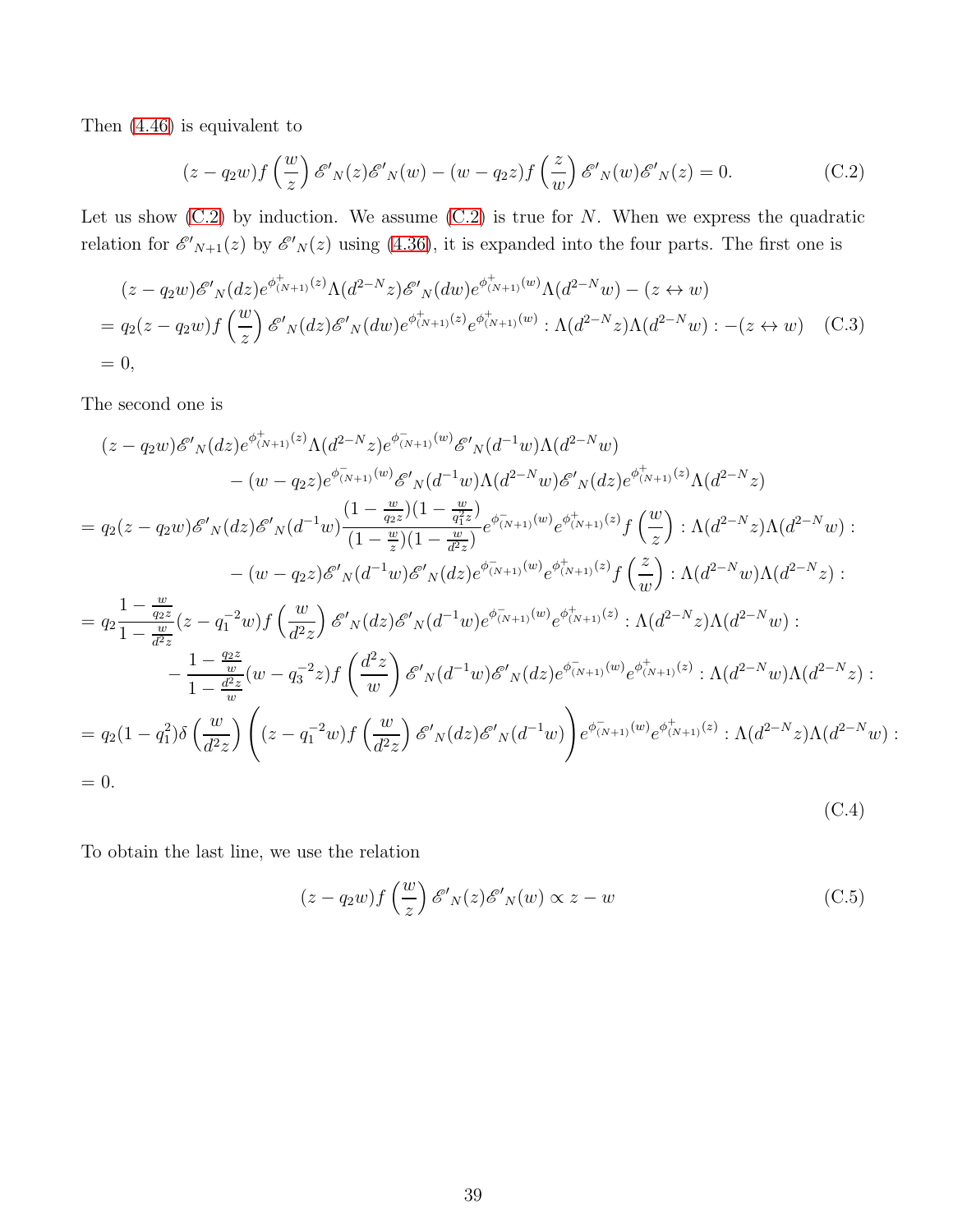which is derived from [\(C.2\)](#page-39-0). The third one is

$$
(z - q_2 w)e^{\phi_{(N+1)}^{-}(z)}\mathcal{E}'_{N}(d^{-1}z)\Lambda(d^{2-N}z)\mathcal{E}'_{N}(dw)e^{\phi_{(N+1)}^{+}(w)}\Lambda(d^{2-N}w)
$$

$$
- (w - q_2 z)\mathcal{E}'_{N}(dw)e^{\phi_{(N+1)}^{+}(w)}\Lambda(d^{2-N}w)e^{\phi_{(N+1)}^{-}(z)}\mathcal{E}'_{N}(d^{-1}z)\Lambda(d^{2-N}z)
$$

$$
= \frac{1 - \frac{q_2 w}{z}}{1 - \frac{d^2 w}{z}}(z - q_3^{-2}w)\mathcal{E}'_{N}(d^{-1}z)\mathcal{E}'_{N}(dw)e^{\phi_{(N+1)}^{-}(z)}e^{\phi_{(N+1)}^{+}(w)}: \Lambda(d^{2-N}z)\Lambda(d^{2-N}w):
$$

$$
- q_2 \frac{1 - \frac{z}{q_2 w}}{1 - \frac{z}{d^2 w}}(w - q_1^{-2}z)\mathcal{E}'_{N}(dw)\mathcal{E}'_{N}(d^{-1}z)e^{\phi_{(N+1)}^{+}(w)}e^{\phi_{(N+1)}^{-}(z)}: \Lambda(d^{2-N}w)\Lambda(d^{2-N}z):
$$

$$
= (1 - q_1^{-2})\delta\left(\frac{d^2 w}{z}\right)\left((z - q_3^{-2}w)f\left(\frac{d^2 w}{z}\right)\mathcal{E}'_{N}(d^{-1}z)\mathcal{E}'_{N}(dw)\right)e^{\phi_{(N+1)}^{-}(z)}e^{\phi_{(N+1)}^{+}(w)}: \Lambda(d^{2-N}z)\Lambda(d^{2-N}w):
$$

$$
= 0.
$$
 (C.6)

The last one is

$$
(z - q_2 w)e^{\phi_{(N+1)}(z)} \mathcal{E}'_N(d^{-1}z) \Lambda(d^{2-N}z) e^{\phi_{(N+1)}(w)} \mathcal{E}'_N(d^{-1}w) \Lambda(d^{2-N}w) - (z \leftrightarrow w)
$$
  
=  $(z - q_2 w)f\left(\frac{w}{z}\right) \mathcal{E}'_N(d^{-1}z) \mathcal{E}'_N(d^{-1}w) e^{\phi_{(N+1)}(z)} e^{\phi_{(N+1)}(w)} : \Lambda(d^{2-N}z) \Lambda(d^{2-N}w) : -(z \leftrightarrow w)$  (C.7)  
= 0.

From the above, the relation [\(4.46\)](#page-25-0) holds also for  $N + 1$ .

## <span id="page-40-0"></span>References

- [1] J. Shiraishi, H. Kubo, H. Awata, and S. Odake, "A Quantum deformation of the Virasoro algebra and the Macdonald symmetric functions," [Lett. Math. Phys.](http://dx.doi.org/10.1007/BF00398297) 38 (1996) 33–51, [arXiv:q-alg/9507034 \[q-alg\]](http://arxiv.org/abs/q-alg/9507034).
- <span id="page-40-1"></span>[2] H. Awata, H. Kubo, S. Odake, and J. Shiraishi, "Quantum deformation of the W(N) algebra," in Extended and Quantum Algebras and their Applications to Physics Tianjin, China, August 19-24, 1996. 1996. [arXiv:q-alg/9612001 \[q-alg\]](http://arxiv.org/abs/q-alg/9612001).
- <span id="page-40-2"></span>[3] E. Frenkel and N. Reshetikhin, "Deformations of  $W$  algebras associated to simple Lie algebras," Commun. Math. Phys., 197 (1998), no. 1, 1–32 (1998) , [arXiv:q-alg/9708006 \[q-alg\]](http://arxiv.org/abs/q-alg/9708006).
- <span id="page-40-3"></span>[4] L. F. Alday, D. Gaiotto, and Y. Tachikawa, "Liouville Correlation Functions from Four-dimensional Gauge Theories," [Lett.Math.Phys.](http://dx.doi.org/10.1007/s11005-010-0369-5) 91 (2010) 167–197, [arXiv:0906.3219 \[hep-th\]](http://arxiv.org/abs/0906.3219).
- <span id="page-40-4"></span>[5] D. Gaiotto, "Asymptotically free N=2 theories and irregular conformal blocks," [arXiv:0908.0307 \[hep-th\]](http://arxiv.org/abs/0908.0307).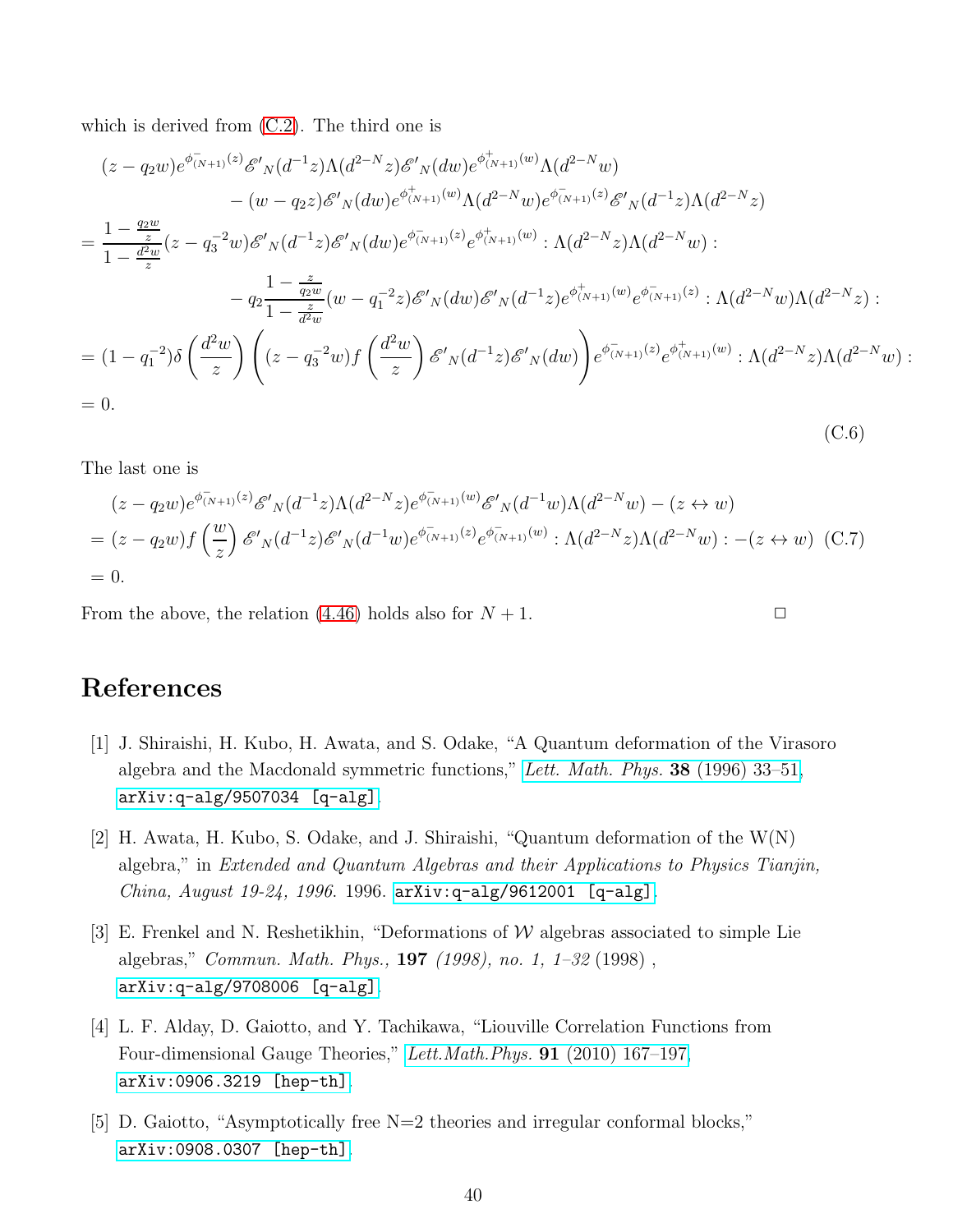- <span id="page-41-1"></span><span id="page-41-0"></span>[6] N. Wyllard, " $A_{N-1}$  conformal Toda field theory correlation functions from conformal N = 2  $SU(N)$  quiver gauge theories," JHEP 0911 [\(2009\) 002,](http://dx.doi.org/10.1088/1126-6708/2009/11/002) [arXiv:0907.2189 \[hep-th\]](http://arxiv.org/abs/0907.2189).
- <span id="page-41-2"></span>[7] D. Maulik and A. Okounkov, "Quantum Groups and Quantum Cohomology," [arXiv:1211.1287 \[math.AG\]](http://arxiv.org/abs/1211.1287).
- [8] O. Schiffmann and E. Vasserot, "Cherednik algebras, W-algebras and the equivariant cohomology of the moduli space of instantons on A 2," Publications mathématiques de l'IHES 118 no. 1, (2013) 213–342, [arXiv:1202.2756 \[math\]](http://arxiv.org/abs/1202.2756).
- <span id="page-41-3"></span>[9] H. Awata and Y. Yamada, "Five-dimensional AGT conjecture and the deformed Virasoro algebra," Journal of High Energy Physics  $2010$  no. 1,  $(2010)$  1–11, [arXiv:0910.4431 \[hep-th\]](http://arxiv.org/abs/0910.4431).
- <span id="page-41-5"></span><span id="page-41-4"></span>[10] J.-t. Ding and K. Iohara, "Generalization and deformation of Drinfeld quantum affine algebras," [Lett. Math. Phys.](http://dx.doi.org/10.1023/A:1007341410987) 41 (1997) 181–193.
- [11] K. Miki, "A  $(q, \gamma)$  analog of the  $W_{1+\infty}$  algebra," [Journal of Mathematical Physics](http://dx.doi.org/10.1063/1.2823979) 48 no. 12, (2007) 3520. <http://scitation.aip.org/content/aip/journal/jmp/48/12/10.1063/1.2823979>.
- <span id="page-41-6"></span>[12] M. Bershtein, B. Feigin, and G. Merzon, "Plane partitions with a pit: generating functions and representation theory," Selecta Mathematica 24 no. 1, (2018) 21–62, [arXiv:1512.08779 \[math\]](http://arxiv.org/abs/1512.08779).
- <span id="page-41-8"></span><span id="page-41-7"></span>[13] B. Feigin, M. Jimbo, E. Mukhin, and I. Vilkoviskiy, "Deformations of W algebras via quantum toroidal algebras," [arXiv:2003.04234 \[math.QA\]](http://arxiv.org/abs/2003.04234).
- <span id="page-41-9"></span>[14] D. Gaiotto and M. Rapčák, "Vertex Algebras at the Corner," *JHEP* 01 [\(2019\) 160,](http://dx.doi.org/10.1007/JHEP01(2019)160) [arXiv:1703.00982 \[hep-th\]](http://arxiv.org/abs/1703.00982).
- <span id="page-41-10"></span>[15] A. Litvinov and L. Spodyneiko, "On W algebras commuting with a set of screenings," JHEP 11 [\(2016\) 138,](http://dx.doi.org/10.1007/JHEP11(2016)138) [arXiv:1609.06271 \[hep-th\]](http://arxiv.org/abs/1609.06271).
- <span id="page-41-11"></span>[16] M. Rapčák, Y. Soibelman, Y. Yang, and G. Zhao, "Cohomological Hall algebras, vertex algebras and instantons," [arXiv:1810.10402 \[math.QA\]](http://arxiv.org/abs/1810.10402).
- <span id="page-41-12"></span>[17] T. Procházka and M. Rapčák, "Webs of W-algebras," *JHEP* 11 [\(2018\) 109,](http://dx.doi.org/10.1007/JHEP11(2018)109) [arXiv:1711.06888 \[hep-th\]](http://arxiv.org/abs/1711.06888).
- <span id="page-41-13"></span>[18] T. Procházka and M. Rapčák, "W -algebra modules, free fields, and Gukov-Witten defects,"  $JHEP$  05 [\(2019\) 159,](http://dx.doi.org/10.1007/JHEP05(2019)159) [arXiv:1808.08837 \[hep-th\]](http://arxiv.org/abs/1808.08837).
- [19] T. Creutzig and D. Gaiotto, "Vertex Algebras for S-duality," [arXiv:1708.00875 \[hep-th\]](http://arxiv.org/abs/1708.00875).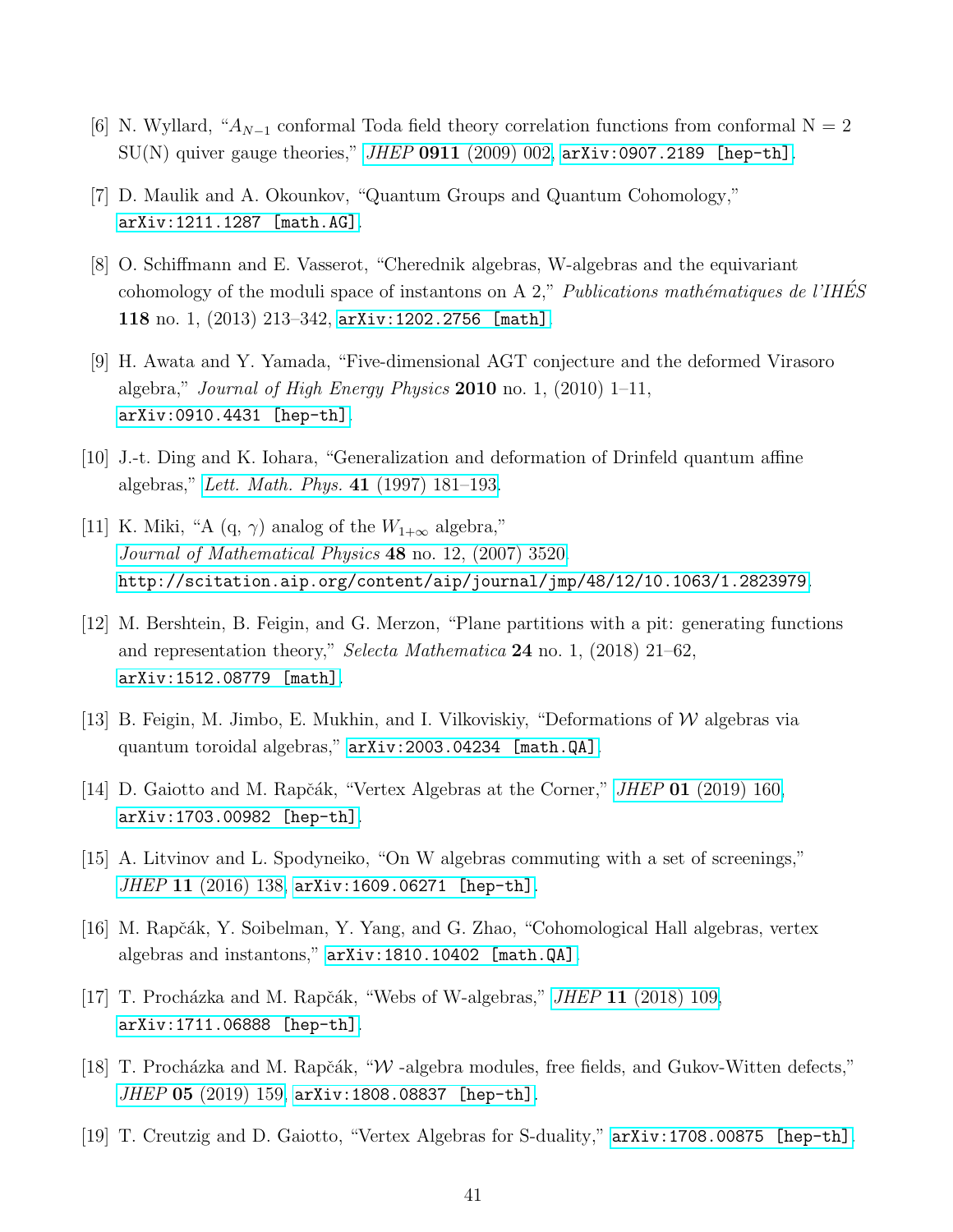- <span id="page-42-1"></span><span id="page-42-0"></span>[20] N. Wyllard, "W-algebras and surface operators in  $N=2$  gauge theories," J. Phys. A44 [\(2011\) 155401,](http://dx.doi.org/10.1088/1751-8113/44/15/155401) [arXiv:1011.0289 \[hep-th\]](http://arxiv.org/abs/1011.0289).
- [21] N. Wyllard, "Instanton partition functions in  $N=2$  SU(N) gauge theories with a general surface operator, and their W-algebra duals," *JHEP* 02 [\(2011\) 114,](http://dx.doi.org/10.1007/JHEP02(2011)114) [arXiv:1012.1355 \[hep-th\]](http://arxiv.org/abs/1012.1355).
- <span id="page-42-3"></span><span id="page-42-2"></span>[22] H. Kanno and Y. Tachikawa, "Instanton counting with a surface operator and the chain-saw quiver," JHEP 06 [\(2011\) 119,](http://dx.doi.org/10.1007/JHEP06(2011)119) [arXiv:1105.0357 \[hep-th\]](http://arxiv.org/abs/1105.0357).
- <span id="page-42-4"></span>[23] B. L. Feigin and A. M. Semikhatov, " $W_n^{(2)}$  algebras," Nucl. Phys. **B698** [\(2004\) 409–449,](http://dx.doi.org/10.1016/j.nuclphysb.2004.06.056) [arXiv:math/0401164 \[math-qa\]](http://arxiv.org/abs/math/0401164).
- <span id="page-42-5"></span>[24] B. Feigin, M. Jimbo, and E. Mukhin, "Evaluation modules for quantum toroidal  $gl_n$ algebras," [arXiv:1709.01592 \[math\]](http://arxiv.org/abs/1709.01592).
- <span id="page-42-6"></span>[25] B. Feigin, M. Jimbo, T. Miwa, and E. Mukhin, "Branching rules for quantum toroidal  $\mathrm{gl}_n$ ," Adv. Math. 300  $(2016)$  229-274, [arXiv:1309.2147 \[math.QA\]](http://arxiv.org/abs/1309.2147).
- <span id="page-42-7"></span>[26] M. Bershadsky, "Conformal field theories via Hamiltonian reduction," [Commun. Math. Phys.](http://dx.doi.org/10.1007/BF02102729) 139 (1991) 71–82.
- <span id="page-42-8"></span>[27] A. Polyakov, "Gauge Transformations and Diffeomorphisms," Int. J. Mod. Phys. A5 (1990) 833.
- <span id="page-42-9"></span>[28] B. Feigin, A. Hoshino, J. Shibahara, J. Shiraishi, and S. Yanagida, "Kernel function and quantum algebras," [arXiv:1002.2485 \[math\]](http://arxiv.org/abs/1002.2485).
- <span id="page-42-10"></span>[29] B. Feigin, M. Jimbo, T. Miwa, E. Mukhin, et al., "Quantum toroidal  $q_l$ -algebra: Plane partitions," Kyoto Journal of Mathematics 52 no. 3, (2012) 621–659, [arXiv:1110.5310](http://arxiv.org/abs/1110.5310).
- <span id="page-42-11"></span>[30] K. Harada and Y. Matsuo, "Plane partition realization of (web of)  $W$ -algebra minimal models," JHEP 02 [\(2019\) 050,](http://dx.doi.org/10.1007/JHEP02(2019)050) [arXiv:1810.08512 \[hep-th\]](http://arxiv.org/abs/1810.08512).
- <span id="page-42-12"></span>[31] T. Creutzig, N. Genra, and S. Nakatsuka, "Duality of subregular W-algebras and principal W-superalgebras," [arXiv:2005.10713 \[math.QA\]](http://arxiv.org/abs/2005.10713).
- <span id="page-42-13"></span>[32] T. Creutzig and A. Linshaw, "Trialities of W-algebras," [arXiv:2005.10234 \[math.RT\]](http://arxiv.org/abs/2005.10234).
- <span id="page-42-14"></span>[33] M. Rapčák, *The Vertex Algebra Vertex*. PhD thesis, Waterloo U., 2019.
- <span id="page-42-15"></span>[34] T. Nishioka and Y. Tachikawa, "Central charges of para-Liouville and Toda theories from M-5-branes," Phys. Rev. D84 [\(2011\) 046009,](http://dx.doi.org/10.1103/PhysRevD.84.046009) [arXiv:1106.1172 \[hep-th\]](http://arxiv.org/abs/1106.1172).
- [35] A. Negut, "Toward AGT for parabolic sheaves," [arXiv:1911.02963 \[math.AG\]](http://arxiv.org/abs/1911.02963).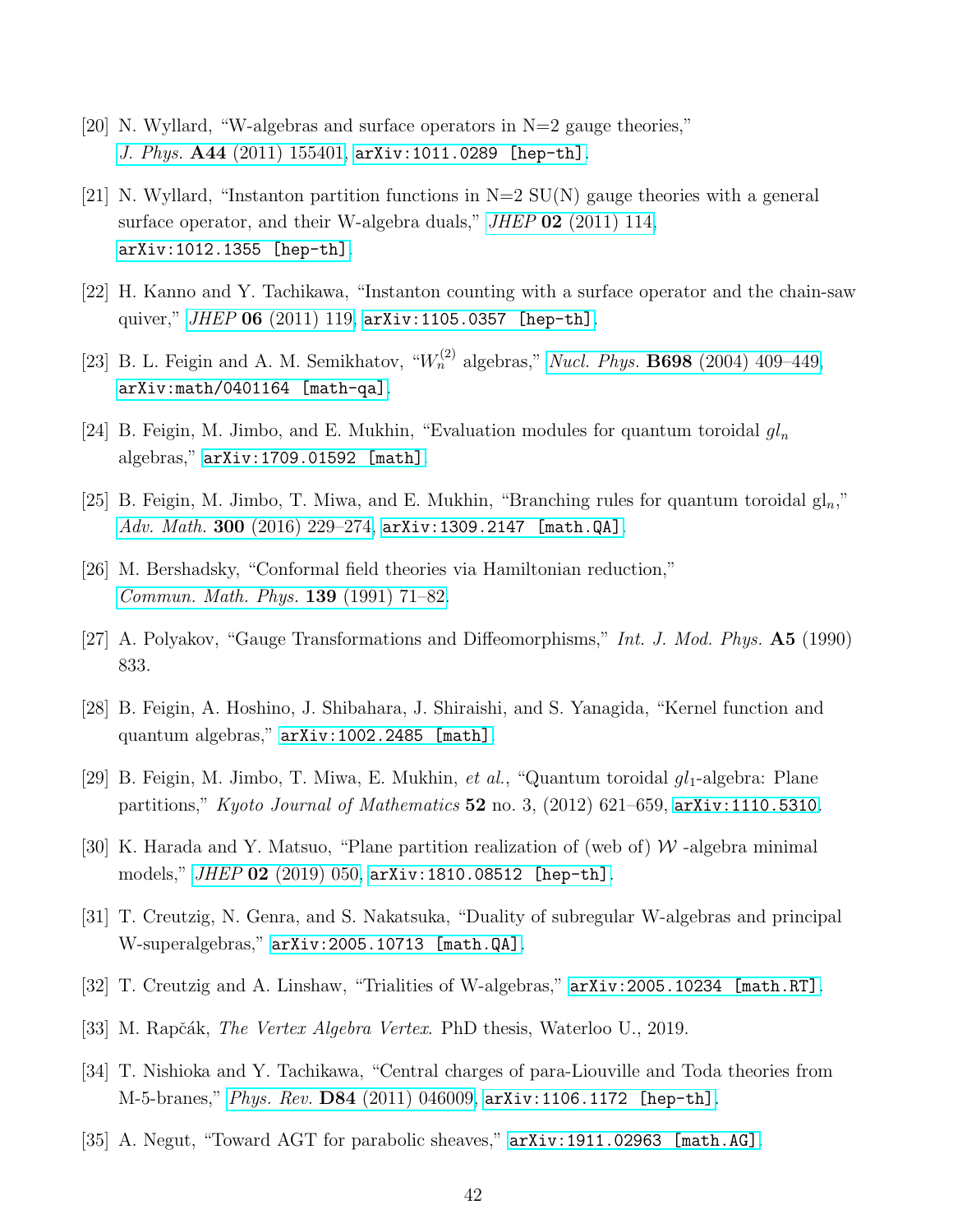- <span id="page-43-1"></span><span id="page-43-0"></span>[36] A. Negut, "Deformed W-algebras in type A for rectangular nilpotent," [arXiv:2004.02737 \[math.RT\]](http://arxiv.org/abs/2004.02737).
- <span id="page-43-2"></span>[37] B. Feigin, M. Jimbo, and E. Mukhin, "Towards trigonometric deformation of  $\widehat{\mathfrak{sl}}_2$  coset VOA," J. Math. Phys. 60 no. 7,  $(2019)$  073507, [arXiv:1811.02056 \[math.QA\]](http://arxiv.org/abs/1811.02056).
- <span id="page-43-3"></span>[38] J. Shiraishi, "Free boson representation of U-q(sl(2))," Phys. Lett.  $\text{A171}$  [\(1992\) 243–248,](http://dx.doi.org/10.1016/0375-9601(92)90635-Y) [arXiv:hep-th/9209014 \[hep-th\]](http://arxiv.org/abs/hep-th/9209014).
- <span id="page-43-4"></span>[39] A. Matsuo, "Free field Representation of Quantum Affine Algebra  $U_q(\hat{sl}_2)$ ," [arXiv:hep-th/9208079 \[hep-th\]](http://arxiv.org/abs/hep-th/9208079).
- <span id="page-43-5"></span>[40] J. Ding and B. Feigin, "Quantized W algebra of sl(2,1): A Construction from the quantization of screening operators," [arXiv:math/9801084 \[math\]](http://arxiv.org/abs/math/9801084).
- <span id="page-43-6"></span>[41] T. Kojima, "Quadratic relations of the deformed W-superalgebra  $\mathcal{W}_{qt}(\mathfrak{sl}(2|1)),$ " [arXiv:1912.03096 \[math.QA\]](http://arxiv.org/abs/1912.03096).
- <span id="page-43-7"></span>[42] A. Matsuo, "Free field realization of q deformed primary fields for  $U_q(\widehat{sl}_2)$ ," [arXiv:hep-th/9212040 \[hep-th\]](http://arxiv.org/abs/hep-th/9212040).
- <span id="page-43-8"></span>[43] Y. Saito, "Quantum toroidal algebras and its vertex representations," [arXiv:q-alg/9611030 \[q-alg\]](http://arxiv.org/abs/q-alg/9611030).
- [44] H. Awata, H. Kanno, A. Mironov, A. Morozov, K. Suetake, and Y. Zenkevich,  $\cdot (q, t)$ -KZ equations for quantum toroidal algebra and Nekrasov partition functions on ALE spaces," JHEP 03 [\(2018\) 192,](http://dx.doi.org/10.1007/JHEP03(2018)192) [arXiv:1712.08016 \[hep-th\]](http://arxiv.org/abs/1712.08016).
- <span id="page-43-10"></span><span id="page-43-9"></span>[45] N. A. Nekrasov, "Seiberg-Witten prepotential from instanton counting,"  $Adv. The or. Math. Phys.$  7 (2004) 831–864,  $arXiv: hep-th/0206161$  [hep-th].
- [46] S. K. Ashok, M. Billo, E. Dell'Aquila, M. Frau, V. Gupta, R. R. John, and A. Lerda, "Surface operators, chiral rings and localization in  $\mathcal{N}=2$  gauge theories," JHEP 11 [\(2017\) 137,](http://dx.doi.org/10.1007/JHEP11(2017)137) [arXiv:1707.08922 \[hep-th\]](http://arxiv.org/abs/1707.08922).
- <span id="page-43-11"></span>[47] S. K. Ashok, M. Billo, E. Dell'Aquila, M. Frau, V. Gupta, R. R. John, and A. Lerda, "Surface operators in 5d gauge theories and duality relations," JHEP 05 [\(2018\) 046,](http://dx.doi.org/10.1007/JHEP05(2018)046) [arXiv:1712.06946 \[hep-th\]](http://arxiv.org/abs/1712.06946).
- <span id="page-43-12"></span>[48] V. V. Bazhanov, S. L. Lukyanov, and A. B. Zamolodchikov, "Integrable structure of conformal field theory, quantum KdV theory and thermodynamic Bethe ansatz,"  $Common. Math. Phys.$  177 (1996) 381–398, [arXiv:hep-th/9412229 \[hep-th\]](http://arxiv.org/abs/hep-th/9412229).